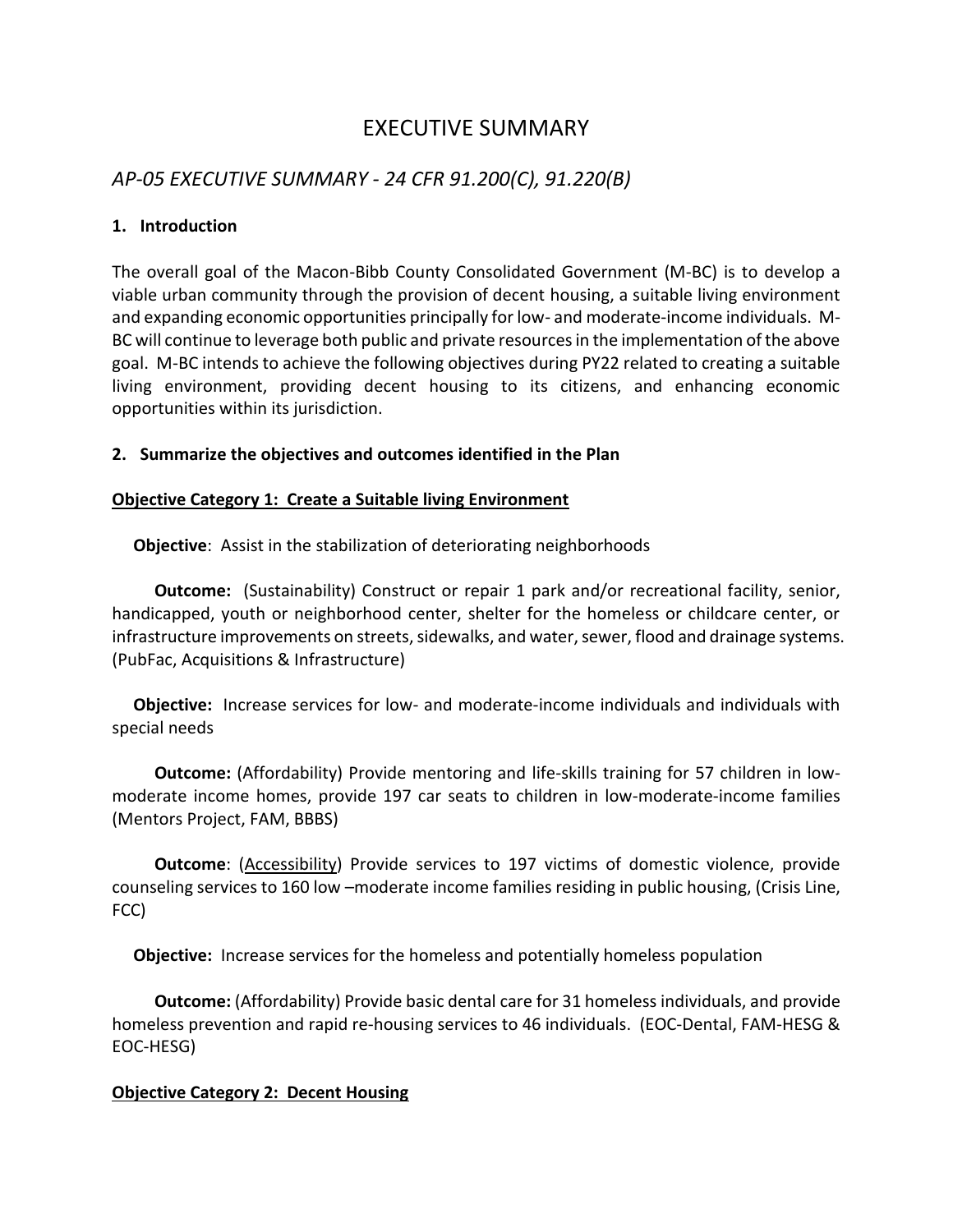**Objective:** Increase the number of affordable housing units (homeowner & rental opportunities)

 **Outcome:** (Affordability) Developers and/or nonprofits build 3 units of housing for sale or rent to low- and moderate-income individuals. (Dev Proj, CHDO)

 **Outcome:** (Accessibility) Provide housing counseling assistance to approximately 93 lowand moderate-income individuals. (HomeFirst)

 **Objective**: Homeowner rehabilitation assistance for low- and moderate-income individuals

 **Outcome**: (Affordability) Provide 71 minor home repairs to low- and moderate-income elderly and/disabled homeowners through various nonprofits. (RM-MHR, RM-VY)

 **Outcome**: (Affordability) Provide 60 minor home repairs to low- and moderate-income homeowners through ECDD programs. (HIP)

#### **Objective Category 3: Economic Opportunity**

 **Objective:** Improve the economic health of the community and/or individuals

 **Outcome:** (Affordability) Provide financial assistance to a local small business that qualifies as a micro-enterprise. (SBDAP)

#### **Evaluation of past performance**

M-BC has achieved a measure of success toward meeting the high priority of neighborhood stabilization/revitalization through the provision of safe, decent, and affordable housing. Selling homes in this current market is a challenge that has been difficult, but we are continuing to refer prospective buyers to our housing partners. Through this partnership, M-BC helps low- to moderate-income individuals who may not be able to obtain a loan for various reasons without assistance, move into homeownership. In an effort to further assist low-income individuals, the program is now a partial grant and partial loan. The interest rate for the Home Purchase Program (HPP) and the Home Improvement Program (HIP) was changed to 2% in PY08 in an effort to assist more low- and moderate-income individuals become homeowners and enable current homeowners to make necessary repairs to avoid a further decline in the local housing stock. A roofing program established in to help homeowners that may not be able to qualify for a loan for home improvements still exists and is remains beneficial to many qualifying citizens. Also, M-BC is still facilitating revitalization efforts in the low- and moderate-income area on Plant Street.

The following list shows the projected PY22 goals and the related achievements to date.

| <b>Goal Name</b> | Goal | Actual (To date) |
|------------------|------|------------------|
|                  |      |                  |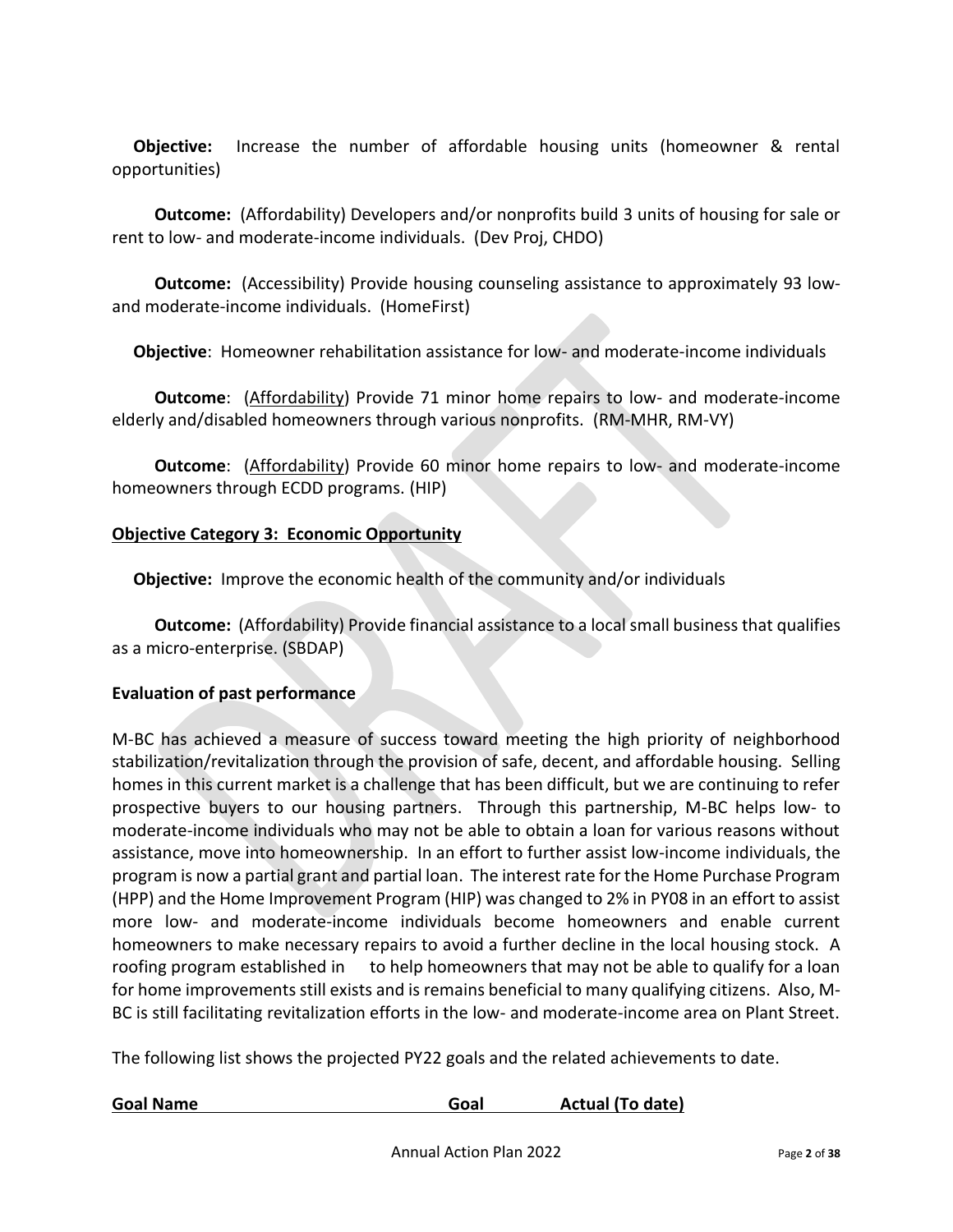| 151 | 133            |
|-----|----------------|
| 125 | 144            |
|     |                |
|     |                |
| 36  | 41             |
| 72  | 88             |
| 100 | 13             |
| 275 |                |
|     | 2              |
| 25  | 50             |
| 140 | 50             |
| 400 | 385            |
|     | $\mathfrak{p}$ |
|     |                |
|     |                |

For the last two and a half years, this country has been suffering from the effects of the Covid-19 virus. To date, more than 1,020,892 deaths and a greatly increased percentage of unemployed workers have led to a shortfall in our projected goals for PY21. Service providers have been hampered by the health restrictions imposed by government or good sense. Individuals and families have reduced their exposure and contact with other people and agencies.

In addition to the effects caused by Covid-19, citizens generally have reduced the scope of repair work on their homes to allow their reduced budgets to cover the costs instead of going in debt. There are also more homes that need repairs beyond what this program can provide. Our current loan interest rate is 2% and we have implemented a plan that reduces the repayable amount borrowed. Fifty percent of the contractor's fee is categorized as a forgivable grant (non-repayable when conditions are met) to make the program more appealing to potential participating residents. As COVID-19 restrictions are lifted and the economy changes, we anticipate that more citizens may be seeking assistance and will be eligible for loan funds.

Our goal to construct two new rental housing units with HOME funds (non-CHDO) in PY20 was not met. However, our goal to construct housing units for homeownership were met. We constructed and sold two new homes.

Our plan to construct two parks, public facilities or infrastructure projects during PY20 was actually achieved this program year. Playground equipment was installed in both Village Green and Booker T. Washington.

Our economic development assistance has been successfully achieved through the Small Business Marketing Grant Program for the past few years. Because COVID-19 allocations are still being utilized to assist existing businesses that need the support to sustain their operations, pay overhead and pay employees, entitlement funding earmarked for this category has been readily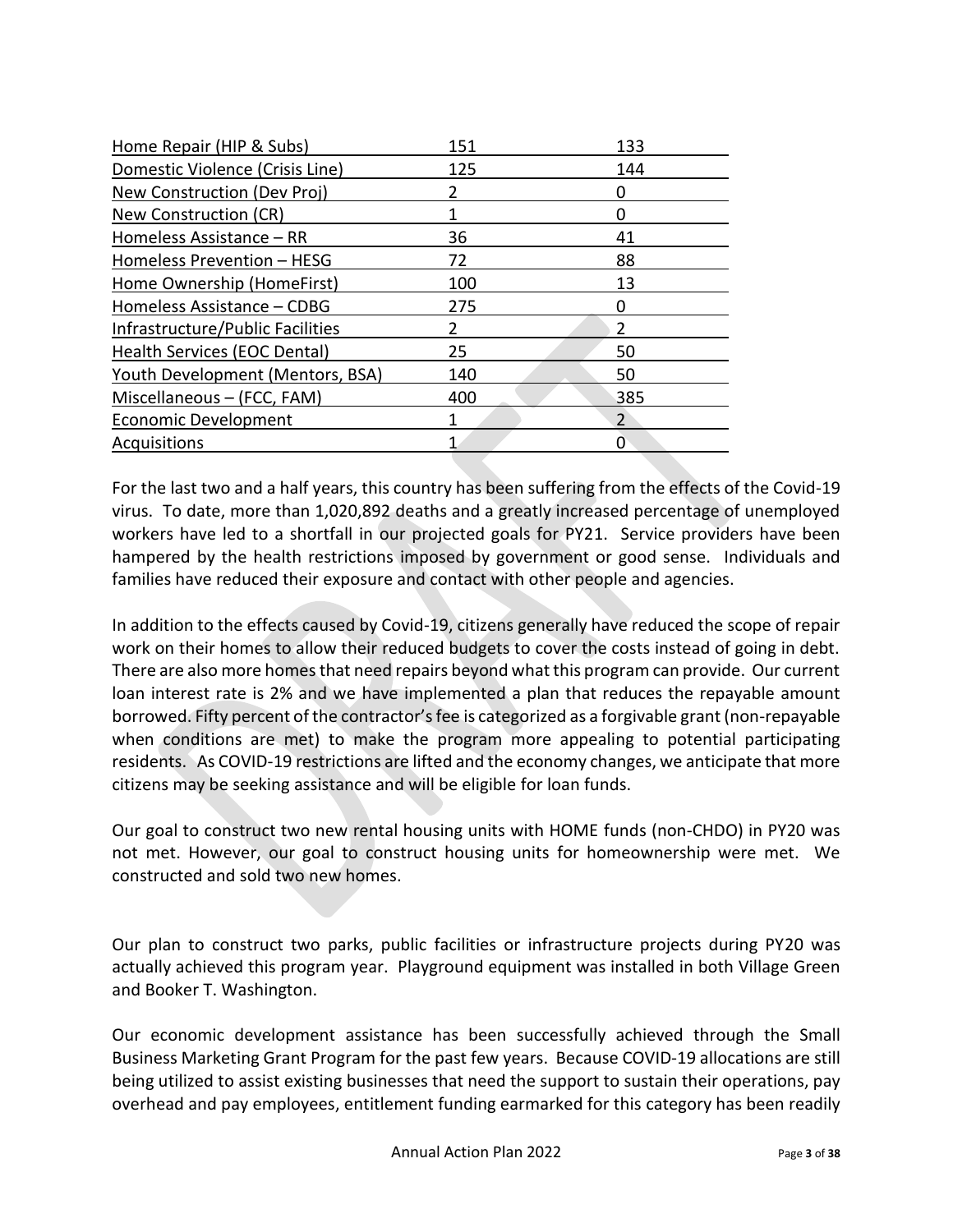available to assist brick and mortar business owners in sustaining their businesses, paying overhead expenses and meeting payroll.

### **3. Summary of citizen participation process and consultation process**

The M-BC Citizen Participation Plan ensures that the public receives timely information regarding programs administered by the Economic and Community Development Department (ECDD) using CDBG, HOME Investment Partnership funds and HESG funds. ECDD advertised the PY22 Action Plan in English and Spanish for public comment on the M-BC website and in *The Telegraph*, the largest newspaper of general circulation in the Macon area on June 08, 2022. The Action Plan was also advertised in English and Spanish in the *Macon Black Pages*, a minority-owned publication. The advertisements noted that copies of the Plan were available for public viewing in the ECDD office. Public hearings were held on June 16, 2022 and June 30, 2022.

#### **4. Summary of public comments**

No comments were received from the public notices.

#### **5. Summary of comments or views not accepted and the reasons for not accepting them**

No comments were received that were deemed to be unacceptable.

#### **6. Summary**

Paragraphs 1 - 5 are the summary.

# THE PROCESS

### *PR-05 LEAD & RESPONSIBLE AGENCIES 24 CFR 91.200(B)*

### **Describe agency/entity responsible for preparing the Consolidated Plan and those responsible for administration of each grant program and funding source**

The following are the agencies/entities responsible for preparing the Consolidated Plan and those responsible for administration of each grant program and funding source.

| <b>Agency Role</b>        | <b>Name</b>  | Department/Agency                         |
|---------------------------|--------------|-------------------------------------------|
| <b>CDBG Administrator</b> | <b>MACON</b> | <b>Economic and Community Development</b> |
|                           |              | Department                                |
| <b>HOME Administrator</b> | <b>MACON</b> | <b>Economic and Community Development</b> |
|                           |              | Department                                |
| <b>HESG Administrator</b> | <b>MACON</b> | <b>Economic and Community Development</b> |
|                           |              | Department                                |

**TABLE 1 – RESPONSIBLE AGENCIES**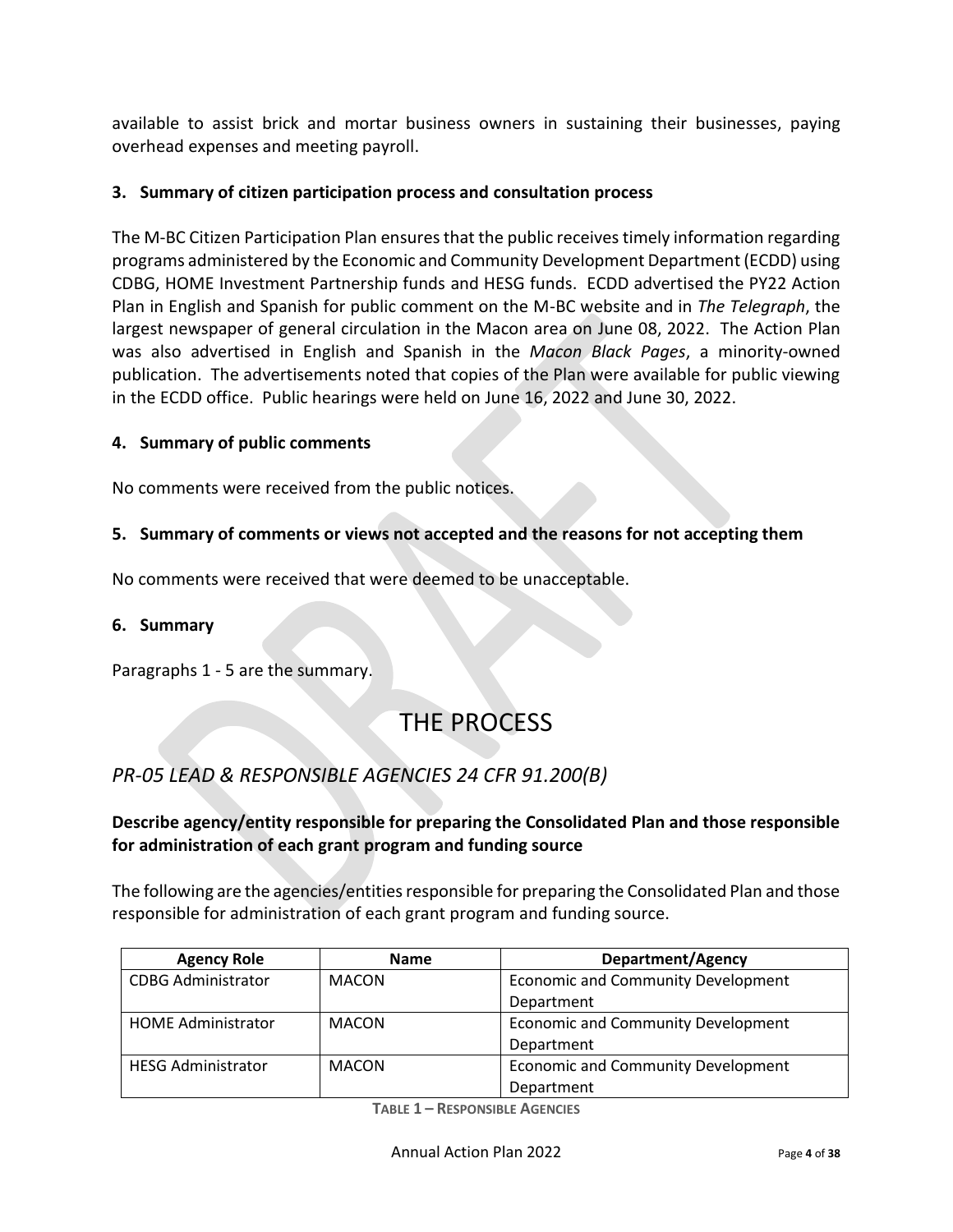#### **Narrative**

ECDD administers the CDBG, HOME and HESG program allocations for M-BC. In addition, ECDD serves as a focal point for the local government's community revitalization initiatives. ECDD is responsible for the preparation of the consolidated plan for M-BC.

#### **Consolidated Plan Public Contact Information**

Wanzina Jackson, Manager, ECDD, 200 Cherry St, Ste 100, Macon, GA 31201; Phone (478) 751- 7190; email: wjackson@maconbibb.us

### *AP-10 CONSULTATION - 91.100, 91.200(B), 91.215(L)*

#### **1. Introduction**

It has been determined that the most feasible method to develop the current Action Plan is to refer to the information sources considered while preparing the latest Consolidated Plan which were various agencies providing housing and social services as well as surveying local citizens. As a part of the process, ECDD staff posted ads in the primary local newspaper, a locally published community publication, and on the Macon-Bibb County organization's website, attended virtual community and agency meetings, and held two public meetings; one in person on June 16, 2022 and another via zoom on June 30, 2022, all to gather and obtain pertinent documentation.

Both public meetings solicited valuable feedback that was used in conjunction with opinions grafted from community surveys conducted by area agencies and the county's Planning and Zoning Authority.

### **Provide a concise summary of the jurisdiction's activities to enhance coordination between public and assisted housing providers and private and governmental health, mental health and service agencies (91.215(I)).**

M-BC coordinates all service deliveries with the specific providers that have been contracted to perform the job. This coordination includes consultations and meetings prior to the time of selection, includes monitoring and meetings throughout the delivery phase and a final review of services when the contract is completed. If a provider is selected for another year, the past performance is reviewed for possible ways to improve the service or reach a wider target audience. This review and evaluation process is expected to continue for the foreseeable future.

**Describe coordination with the Continuum of Care and efforts to address the needs of homeless persons (particularly chronically homeless individuals and families, families with children, veterans, and unaccompanied youth) and persons at risk of homelessness**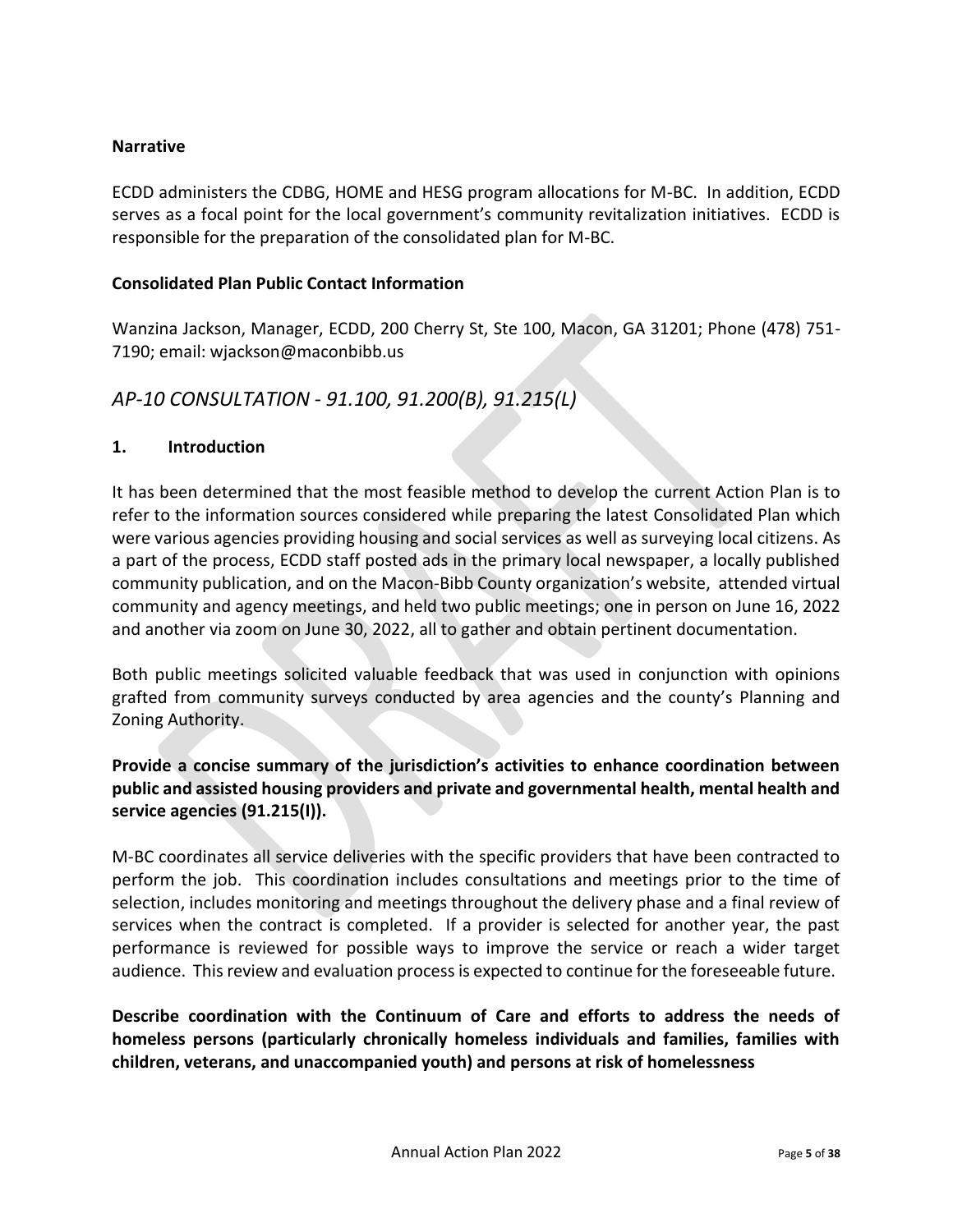M-BC plans to use Hearth Emergency Solutions Grant (HESG) and Community Development Block Grant (CDBG) funds to financially assist agencies who provide housing and homelessness prevention services to the homeless. Some of the agencies that we currently work with or have worked with in the past to assist the homeless include Macon Bibb Economic Opportunity Council, Inc. (MBEOC) Loaves and Fishes, Georgia Behavioral Health System (GBHS) also referred to as River Edge, DePaul USA, Family Advancement Ministries (FAM) and The Salvation Army (TSA.) These agencies offer day services, and in some cases, transitional housing is provided with the intent to enable the individual to become a more independent and productive citizen by moving into housing within a community. Representatives will serve with the Homeless Coalition to ensure that information is being shared with those agencies who service the homeless community, as well as to identify other needs of the homeless community that this office can provide by funding the agencies.

### **Describe consultation with the Continuum(s) of Care that serves the jurisdiction's area in determining how to allocate ESG funds, develop performance standards and evaluate outcomes, and develop funding, policies and procedures for the administration of HMIS.**

M-BC is a member of the Macon Coalition to End Homelessness and collaborates with the various homeless agencies to provide homeless services. M-BC also collaborates with the Continuum of Care for ESG training and HMIS technical assistance for housing services. Since PY15, M-BC has received an HESG grant directly from HUD. Prior to PY15, ESG allocations were made by DCA directly to local agencies. Local agencies, housing authorities, and nonprofits (secular and faithbased) can apply for funding in support of rapid rehousing and homelessness prevention for homeless persons as defined by HUD. Funding will be allocated based on types of services offered and the quantity of persons assisted. M-BC will fund the rapid rehousing and homelessness prevention programs.

**2. Describe Agencies, groups, organizations and others who participated in the process and describe the jurisdictions consultations with housing, social service agencies and other entities.**

|                | Agency/Group/Organization                                | Macon-Bibb County Land Bank    |
|----------------|----------------------------------------------------------|--------------------------------|
|                |                                                          | Authority                      |
|                | Agency/Group/Organization Type                           | Services - Housing             |
|                | What section of the Plan was addressed by Consultation?  | Property purchases             |
|                | How was the Agency/Group/Organization consulted and      | Meetings, phone conversations  |
|                | what are the anticipated outcomes of the consultation or |                                |
|                | areas for improved coordination?                         |                                |
| $\overline{2}$ | Agency/Group/Organization                                | <b>Macon Housing Authority</b> |
|                | <b>Agency/Group/Organization Type</b>                    | Housing                        |
|                |                                                          | <b>PHA</b>                     |
|                | What section of the Plan was addressed by Consultation?  | <b>Public Housing Needs</b>    |
|                | How was the Agency/Group/Organization consulted and      | Meetings, phone conversations  |
|                | what are the anticipated outcomes of the consultation or |                                |
|                | areas for improved coordination?                         |                                |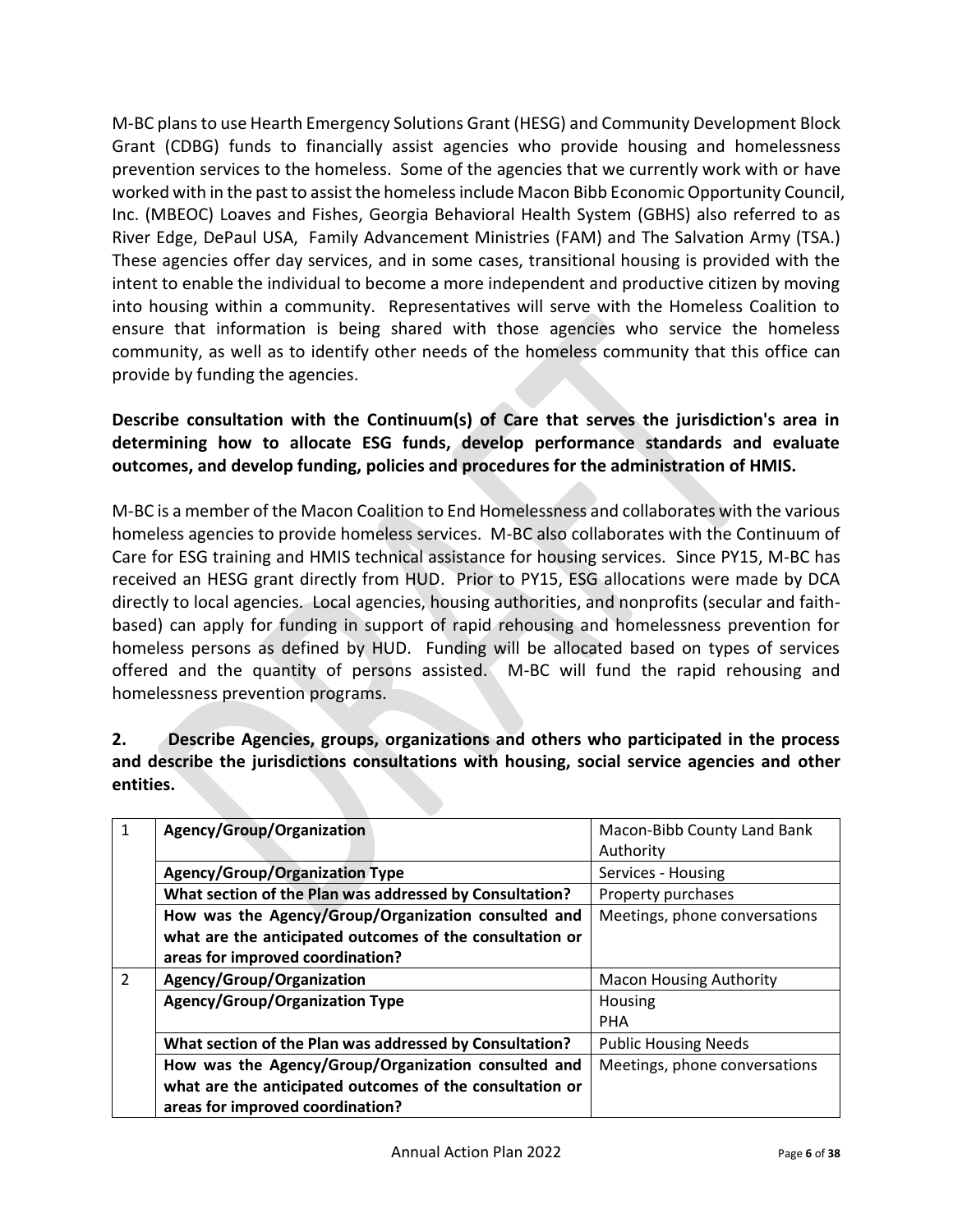| $\overline{3}$ | Agency/Group/Organization                                | Greater Macon Chamber of           |
|----------------|----------------------------------------------------------|------------------------------------|
|                |                                                          | Commerce                           |
|                | <b>Agency/Group/Organization Type</b>                    | Services-Community liaison         |
|                |                                                          | Service- Community Resource        |
|                |                                                          | Other government - County          |
|                | What section of the Plan was addressed by Consultation?  | <b>Economic Development</b>        |
|                |                                                          | Market Analysis, Workforce         |
|                |                                                          | Development                        |
|                | How was the Agency/Group/Organization consulted and      | Virtual meetings, E-blasts         |
|                | what are the anticipated outcomes of the consultation or |                                    |
|                | areas for improved coordination?                         |                                    |
| $\overline{4}$ | Agency/Group/Organization                                | Macon-Bibb County Planning and     |
|                |                                                          | Zoning Department                  |
|                | <b>Agency/Group/Organization Type</b>                    | Other government - Local           |
|                | What section of the Plan was addressed by Consultation?  | <b>Citizen Participation Plan</b>  |
|                | How was the Agency/Group/Organization consulted and      | Publication of "M-BC               |
|                | what are the anticipated outcomes of the consultation or | Comprehensive Plan"                |
|                | areas for improved coordination?                         |                                    |
| 5              | Agency/Group/Organization                                | Macon-Bibb County Urban            |
|                |                                                          | <b>Development Authority</b>       |
|                | <b>Agency/Group/Organization Type</b>                    | Other government - Local           |
|                | What section of the Plan was addressed by Consultation?  | Economic Development               |
|                |                                                          | <b>Market Analysis</b>             |
|                | How was the Agency/Group/Organization consulted and      | Meetings. UDA director is also     |
|                | what are the anticipated outcomes of the consultation or | member of ECDD.                    |
|                | areas for improved coordination?                         |                                    |
| 6              | Agency/Group/Organization                                | Georgia Department of              |
|                |                                                          | <b>Community Affairs</b>           |
|                | <b>Agency/Group/Organization Type</b>                    | Other government - State           |
|                | What section of the Plan was addressed by Consultation?  | Homeless strategy and              |
|                |                                                          | Continuum of Care issues           |
|                | How was the Agency/Group/Organization consulted and      | Emails and phone conversations     |
|                | what are the anticipated outcomes of the consultation or |                                    |
|                | areas for improved coordination?                         |                                    |
| $\overline{7}$ | Agency/Group/Organization                                | <b>Rebuilding Macon</b>            |
|                | <b>Agency/Group/Organization Type</b>                    | Services - Housing                 |
|                |                                                          | Services-Elderly Persons           |
|                |                                                          | Services-Persons with Disabilities |
|                | What section of the Plan was addressed by Consultation?  | housing rehab services for         |
|                |                                                          | elderly and/or disabled            |
|                | How was the Agency/Group/Organization consulted and      | CDBG subrecipient. Monitoring      |
|                | what are the anticipated outcomes of the consultation or | visits and reports                 |
|                | areas for improved coordination?                         |                                    |
| 8              | Agency/Group/Organization                                | Macon-Bibb EOC, Inc.               |
|                | <b>Agency/Group/Organization Type</b>                    | Services - Housing                 |
|                |                                                          | Services-Homeless                  |
|                |                                                          | Services - Health                  |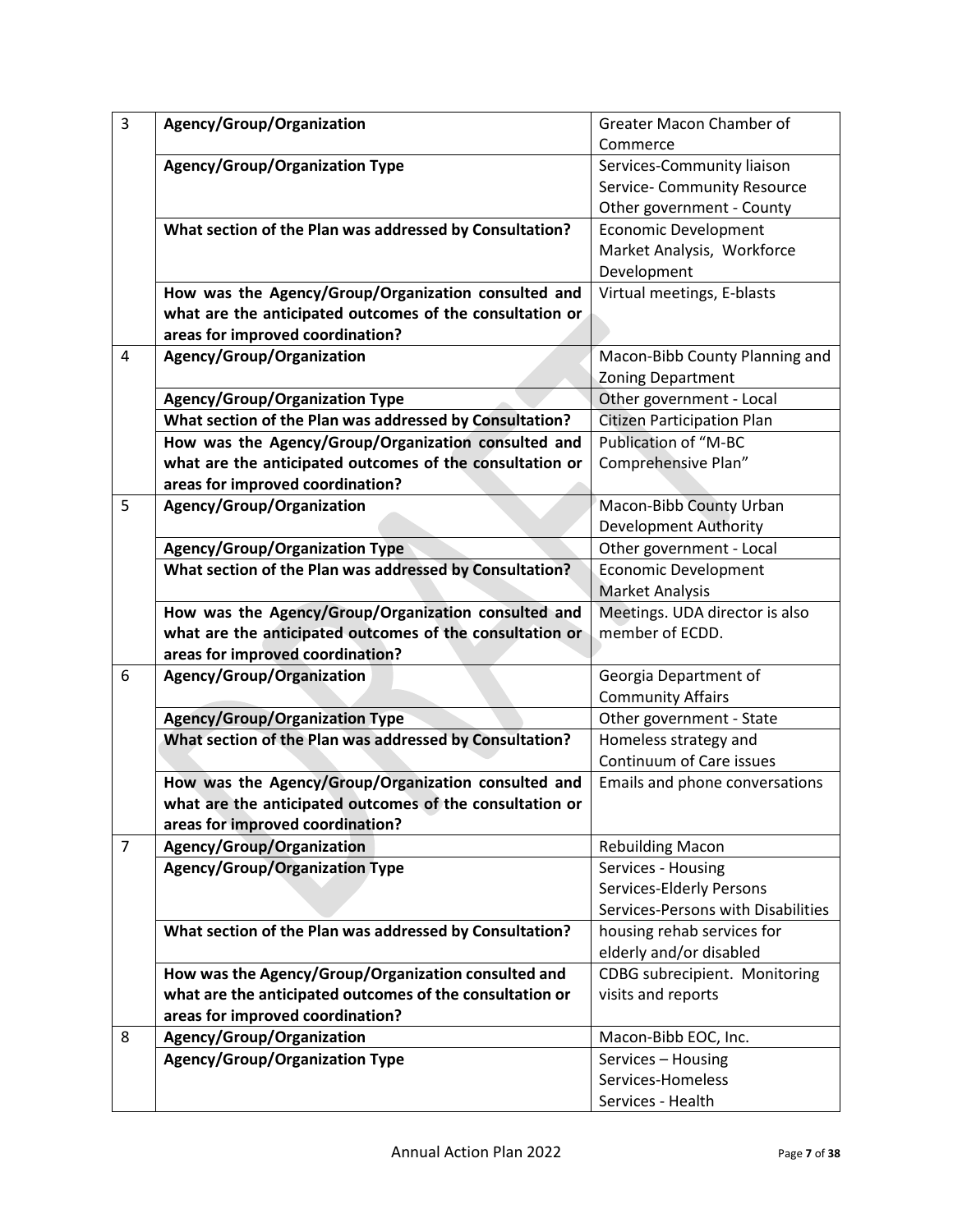|    | What section of the Plan was addressed by Consultation?  | Provides limited dental              |
|----|----------------------------------------------------------|--------------------------------------|
|    |                                                          | assistance to homeless               |
|    | How was the Agency/Group/Organization consulted and      | CDBG & HESG subrecipient.            |
|    | what are the anticipated outcomes of the consultation or | Monitoring visits and reports        |
|    | areas for improved coordination?                         |                                      |
| 9  | Agency/Group/Organization                                | HomeFirst                            |
|    | <b>Agency/Group/Organization Type</b>                    | Services - Housing                   |
|    |                                                          | Service-Fair Housing                 |
|    | What section of the Plan was addressed by Consultation?  | Provides housing counseling and      |
|    |                                                          | fair housing services                |
|    | How was the Agency/Group/Organization consulted and      | CDBG subrecipient. Monitoring        |
|    | what are the anticipated outcomes of the consultation or | visits and reports                   |
|    | areas for improved coordination?                         |                                      |
| 10 | Agency/Group/Organization                                | Loaves and Fishes                    |
|    | <b>Agency/Group/Organization Type</b>                    | Services-homeless                    |
|    |                                                          |                                      |
|    | What section of the Plan was addressed by Consultation?  | Provides various types of            |
|    |                                                          | assistance to homeless.              |
|    | How was the Agency/Group/Organization consulted and      | CDBG subrecipient. Monitoring        |
|    | what are the anticipated outcomes of the consultation or | visits and reports                   |
|    | areas for improved coordination?                         |                                      |
| 11 | Agency/Group/Organization                                | Crisis Line and Safe House of        |
|    |                                                          | Central GA, Inc.                     |
|    | <b>Agency/Group/Organization Type</b>                    | Services-Victims of Domestic         |
|    |                                                          | Violence                             |
|    | What section of the Plan was addressed by Consultation?  | Provides assistance to abused        |
|    |                                                          | spouses and continuum of care        |
|    |                                                          | services                             |
|    | How was the Agency/Group/Organization consulted and      | CDBG subrecipient. Monitoring        |
|    | what are the anticipated outcomes of the consultation or | visits and reports                   |
|    | areas for improved coordination?                         |                                      |
| 12 | Agency/Group/Organization                                | <b>Family Advancement Ministries</b> |
|    | <b>Agency/Group/Organization Type</b>                    | Services-Children                    |
|    | What section of the Plan was addressed by Consultation?  | Provides car seats to low-income     |
|    |                                                          | families                             |
|    | How was the Agency/Group/Organization consulted and      | CDBG subrecipient. Monitoring        |
|    | what are the anticipated outcomes of the consultation or | visits and reports                   |
|    | areas for improved coordination?                         |                                      |
| 13 | Agency/Group/Organization                                | Family Counseling Center of          |
|    |                                                          | Central GA, Inc.                     |
|    | <b>Agency/Group/Organization Type</b>                    | local non-profit agency - family     |
|    |                                                          | counseling                           |
|    | What section of the Plan was addressed by Consultation?  | Family counseling for LMI            |
|    |                                                          | families                             |
|    | How was the Agency/Group/Organization consulted and      | CDBG subrecipient. Monitoring        |
|    | what are the anticipated outcomes of the consultation or | visits and reports                   |
|    | areas for improved coordination?                         |                                      |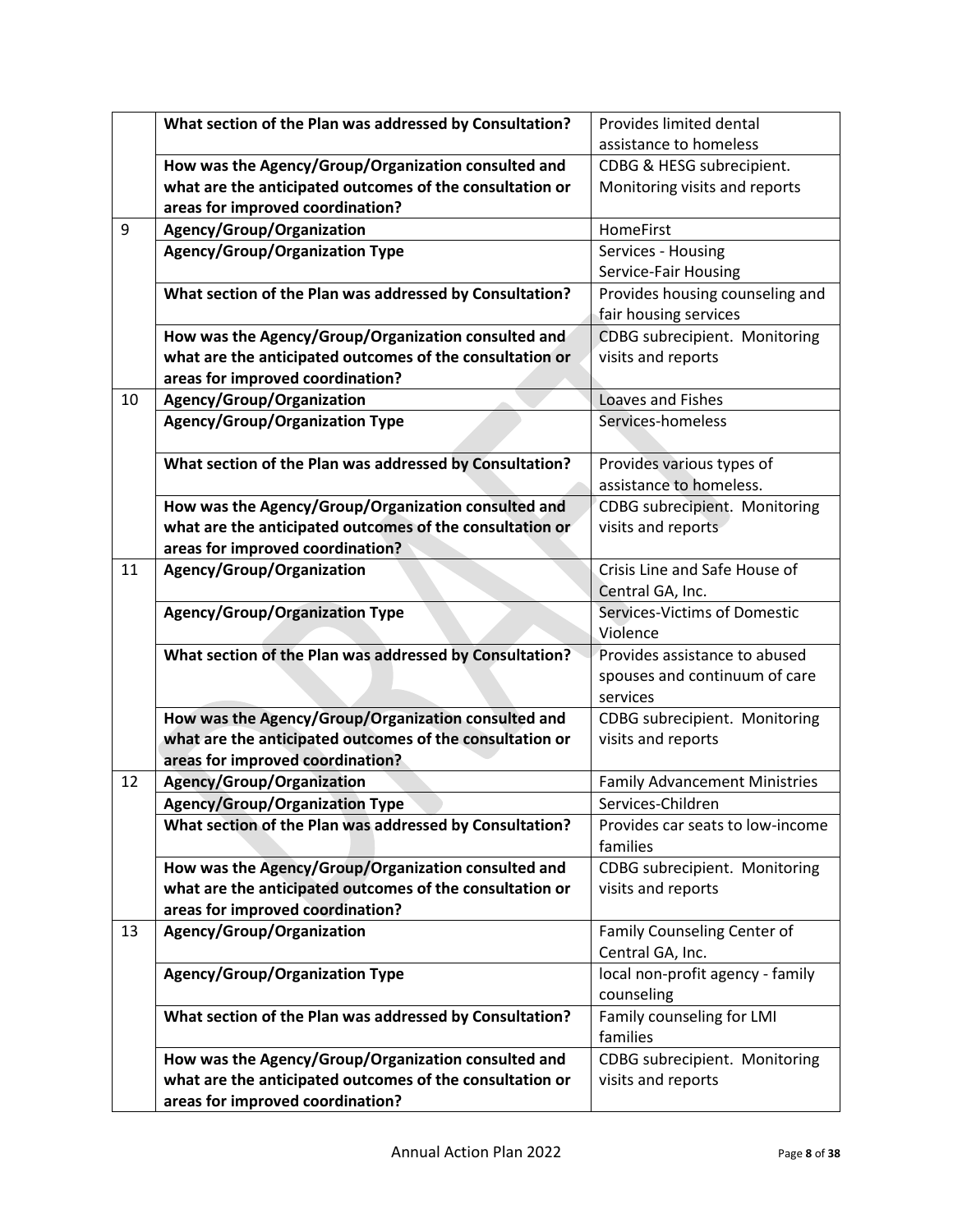| 14 | Agency/Group/Organization                                | Middle Georgia Regional         |  |
|----|----------------------------------------------------------|---------------------------------|--|
|    |                                                          | Commission                      |  |
|    | <b>Agency/Group/Organization Type</b>                    | Services-Elderly Persons        |  |
|    |                                                          | Service- Fair Housing           |  |
|    | What section of the Plan was addressed by                | Regional organization           |  |
|    | Consultation?                                            | <b>Economic Development</b>     |  |
|    |                                                          | Market Analysis, Workforce      |  |
|    | How was the Agency/Group/Organization consulted          | Development                     |  |
|    | and what are the anticipated outcomes of the             | Virtual meetings, E-blasts      |  |
|    | consultation or areas for improved coordination?         |                                 |  |
|    |                                                          |                                 |  |
|    |                                                          |                                 |  |
| 15 | Agency/Group/Organization                                | Mentors Project of Bibb County, |  |
|    |                                                          | Inc.                            |  |
|    | <b>Agency/Group/Organization Type</b>                    | Services-Children               |  |
|    | What section of the Plan was addressed by Consultation?  | Youth development services      |  |
|    | How was the Agency/Group/Organization consulted and      | CDBG subrecipient. Monitoring   |  |
|    | what are the anticipated outcomes of the consultation or | visits and reports              |  |
|    | areas for improved coordination?                         |                                 |  |
|    |                                                          |                                 |  |

Table 2 – Agencies, groups, organizations who participated

## **Identify any Agency Types not consulted and provide rationale for not consulting**

All agencies and organizations with a similar or supportive mission were consulted during the preparation of the Consolidated Plan.

|  |  |  | Other local/regional/state/federal planning efforts considered when preparing the Plan |
|--|--|--|----------------------------------------------------------------------------------------|
|  |  |  |                                                                                        |

| <b>Name of Plan</b>     | <b>Lead Organization</b> | How do the goals of your Strategic Plan overlap with the<br>goals of each plan? |
|-------------------------|--------------------------|---------------------------------------------------------------------------------|
| Continuum of            | <b>GA DCA</b>            | Homeless assistance goal includes assistance to homeless                        |
| Care                    |                          | population and prevention of homelessness that is also                          |
| <b>Balance of State</b> |                          | funded by HESG funds.                                                           |
| "On the Table"          | Knight Foundation        | On October 30, 2019, the Knight Foundation held a                               |
| Macon"                  | and the                  | community forum in Macon, GA to gather input from                               |
| Community               | Community                | citizens regarding their concerns and desires for future                        |
| Survey                  | Foundation of            | development and enhancement of Bibb<br>County.                                  |
|                         | Central GA               | Approximately 873 adults completed the post-forum survey                        |
|                         |                          | detailing their opinions about problems facing the county.                      |
|                         |                          | The top two concerns are crime/public safety and                                |
|                         |                          | poverty/economic security. Job training was noted by all                        |
|                         |                          | racial groups as the key to the future betterment of the                        |
|                         |                          | county.                                                                         |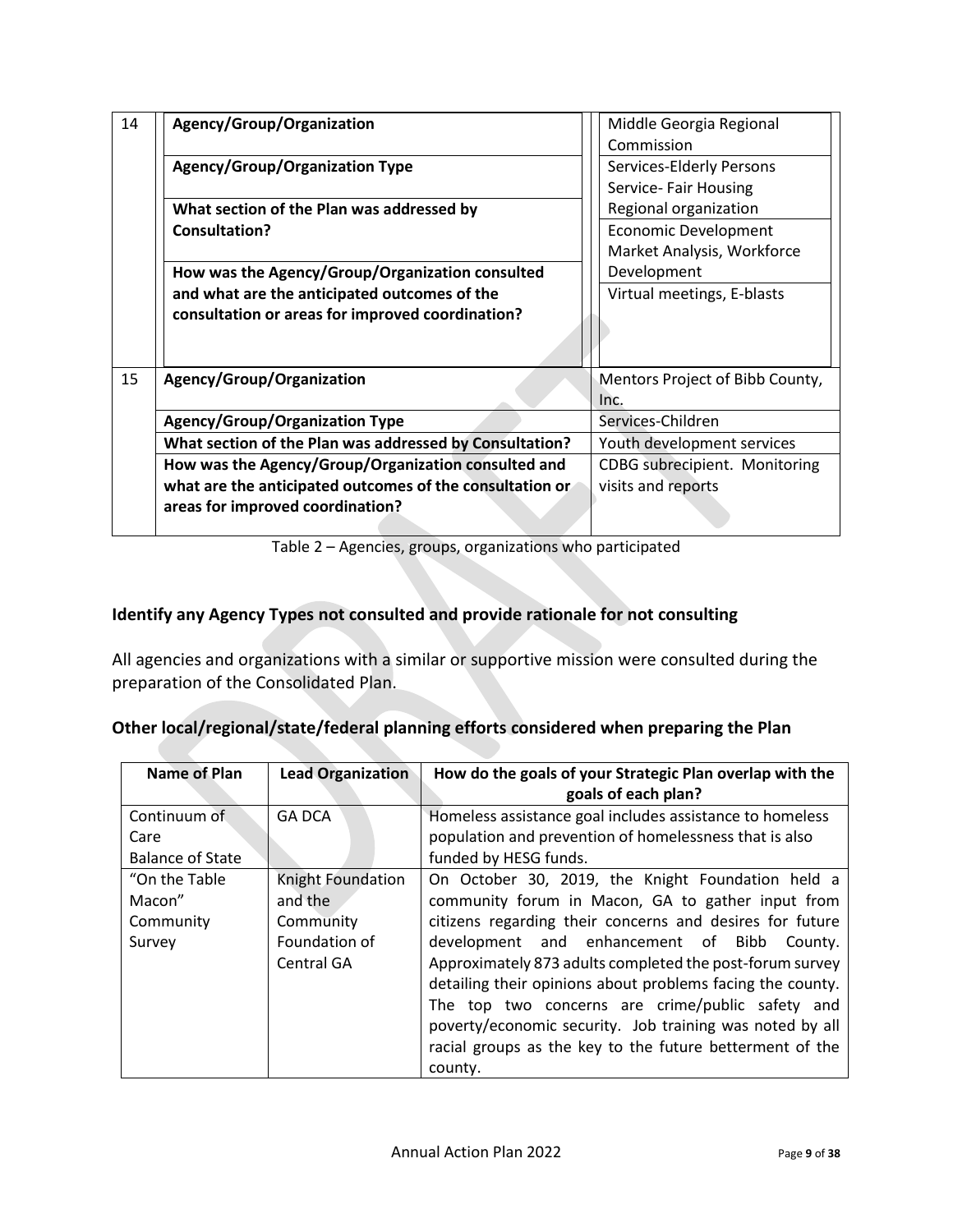| Name of Plan   | <b>Lead Organization</b> | How do the goals of your Strategic Plan overlap with the<br>goals of each plan? |
|----------------|--------------------------|---------------------------------------------------------------------------------|
|                |                          |                                                                                 |
| The M-BC 2040  | M-BC P&Z                 | This plan documents the community goals for M-BC over                           |
| Comprehensive  |                          | long-term regarding neighborhoods, businesses,<br>the                           |
| Plan           |                          | industries, investments, redevelopment, recreation and                          |
|                |                          | quality of life. The plan addresses three simple questions:                     |
|                |                          | 1) Where are we now; 2) Where do we plan to be; and 3)                          |
|                |                          | How will we get there. To answer these questions, public                        |
|                |                          | hearings and outreach workshops are held to gather input                        |
|                |                          | from the public and county management.                                          |
| FY 2022 Annual | <b>Macon Housing</b>     | Miscellaneous public service goal includes counseling for                       |
| Plan           | Authority                | public housing residents                                                        |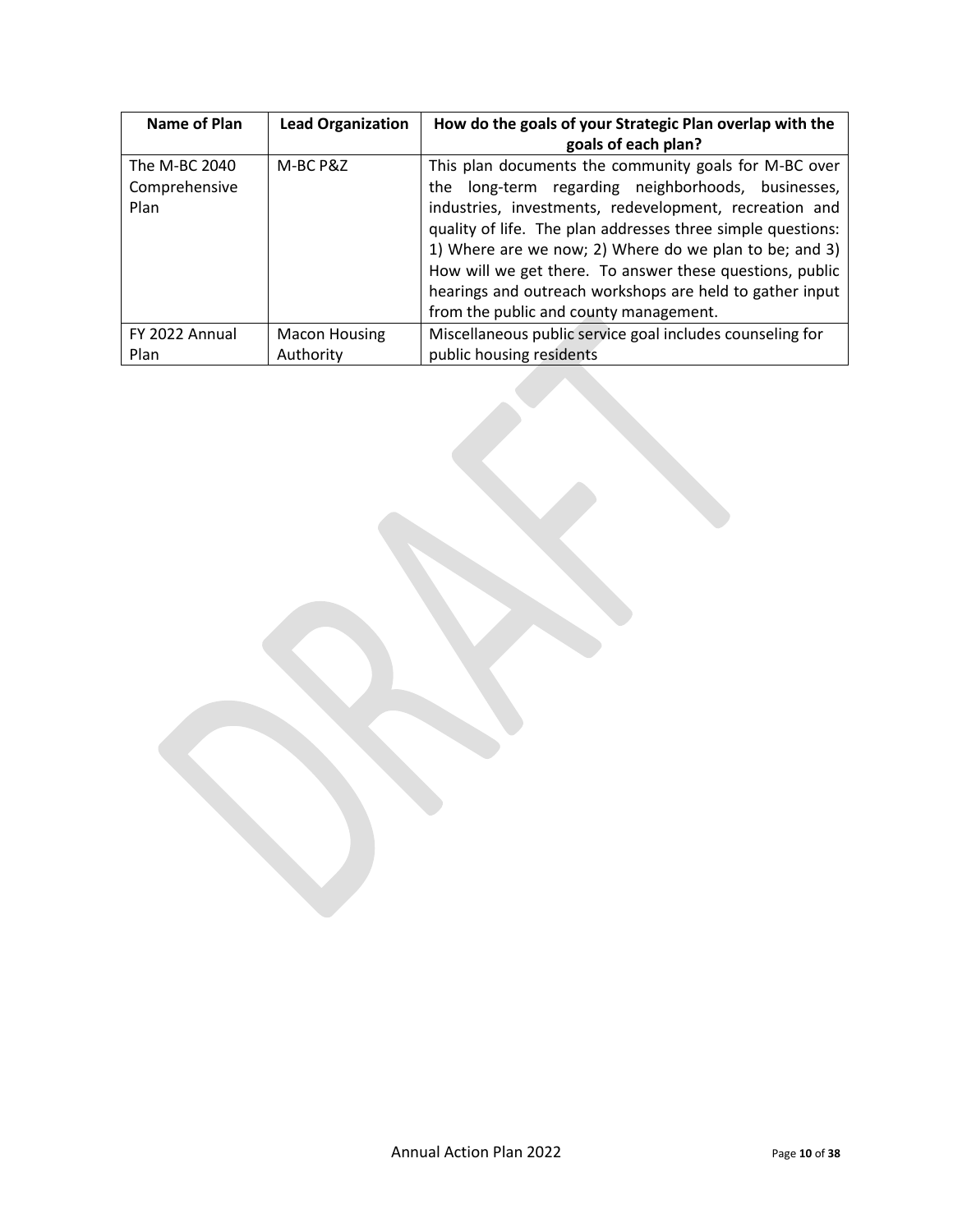| M-BC Strategic | Macon-Bibb | Goals of ECDD must support those enumerated in the M-BC                                                                |
|----------------|------------|------------------------------------------------------------------------------------------------------------------------|
| Plan           | County     | mission statement. The M-BC Commission undertook a                                                                     |
|                |            | year-long Strategic Planning review process in order to                                                                |
|                |            | focus the Commission's work and continue to build the new                                                              |
|                |            | consolidated government. The Commission selected new                                                                   |
|                |            | Mission and Vision Statements, identified five strategic                                                               |
|                |            | priority areas, and selected strategic projects for the new                                                            |
|                |            | government. This process helped develop the fiscal year                                                                |
|                |            | budget by prioritizing what is most important to the                                                                   |
|                |            | Commission and community. With a Strategic Plan                                                                        |
|                |            | approved by the Commission, meetings were held with                                                                    |
|                |            | departments to determine how to bring the projects to                                                                  |
|                |            | completion and to develop the budget. Vision: Macon-Bibb                                                               |
|                |            | County will be the center of development, culture, and                                                                 |
|                |            | opportunity, remembering our past while inspiring hope                                                                 |
|                |            | and pride for our future. Mission: Macon-Bibb County                                                                   |
|                |            | provides the essential infrastructure, services, and                                                                   |
|                |            | programs, creating a vibrant economic and cultural climate,                                                            |
|                |            | enabling individuals, families, and businesses to prosper.<br>Forward Together Strategic Priorities: Economic and      |
|                |            | Community Development - Our highest priority is to create                                                              |
|                |            | a robust economy and strong communities. We will focus                                                                 |
|                |            | on retaining our current business and industry and creating                                                            |
|                |            | opportunities for new economic development while                                                                       |
|                |            | addressing poverty and supporting and encouraging quality                                                              |
|                |            | education<br>and<br>workforce<br>development.<br><b>Safe</b>                                                           |
|                |            | Safe<br>Neighborhoods and<br>Communities -<br>Safe                                                                     |
|                |            | neighborhoods are the foundation of great communities.                                                                 |
|                |            | We will focus our efforts on providing for public safety,                                                              |
|                |            | citizen education and engagement and crime prevention, all                                                             |
|                |            | in an effort to create safe and enduring communities.                                                                  |
|                |            | Effective Government and Governance - Our City                                                                         |
|                |            | Commission and staff will work to improve public                                                                       |
|                |            | perception of the governance and government process and                                                                |
|                |            | apply fair and equitable taxation principles and employee                                                              |
|                |            | compensation and utilize best management practices to                                                                  |
|                |            | execute Commission policy towards completing SPLOST and<br>all other projects successfully and in a timely manner. Our |
|                |            | most valuable asset is our employees and we will commit to                                                             |
|                |            | their training and development, recognizing their good                                                                 |
|                |            | and<br>works<br>retaining<br>those<br>assets.<br>Infrastructure                                                        |
|                |            | Improvement - To achieve the community we desire we will                                                               |
|                |            | focus on and develop stormwater, water and waste water                                                                 |
|                |            | infrastructures and an integrated transportation system of                                                             |
|                |            | rails, trails, roads and runways to become the logistics hub                                                           |
|                |            | of Georgia. Quality of Life - We will support, encourage and                                                           |
|                |            | promote good-living in Macon-Bibb County with the arts                                                                 |
|                |            | and cultural events, tourism improvements, social and night                                                            |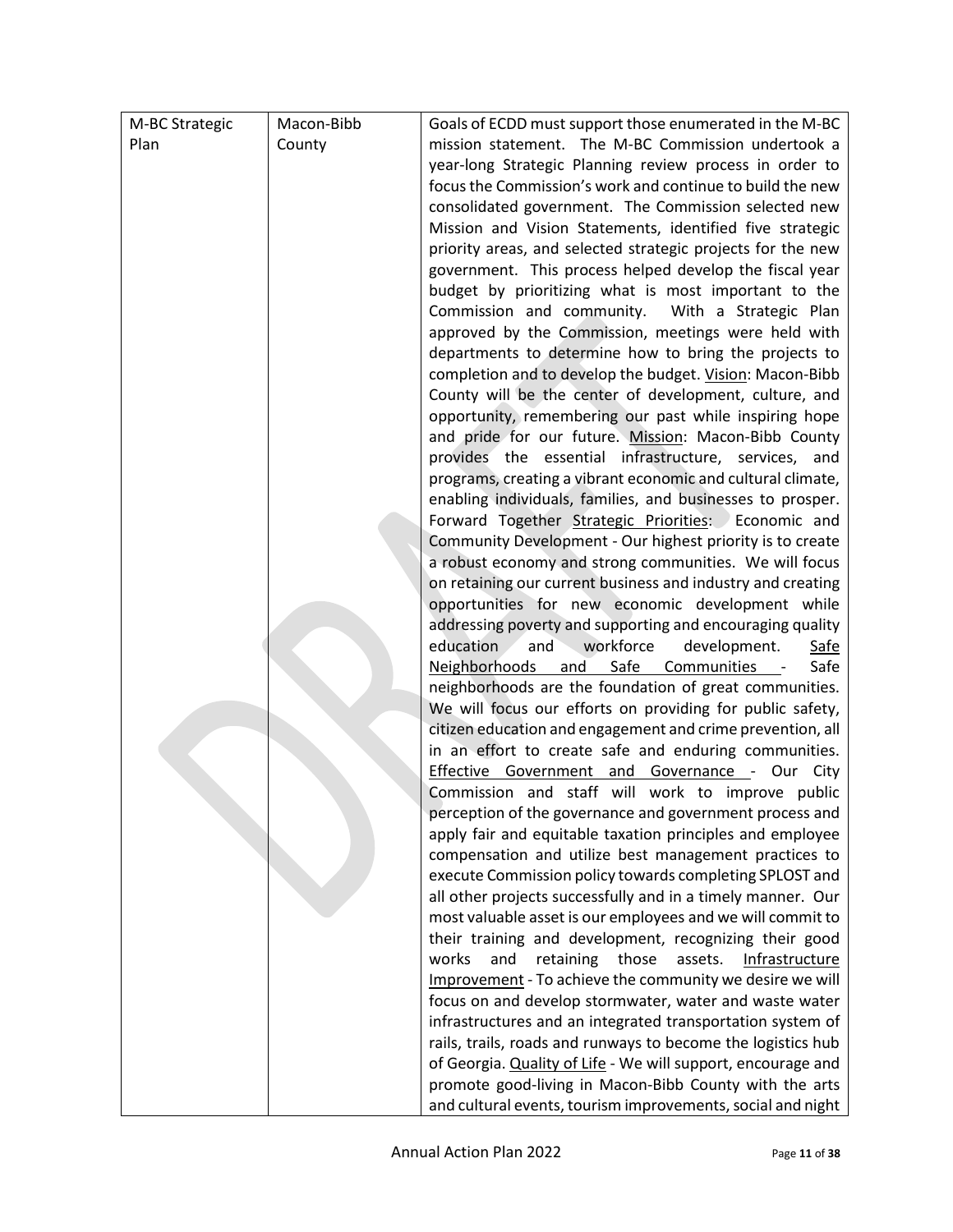| Name of Plan | <b>Lead Organization</b> | How do the goals of your Strategic Plan overlap with the<br>goals of each plan?     |
|--------------|--------------------------|-------------------------------------------------------------------------------------|
|              |                          | life opportunities and a community-wide system of passive<br>and active recreation. |
|              |                          |                                                                                     |

**TABLE 3 – OTHER LOCAL / REGIONAL / FEDERAL PLANNING EFFORTS**

### **Describe cooperation and coordination with other public entities, including the State and any adjacent units of general local government, in the implementation of the Consolidated Plan (91.215(l)).**

The following government-affiliated agencies are located in the M-BC area and provide on-going assistance to M-BC for real estate transactions, planning, workforce trends, and economic development.

- Macon-Bibb County Land Bank Authority (Acquisition and sale of real estate)
- Macon-Bibb County Planning and Zoning Department
- Macon-Bibb County Urban Development Authority
- Middle Georgia Regional Commission (Fair Housing Analysis, Workforce Development)

M-BC reviewed the applications of agencies that applied for CDBG funding for PY22 and selected the following agencies based on the needs of the community, the type of service, their capacity to provide that service, and the projected costs. After selection, the agencies consented to a year-long monitoring process and final reporting of data to close out their contracts. Each of these agencies will provide services that help M-BC achieve one or more of its designated goals for the upcoming year. Monitoring visits will ensure that both M-BC and the agencies coordinate services and costs as originally intended.

- Rebuilding Macon (housing rehab)
- Macon-Bibb County Economic Opportunity Council (dental assistance for homeless, transportation for LMI persons, HESG-homelessness prevention, HESG-Rapid Rehousing))
- HomeFirst (housing counseling for LMI families)
- Crisis Line and Safe House of Central Georgia (care provider for victims of domestic violence)
- Family Advancement Ministries (provides car seats to LMI families, HESG Homelessness prevention)
- Family Counseling Center of Central Georgia (counseling for LMI individuals)
- Mentors Project (youth intervention and mentoring)
- Big Brothers, Big Sisters (youth intervention and mentoring)
- The Salvation Army (emergency shelter)

### **Narrative (optional):**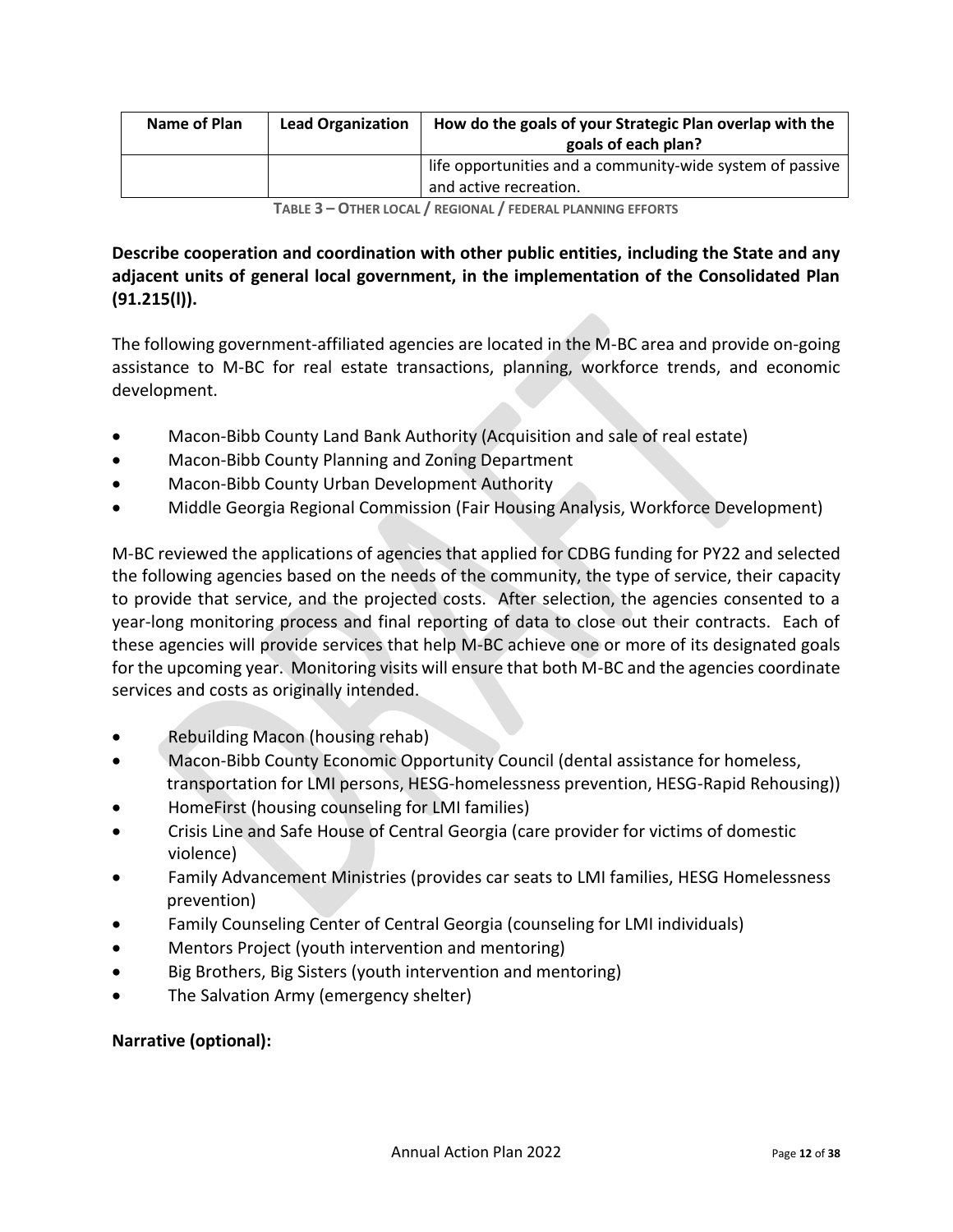### *AP-12 CITIZEN PARTICIPATION*

#### **Summary of citizen participation process/Efforts made to broaden citizen participation**

#### **Summarize citizen participation process and how it impacted goal-setting**

The M-BC Participation Plan ensures that the public receives timely information regarding programs administered by ECDD using CDBG, HOME and HESG Investment Partnership funds. ECDD will distribute information using the following methods:

#### For CDBG and HOME: For HESG:

• Neighborhood meetings Presentation to the Macon

• Public hearings Coalition to End Homelessness

- 
- Posting information on the M-BC website
- Public notices in local publications
- Oral or written comments

M-BC conducts all aspects of the citizen participation process in an open manner and encourages the participation of low- and moderate-income persons. ECDD announces the location and time of all public hearings by advertising on the official M-BC website, in the *Macon Telegraph,* in the Macon Black Pages (eblasts) and at least one local minority paper when possible. ECDD will also announce public hearings through neighborhood groups and local cable access channels.

ECDD will hold at least one public hearing prior to the start of the program year and announce both the public hearing and a summary of projects and priorities in local newspapers. Periodically, ECDD will sponsor neighborhood meetings to discuss projects and priorities.

M-BC will provide a translator for non-English speaking individuals as well as provide accommodations for disabled individuals when notified in advance. The contact information to request special accommodations to attend a public meeting is provided in the public notice.

Citizens may submit their views via the following methods:

- Directly to program staff
- To recognized neighborhood organizations
- To County Commissioners
- At neighborhood and other meetings scheduled by M-BC or ECDD
- Public hearings
- By email

ECDD advertised the Action Plan in English and Spanish for public comment on the M-BC website on June 7, 2022 and in *The Telegraph*, the largest newspaper of general circulation in the Macon area on June 8, 2020. The Action Plan was also advertised in English and Spanish in the *Macon*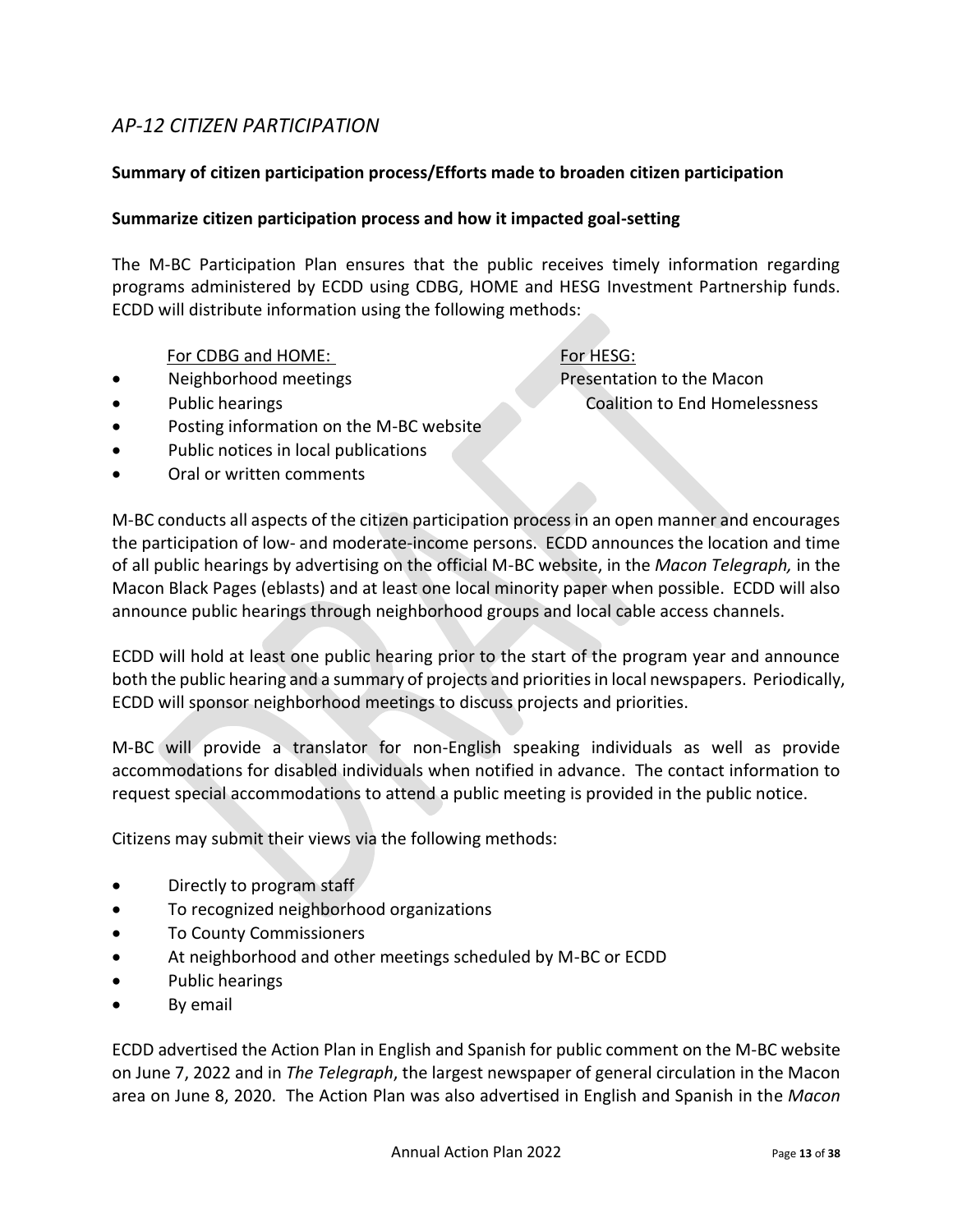*Black Pages,* a local minority-owned publication. The advertisements noted that copies of the Plan were available for public viewing in the ECDD office. An in-person public hearing was held on June 16, 2022 and a virtual public hearing was held on June 30, 2022 via zoom.

#### **Citizen Participation Outreach**

| Sort<br>Order  | Mode of<br>Outreach                                          | <b>Target of</b><br>Outreach                                                                       | <b>Summary of</b><br>response/<br>attendance | <b>Summary</b><br>of<br>comments<br>received | <b>Summary</b><br><b>of</b><br>comments<br>not<br>accepted<br>and<br>reasons | <b>URL</b> (If applicable) |
|----------------|--------------------------------------------------------------|----------------------------------------------------------------------------------------------------|----------------------------------------------|----------------------------------------------|------------------------------------------------------------------------------|----------------------------|
| $\mathbf{1}$   | Virtual<br>Public<br>Meeting                                 | Non-<br>targeted/<br>broad<br>community                                                            | TBD                                          | <b>TBD</b>                                   | <b>TBD</b>                                                                   |                            |
| $\overline{2}$ | Newspaper<br>Ad / Eblast<br>(Macon<br><b>Black</b><br>Pages) | <b>Minorities</b><br>and Non-<br>English<br>Speaking -<br>Specify<br>other<br>language:<br>Spanish | TBD                                          | <b>TBD</b>                                   | <b>TBD</b>                                                                   |                            |
| $\overline{3}$ | Newspaper<br>Ad (The<br>Telegraph)                           | Non-<br>targeted/<br>broad<br>community                                                            | <b>TBD</b>                                   | <b>TBD</b>                                   | <b>TBD</b>                                                                   |                            |
| 5              | Internet<br>Outreach<br>(M-BC<br>website)                    | Non-<br>targeted/<br>broad<br>community                                                            | TBD                                          | <b>TBD</b>                                   | <b>TBD</b>                                                                   | www.maconbibb.us           |

Table 4 – Citizen Participation Outreach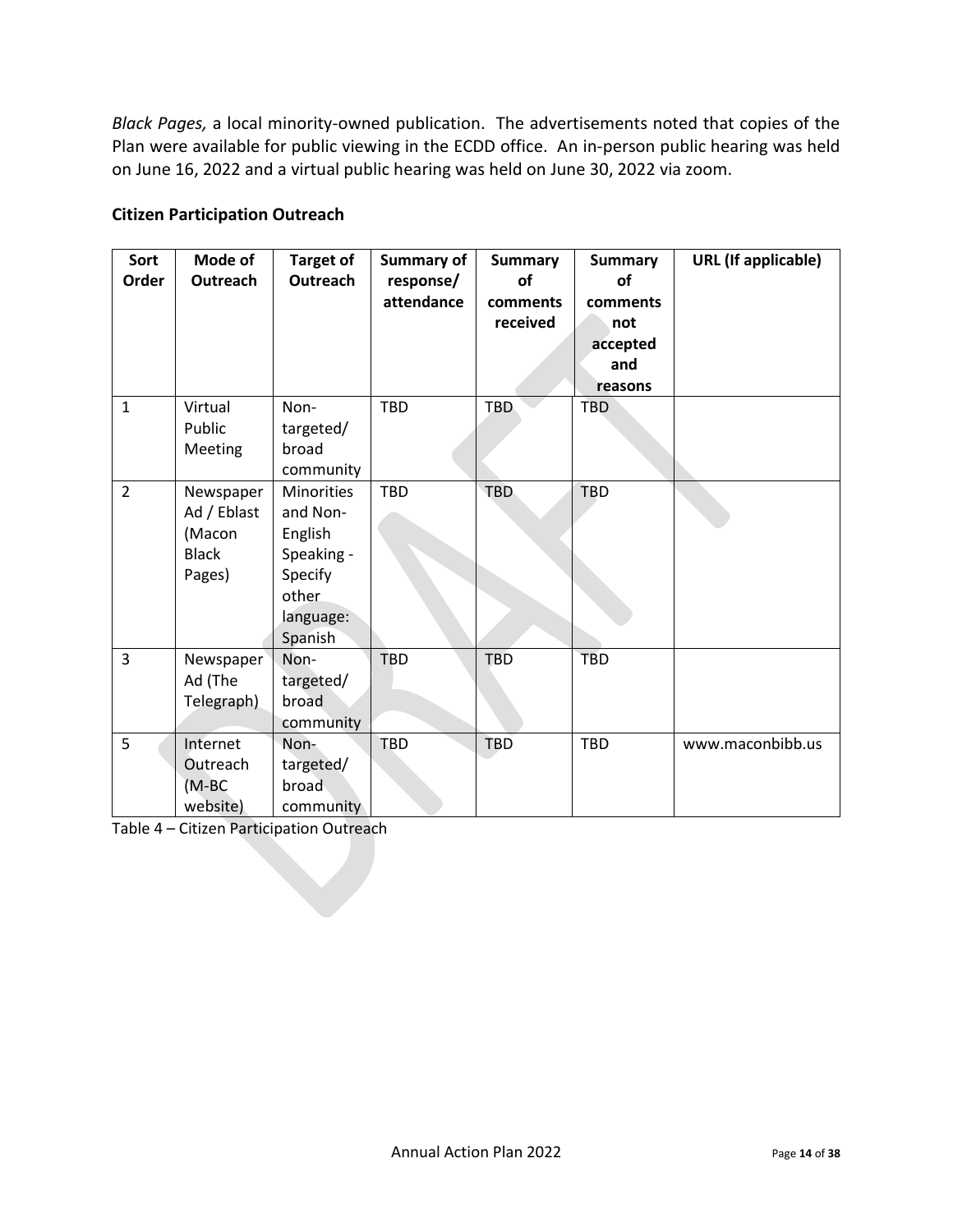# EXPECTED RESOURCES

### *AP-15 EXPECTED RESOURCES – 91.220(C)(1,2)*

#### **Introduction (Not accessible for first year AAP online but included in local hard-copy version)**

In addition to the resources listed below, existing account balances will continue to be used for all program-eligible activities and expenses. These accounts include program income and revolving loan funds. If a substantial change occurs in the budget during the budgeting process, an additional comment period will be required. The current definition of substantial change is the addition or deletion of projects and/or a decrease or increase of funding by more than 20%.

The following administrative amounts totaling \$1,047,299.00 are included in AP-15 but are not reflected in AP-20 because administrative funds have no goal or goal outcome indicator.

CDBG 20% admin cap: \$379,847.00 plus \$85,000.00 RLF CDBG Housing Admin: \$543,141.00 HOME 10% admin cap: \$105,394.00 plus \$125,000.00 PI HESG 7.5% admin cap: \$11,965.00

Total funds reflected in AP-15: \$3,214,376

| Total funds reflected in AP-20: | \$2,167,077 |
|---------------------------------|-------------|
| Plus total admin funds:         | \$1,047,299 |
| AP-15 and AP-20 totals match    | \$3,214,376 |

CDBG Public Service cap is \$272,135.00. PY21 Public Service projects total \$255,000.00.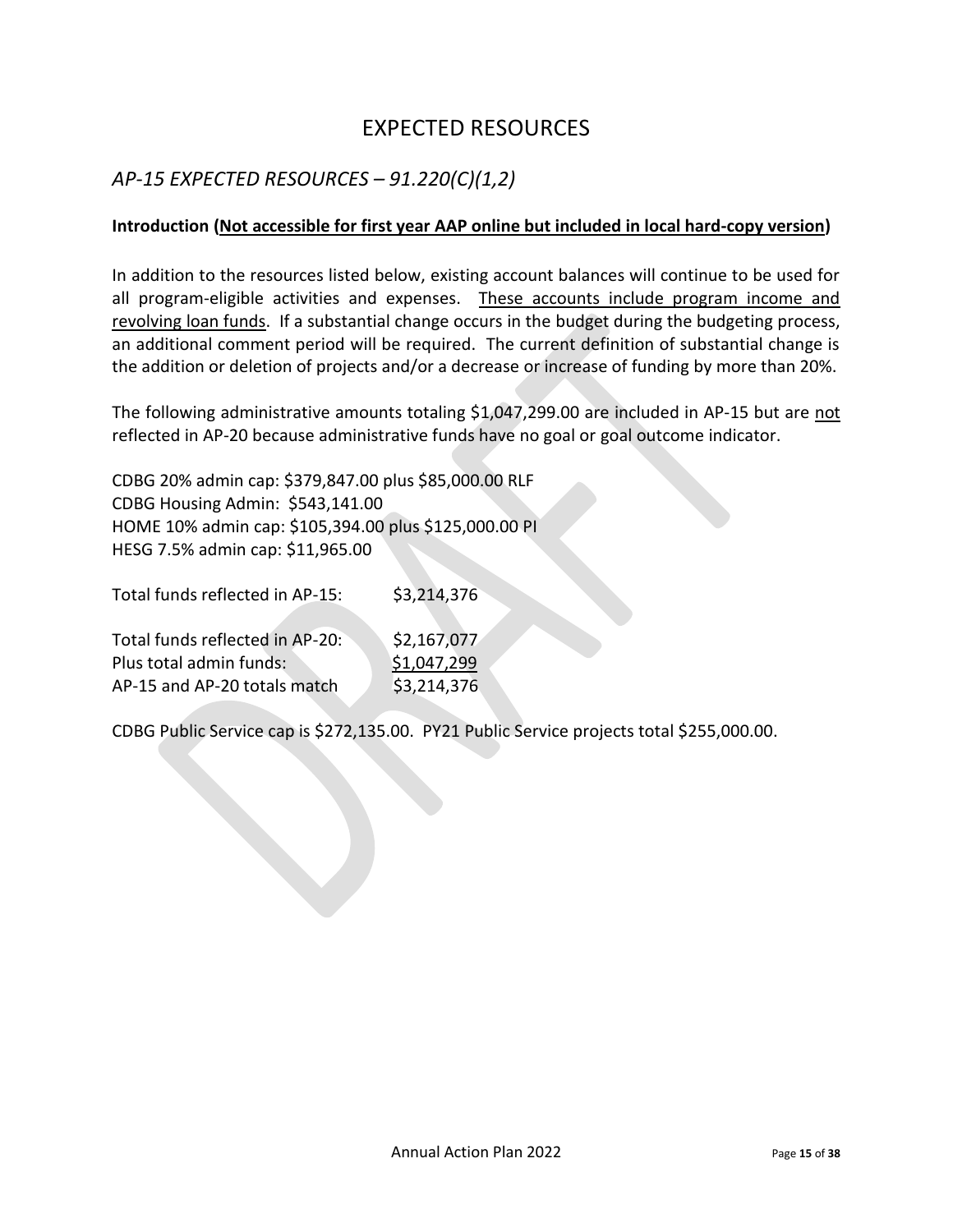### **Expected Resources**

| Program     | Source   | <b>Uses of Funds</b> |                   |                |                           | <b>Expected Amount Available Year 2</b> | <b>Expected</b>     | <b>Narrative</b>   |
|-------------|----------|----------------------|-------------------|----------------|---------------------------|-----------------------------------------|---------------------|--------------------|
|             | of Funds |                      | Annual            |                | <b>Program Prior Year</b> | <b>Total</b>                            | <b>Amount</b>       | <b>Description</b> |
|             |          |                      | <b>Allocation</b> |                | <b>Income Resources</b>   | \$                                      | <b>Available</b>    |                    |
|             |          |                      | \$                | \$             | \$                        |                                         | Remainder           |                    |
|             |          |                      |                   |                |                           |                                         | of ConPlan          |                    |
|             |          |                      |                   |                |                           |                                         | \$                  |                    |
| <b>CDBG</b> |          | public - Acquisition |                   |                |                           |                                         |                     | Program            |
|             | federal  | Admin and            |                   |                |                           |                                         |                     | income is          |
|             |          | Planning             |                   |                |                           |                                         |                     | actually           |
|             |          | Economic             |                   |                |                           |                                         |                     | revolving          |
|             |          | Development          |                   |                |                           |                                         |                     | loan               |
|             |          | Housing              |                   |                |                           |                                         |                     | funds.             |
|             |          | Public               |                   |                |                           |                                         |                     |                    |
|             |          | Improvements         |                   |                |                           |                                         |                     |                    |
|             |          | Public Services      | 1,814,236 85,000  |                | 0                         |                                         | 1,899,236 1,814,236 |                    |
| <b>HOME</b> | public - | Acquisition          |                   |                |                           |                                         |                     |                    |
|             | federal  | Homebuyer            |                   |                |                           |                                         |                     |                    |
|             |          | assistance           |                   |                |                           |                                         |                     |                    |
|             |          | Homeowner            |                   |                |                           |                                         |                     |                    |
|             |          | rehab                |                   |                |                           |                                         |                     |                    |
|             |          | Multifamily          |                   |                |                           |                                         |                     |                    |
|             |          | rental new           |                   |                |                           |                                         |                     |                    |
|             |          | construction         |                   |                |                           |                                         |                     |                    |
|             |          | Multifamily          |                   |                |                           |                                         |                     |                    |
|             |          | rental rehab         |                   |                |                           |                                         |                     |                    |
|             |          | <b>New</b>           |                   |                |                           |                                         |                     |                    |
|             |          | construction         |                   |                |                           |                                         |                     |                    |
|             |          | for ownership        |                   |                |                           |                                         |                     |                    |
|             |          | <b>TBRA</b>          | 928,940 125,000   |                | 0                         | 1,053,940                               | 928,940             |                    |
| <b>HESG</b> | public - | Conversion and       |                   |                |                           |                                         |                     |                    |
|             | federal  | rehab for            |                   |                |                           |                                         |                     |                    |
|             |          | transitional         |                   |                |                           |                                         |                     |                    |
|             |          | housing              |                   |                |                           |                                         |                     |                    |
|             |          | Financial            |                   |                |                           |                                         |                     |                    |
|             |          | Assistance           |                   |                |                           |                                         |                     |                    |
|             |          | Overnight            |                   |                |                           |                                         |                     |                    |
|             |          | shelter              |                   |                |                           |                                         |                     |                    |
|             |          | Rapid re-            |                   |                |                           |                                         |                     |                    |
|             |          |                      |                   |                |                           |                                         |                     |                    |
|             |          | housing (rental      |                   |                |                           |                                         |                     |                    |
|             |          | assistance)          |                   |                |                           |                                         |                     |                    |
|             |          | Rental               |                   |                |                           |                                         |                     |                    |
|             |          | Assistance           |                   |                |                           |                                         |                     |                    |
|             |          | Services             |                   |                |                           |                                         |                     |                    |
|             |          | Transitional         |                   |                |                           |                                         |                     |                    |
|             |          | housing              | 159,534           | $\overline{0}$ | $\overline{0}$            | 159,534                                 | 159,534             |                    |

**TABLE 5 - EXPECTED RESOURCES – PRIORITY TABLE**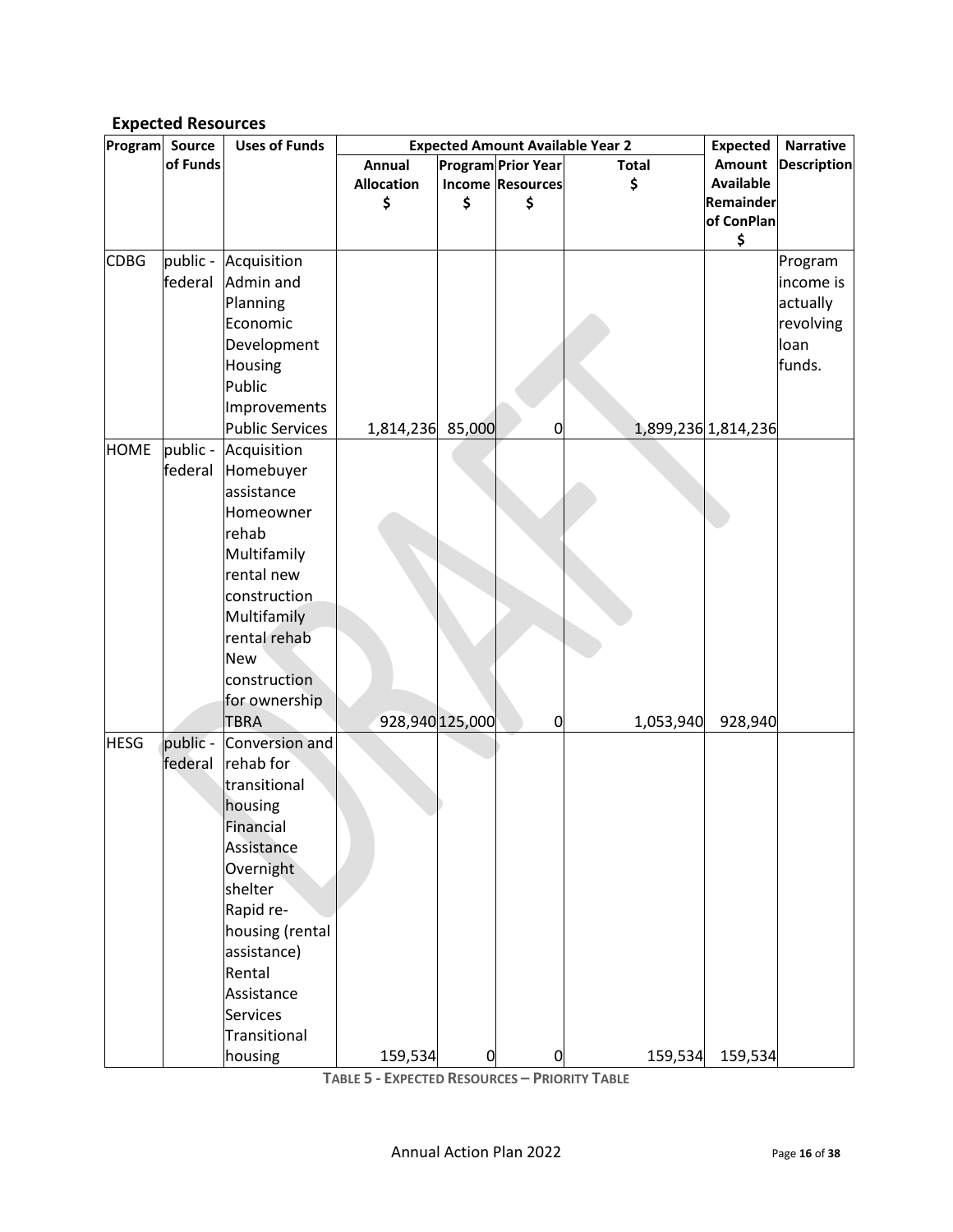### **Explain how federal funds will leverage those additional resources (private, state and local funds), including a description of how matching requirements will be satisfied.**

In accordance with HUD Covid-19 memorandums, a waiver for HOME match was implemented. Accordingly, general funds were not used to fund CDBG eligible nor HOME eligible projects. During years where HOME match is required, M-BC will meet/exceed required percentages. Local funds will be used for acquisition of some properties that are targeted for development with CDBG or HOME funds.

### **If appropriate, describe publicly owned land or property located within the jurisdiction that may be used to address the needs identified in the plan**

Not applicable at this time.

**Discussion**

# ANNUAL GOALS AND OBJECTIVES

### **AP-20 Annual Goals and Objectives**

|       | <b>Goal Name</b>   | <b>Start</b> | <b>End</b> | Category               |        | <b>Geographic Needs Addressed</b> | <b>Funding</b>    | <b>Goal Outcome</b>       |
|-------|--------------------|--------------|------------|------------------------|--------|-----------------------------------|-------------------|---------------------------|
| Sort  |                    | Year         | Year       |                        | Area   |                                   |                   | <b>Indicator</b>          |
| Order |                    |              |            |                        |        |                                   |                   |                           |
| 11    | <b>Home Repair</b> |              |            | 2022 2023 Affordable   | County | Rehabilitation of                 |                   | CDBG: Homeowner           |
|       | (HIP & Subs)       |              |            | <b>Housing</b>         | Wide   | existing                          | \$508,338 Housing |                           |
|       |                    |              |            |                        |        | Ihomeowner                        |                   | Rehabilitated:            |
|       |                    |              |            |                        |        | lunits                            |                   | 131 Household             |
|       |                    |              |            |                        |        |                                   |                   | <b>Housing Unit</b>       |
| 12    | Domestic           |              |            | 2022 2023 Non-Homeless | County | Assistance to                     |                   | CDBG: Public service      |
|       | <b>Violence</b>    |              |            | Special Needs          | Wide   | Victims of                        |                   | \$35,561 activities other |
|       | <b>Victims</b>     |              |            |                        |        | Domestic                          |                   | than LMI                  |
|       | (Crisis Line)      |              |            |                        |        | <b>Violence</b>                   |                   | <b>Housing</b>            |
|       |                    |              |            |                        |        |                                   |                   | Benefit:                  |
|       |                    |              |            |                        |        |                                   |                   | 101 Persons               |
|       |                    |              |            |                        |        |                                   |                   | Assisted                  |

#### **Annual Goals Summary Information**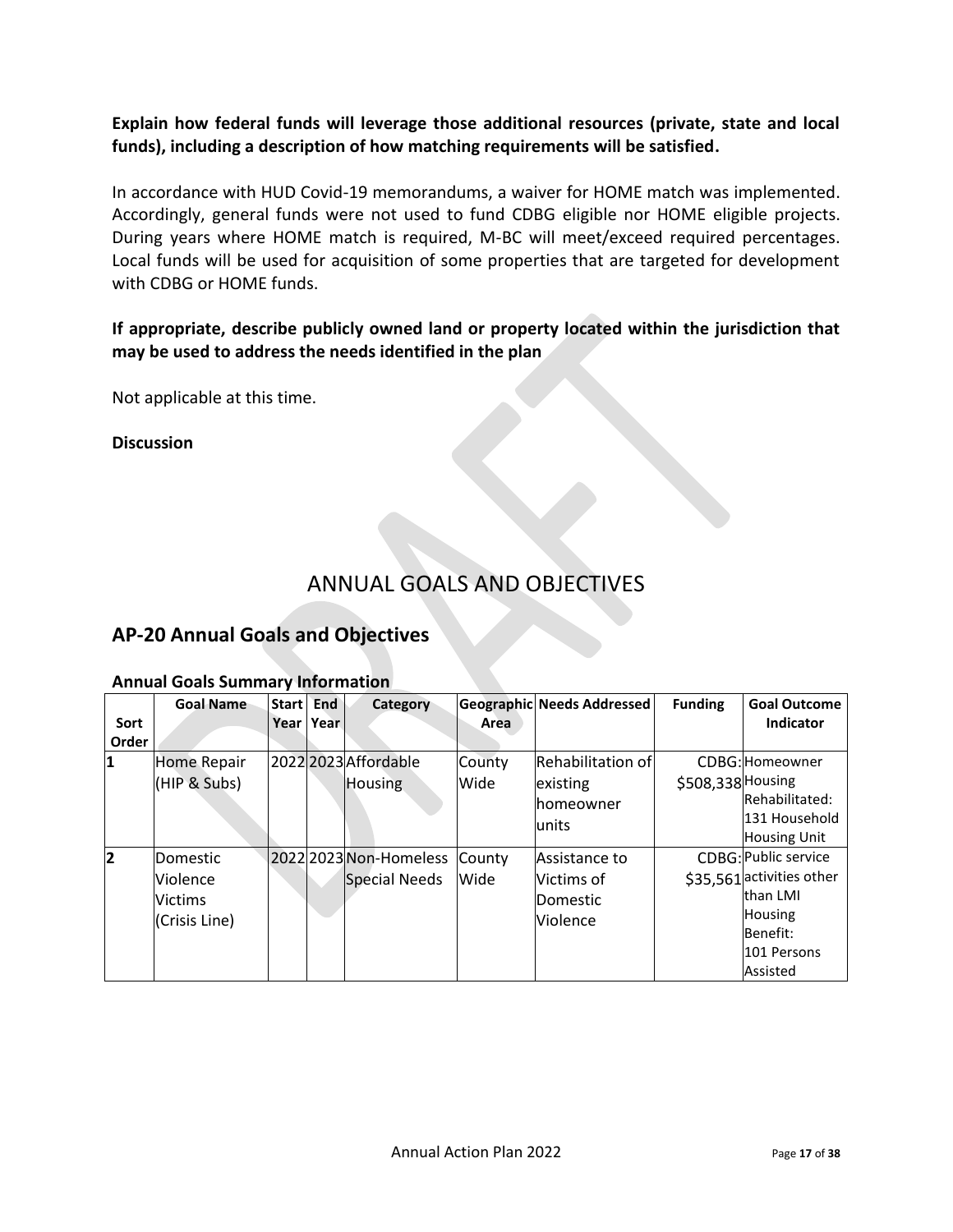|       | <b>Goal Name</b>         | <b>Start</b> | End  | Category              |        | <b>Geographic Needs Addressed</b> | <b>Funding</b>  | <b>Goal Outcome</b>              |
|-------|--------------------------|--------------|------|-----------------------|--------|-----------------------------------|-----------------|----------------------------------|
| Sort  |                          | Year         | Year |                       | Area   |                                   |                 | Indicator                        |
| Order |                          |              |      |                       |        |                                   |                 |                                  |
| 3     | <b>New</b>               |              |      | 2020 2024 Affordable  | County | Production of                     |                 | HOME: Rental units               |
|       | Construction             |              |      | Housing               | Wide   | new rental units                  |                 | \$910,871 constructed:           |
|       | (Dev Project)            |              |      |                       |        | Production of                     |                 | (includes <sup>1</sup> Household |
|       |                          |              |      |                       |        | new                               |                 | MATCH) Housing Unit              |
|       |                          |              |      |                       |        | homeowner                         |                 | Homeowner                        |
|       |                          |              |      |                       |        | units                             |                 | units                            |
|       |                          |              |      |                       |        |                                   |                 | constructed:                     |
|       |                          |              |      |                       |        |                                   |                 | 1 Household                      |
|       |                          |              |      |                       |        |                                   |                 | <b>Housing Unit</b>              |
| 4     | <b>New</b>               |              |      | 2022 2023 Affordable  | County | Production of                     |                 | HOME: Homeowner                  |
|       | Construction             |              |      | <b>Housing</b>        | Wide   | new                               |                 | \$139,341 Housing Added:         |
|       | (CHDO-R)                 |              |      |                       |        | homeowner                         |                 | 1 Household                      |
|       |                          |              |      |                       |        | units                             |                 | <b>Housing Unit</b>              |
| 5     | Homeless                 |              |      | 2022 2023 Homeless    | County | Homelessness -                    |                 | HESG: Tenant Based               |
|       | Assistance -             |              |      |                       | Wide   | <b>HESG</b>                       | \$55,503 Rental |                                  |
|       | (Rapid Re-               |              |      |                       |        |                                   |                 | Assistance-                      |
|       |                          |              |      |                       |        |                                   |                 | Rapid                            |
|       | Housing)                 |              |      |                       |        |                                   |                 | Rehousing:                       |
|       |                          |              |      |                       |        |                                   |                 | 36 Households                    |
|       |                          |              |      |                       |        |                                   |                 | Assisted                         |
| 6     | Homelessness             |              |      | 2022 2023 Homeless    | County | Homelessness -                    |                 | HESG: Homelessness               |
|       | Prevention               |              |      |                       | Wide   | <b>HESG</b>                       |                 | \$93,066 Prevention:             |
|       |                          |              |      |                       |        |                                   |                 | 72 Persons                       |
|       |                          |              |      |                       |        |                                   |                 | Assisted                         |
| 7     | Home                     |              |      | 2022 2023 Affordable  | County | <b>Home</b>                       |                 | CDBG: Public service             |
|       | Ownership                |              |      | <b>Housing</b>        | Wide   | Ownership                         |                 | \$76,044 activities other        |
|       | (HomeFirst)              |              |      |                       |        |                                   |                 | than LMI                         |
|       |                          |              |      |                       |        |                                   |                 | Housing                          |
|       |                          |              |      |                       |        |                                   |                 | Benefit:                         |
|       |                          |              |      |                       |        |                                   |                 | 93 Persons                       |
|       |                          |              |      |                       |        |                                   |                 | assisted                         |
| 8     | Infrastructure,          |              |      | 2022 2023 Non-housing | County | Infrastructure                    |                 | CDBG: Public Facility            |
|       | <b>Public Facilities</b> |              |      | Community             | Wide   |                                   | \$62,910 or     |                                  |
|       | and                      |              |      | Development           |        |                                   |                 | infrastructure                   |
|       | Improvements             |              |      |                       |        |                                   |                 | activities other                 |
|       |                          |              |      |                       |        |                                   |                 | than LMI                         |
|       |                          |              |      |                       |        |                                   |                 | housing benefit                  |
|       |                          |              |      |                       |        |                                   |                 | 1 Person                         |
|       |                          |              |      |                       |        |                                   |                 | assisted                         |
| 9     | <b>Health Services</b>   |              |      | 2022 2023 Homeless    | County | Homelessness -                    |                 | CDBG: Public service             |
|       | (EOC Dental)             |              |      |                       | Wide   | Outreach and                      |                 | \$13,000 activities other        |
|       |                          |              |      |                       |        | Prevention                        |                 | than LMI                         |
|       |                          |              |      |                       |        |                                   |                 | Housing<br>Benefit:              |
|       |                          |              |      |                       |        |                                   |                 | 31 Persons                       |
|       |                          |              |      |                       |        |                                   |                 |                                  |
|       |                          |              |      |                       |        |                                   |                 | Assisted                         |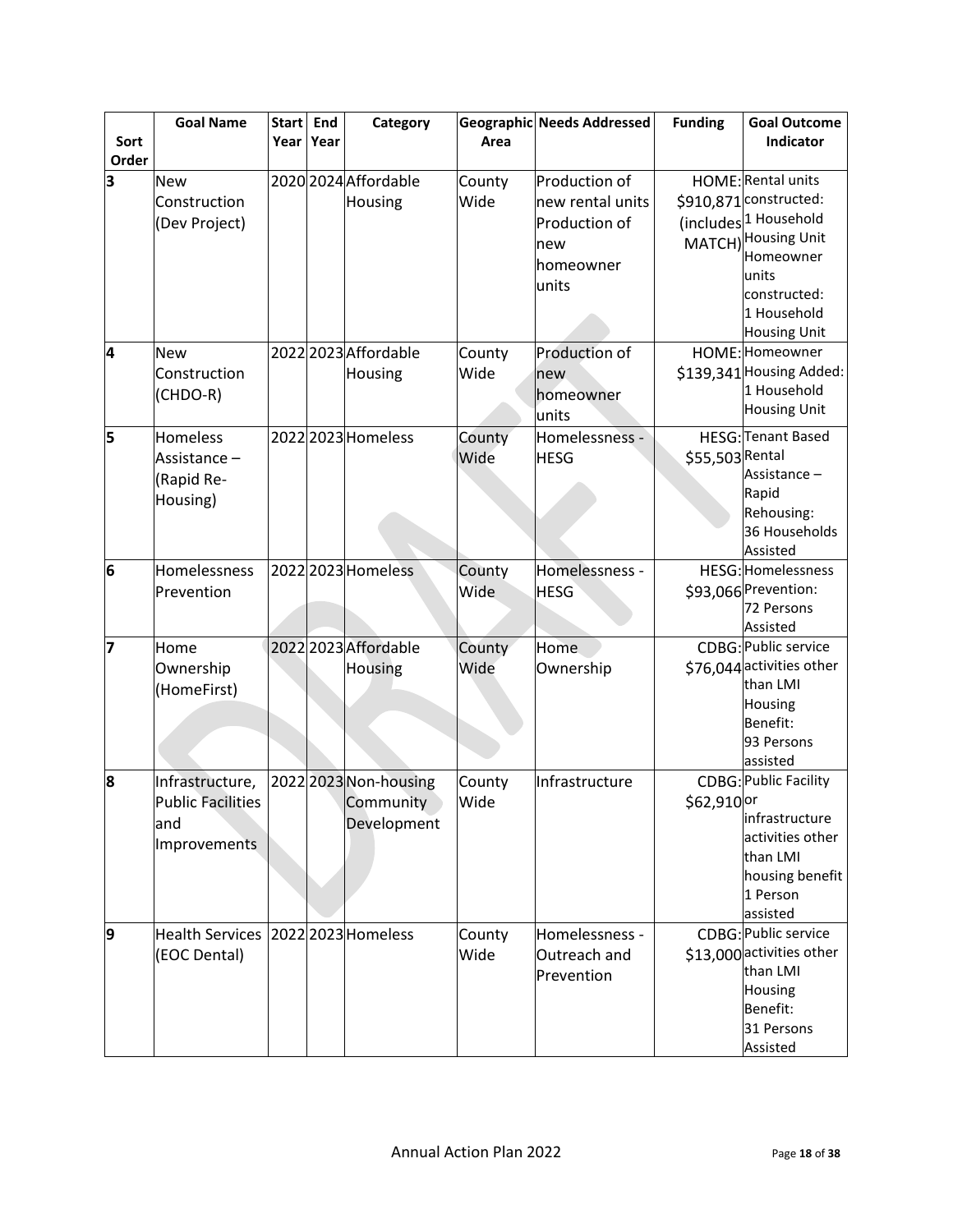|       | <b>Goal Name</b>      | <b>Start</b> | End  | Category                |         | <b>Geographic Needs Addressed</b> | <b>Funding</b> | <b>Goal Outcome</b>       |
|-------|-----------------------|--------------|------|-------------------------|---------|-----------------------------------|----------------|---------------------------|
| Sort  |                       | Year         | Year |                         | Area    |                                   |                | Indicator                 |
| Order |                       |              |      |                         |         |                                   |                |                           |
| 10    | Youth                 |              |      | 2022 2023 Non-homeless  | County  | <b>Public Services</b>            |                | CDBG: Public service      |
|       | Development           |              |      | Special Needs           | Wide    |                                   |                | \$30,825 activities other |
|       | (Mentors,             |              |      |                         |         |                                   |                | than I MI                 |
|       | BBBS)                 |              |      |                         |         |                                   |                | Housing                   |
|       |                       |              |      |                         |         |                                   |                | <b>Benefit:</b>           |
|       |                       |              |      |                         |         |                                   |                | 57 Persons                |
|       |                       |              |      |                         |         |                                   |                | Assisted                  |
|       |                       |              |      |                         |         |                                   |                |                           |
| 11    | Miscellaneous         |              |      | 2022 2023 Non-homeless  | County  | <b>Public Services</b>            |                | CDBG: Public service      |
|       | <b>Public Service</b> |              |      | <b>Special Needs</b>    | Wide    |                                   |                | \$36,322 activities other |
|       | (FCC, FAM)            |              |      |                         |         |                                   |                | than I MI                 |
|       |                       |              |      |                         |         |                                   |                | Housing                   |
|       |                       |              |      |                         |         |                                   |                | Benefit:                  |
|       |                       |              |      |                         |         |                                   |                | 293 Persons               |
|       |                       |              |      |                         |         |                                   |                | Assisted                  |
| 12    | Economic              |              |      | 2022 2023 Other:        | County  | Economic                          |                | <b>CDBG: Businesses</b>   |
|       | Development.          |              |      | Economic                | Wide    | Development                       |                | \$90,000 assisted:        |
|       |                       |              |      | Development             |         |                                   |                | 1 Business                |
|       |                       |              |      |                         |         |                                   |                | Assisted                  |
| 13    | Transportation        |              |      | 2022 2023 Other: Public | County- | Transportation                    |                | CDBG: Public service      |
|       | <b>Services</b>       |              |      | Service                 | Wide    | Services                          |                | \$5,000 activities other  |
|       |                       |              |      |                         |         |                                   |                | than LMI                  |
|       |                       |              |      |                         |         |                                   |                | <b>Housing</b>            |
|       |                       |              |      |                         |         |                                   |                | Benefit:                  |
|       |                       |              |      |                         |         |                                   |                | 60 Persons                |
|       |                       |              |      |                         |         |                                   |                | assisted                  |

**TABLE 6 – GOALS SUMMARY**

### **Goal Descriptions**

| $\mathbf{1}$   | <b>Goal Name</b>   | Home Repair                                                                 |  |  |  |
|----------------|--------------------|-----------------------------------------------------------------------------|--|--|--|
|                | Goal               | CDBG funds will be used to provide home improvement loans to eligible       |  |  |  |
|                | <b>Description</b> | low-moderate income families within the jurisdiction. CDBG funds will also  |  |  |  |
|                |                    | be used to provide grants to low-income elderly homeowners for              |  |  |  |
|                |                    | emergency and minor home repairs and to cover administrative costs and      |  |  |  |
|                |                    | supplies for minor home repairs through a volunteer program. Funding        |  |  |  |
|                |                    | will be provided to cover building materials and supplies for minor repairs |  |  |  |
|                |                    | performed by volunteer youth groups.                                        |  |  |  |
| $\overline{2}$ | <b>Goal Name</b>   | Domestic Violence Victims                                                   |  |  |  |
|                | Goal               | CDBG funding will be used to provide comprehensive services to victims of   |  |  |  |
|                | <b>Description</b> | domestic abuse.                                                             |  |  |  |
| 3              | <b>Goal Name</b>   | <b>New Construction</b>                                                     |  |  |  |
|                | Goal               | HOME funds will be used to construct single family and multi-family         |  |  |  |
|                | <b>Description</b> | housing units and provide homeownership opportunities to low- and           |  |  |  |
|                |                    | moderate-income individuals through low-interest loans.                     |  |  |  |
| 4              | <b>Goal Name</b>   | New Construction (CR)                                                       |  |  |  |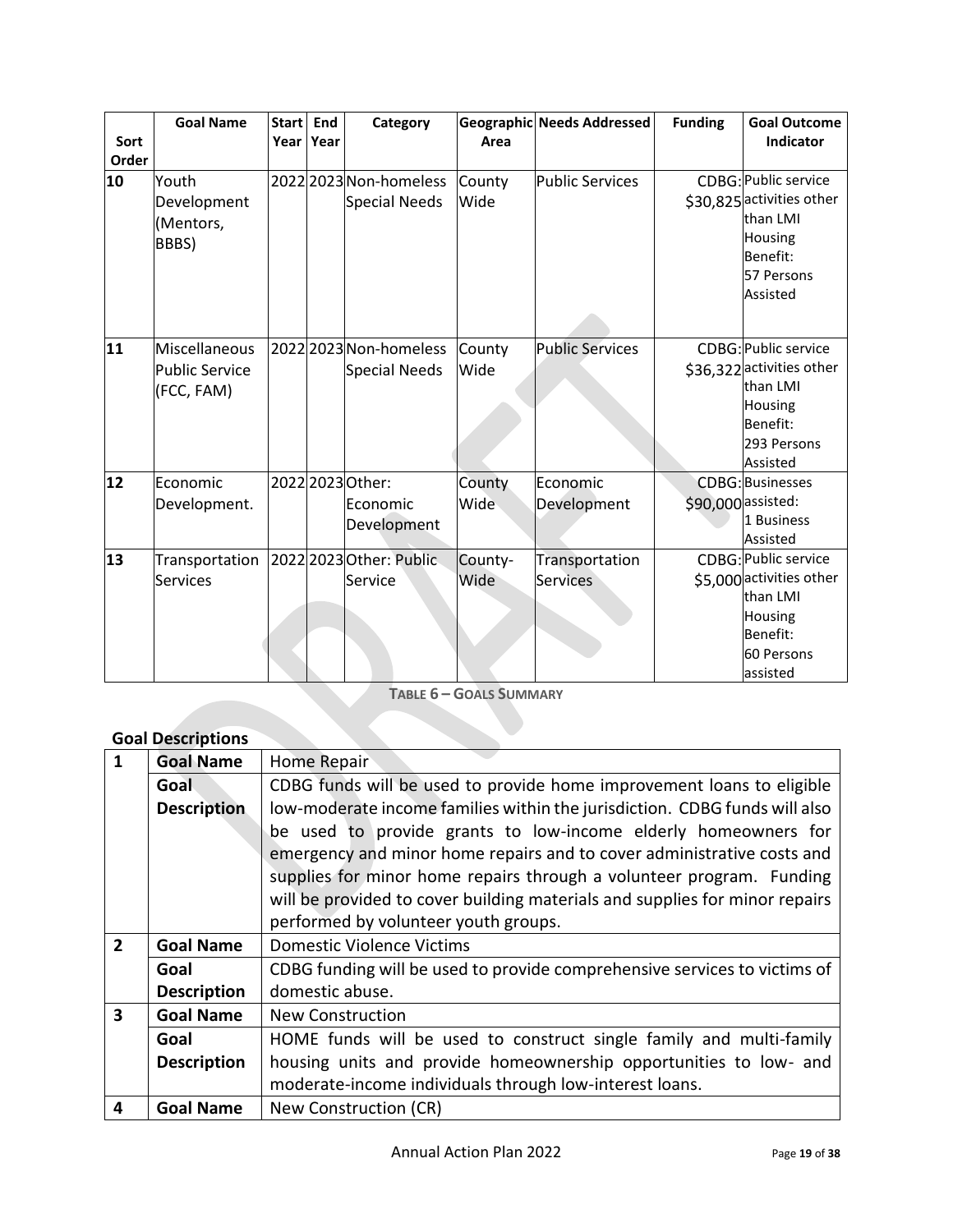|                         | Goal               | With the assistance of a designated CHDO agency, single-family homes will    |  |  |  |  |  |
|-------------------------|--------------------|------------------------------------------------------------------------------|--|--|--|--|--|
|                         | <b>Description</b> | be constructed over the course of this 5-year plan.                          |  |  |  |  |  |
| 5                       | <b>Goal Name</b>   | Homeless Assistance - HESG                                                   |  |  |  |  |  |
|                         | Goal               | HESG funds will be used for rapid re-housing of homeless individuals and     |  |  |  |  |  |
|                         | <b>Description</b> | families.                                                                    |  |  |  |  |  |
| 6                       | <b>Goal Name</b>   | Homelessness Prevention - HESG                                               |  |  |  |  |  |
|                         | Goal               | HESG funds will be used for homelessness preventative measures which         |  |  |  |  |  |
|                         | <b>Description</b> | will be carried out by subrecipient organizations.                           |  |  |  |  |  |
| $\overline{\mathbf{z}}$ | <b>Goal Name</b>   | Home Ownership                                                               |  |  |  |  |  |
|                         | Goal               | CDBG funds will be used to provide financial and home-ownership              |  |  |  |  |  |
|                         | <b>Description</b> | counseling to low- and moderate-income families and potential                |  |  |  |  |  |
|                         |                    | homebuyers. HOME funds will be available for home-purchase loans to          |  |  |  |  |  |
|                         |                    | eligible low- and moderate-income families.                                  |  |  |  |  |  |
| 8                       | <b>Goal Name</b>   | Infrastructure                                                               |  |  |  |  |  |
|                         | Goal               | CDBG funding will be used to repair or construct necessary sidewalks, flood  |  |  |  |  |  |
|                         | <b>Description</b> | drains, sewers or street improvements designed to improve the quality of     |  |  |  |  |  |
|                         |                    | living in LMI neighborhoods.                                                 |  |  |  |  |  |
| 9                       | <b>Goal Name</b>   | <b>Health Services</b>                                                       |  |  |  |  |  |
|                         | Goal               | CDBG funds will be used to provide basic dental care to homeless or at-risk  |  |  |  |  |  |
|                         | <b>Description</b> | individuals.                                                                 |  |  |  |  |  |
| 10                      | <b>Goal Name</b>   | Youth Development                                                            |  |  |  |  |  |
|                         | Goal               | CDBG funds will be used for the salary of case management as they provide    |  |  |  |  |  |
|                         | <b>Description</b> | at risk middle and high school students with positive adult role models.     |  |  |  |  |  |
|                         |                    | Funds will also be used for youth development programs.                      |  |  |  |  |  |
| 11                      | <b>Goal Name</b>   | Miscellaneous Public Service                                                 |  |  |  |  |  |
|                         | Goal               | CDBG funds will target LMI families with services and products such as total |  |  |  |  |  |
|                         | <b>Description</b> | family counselling and car seats for children.                               |  |  |  |  |  |
| 12                      | <b>Goal Name</b>   | Economic Development.                                                        |  |  |  |  |  |
|                         | Goal               | CDBG funds will be used to provide financial assistance to for-profit        |  |  |  |  |  |
|                         | <b>Description</b> | businesses through marketing grants designed to increase their customer      |  |  |  |  |  |
|                         |                    | base.                                                                        |  |  |  |  |  |
| 13                      | <b>Goal Name</b>   | <b>Public Facilities and Improvements</b>                                    |  |  |  |  |  |
|                         | Goal               | CDBG funds will be used to construct or repair parks and recreational        |  |  |  |  |  |
|                         | <b>Description</b> | facilities, senior, handicapped, youth, or neighborhood centers, shelters    |  |  |  |  |  |
|                         |                    | for the homeless, and childcare centers.                                     |  |  |  |  |  |
| 14                      | <b>Goal Name</b>   | Transportation                                                               |  |  |  |  |  |
|                         | Goal               | CDBG funds will be used to provide public transportation assistance, such    |  |  |  |  |  |
|                         | <b>Description</b> | as bus passes, to LMI persons.                                               |  |  |  |  |  |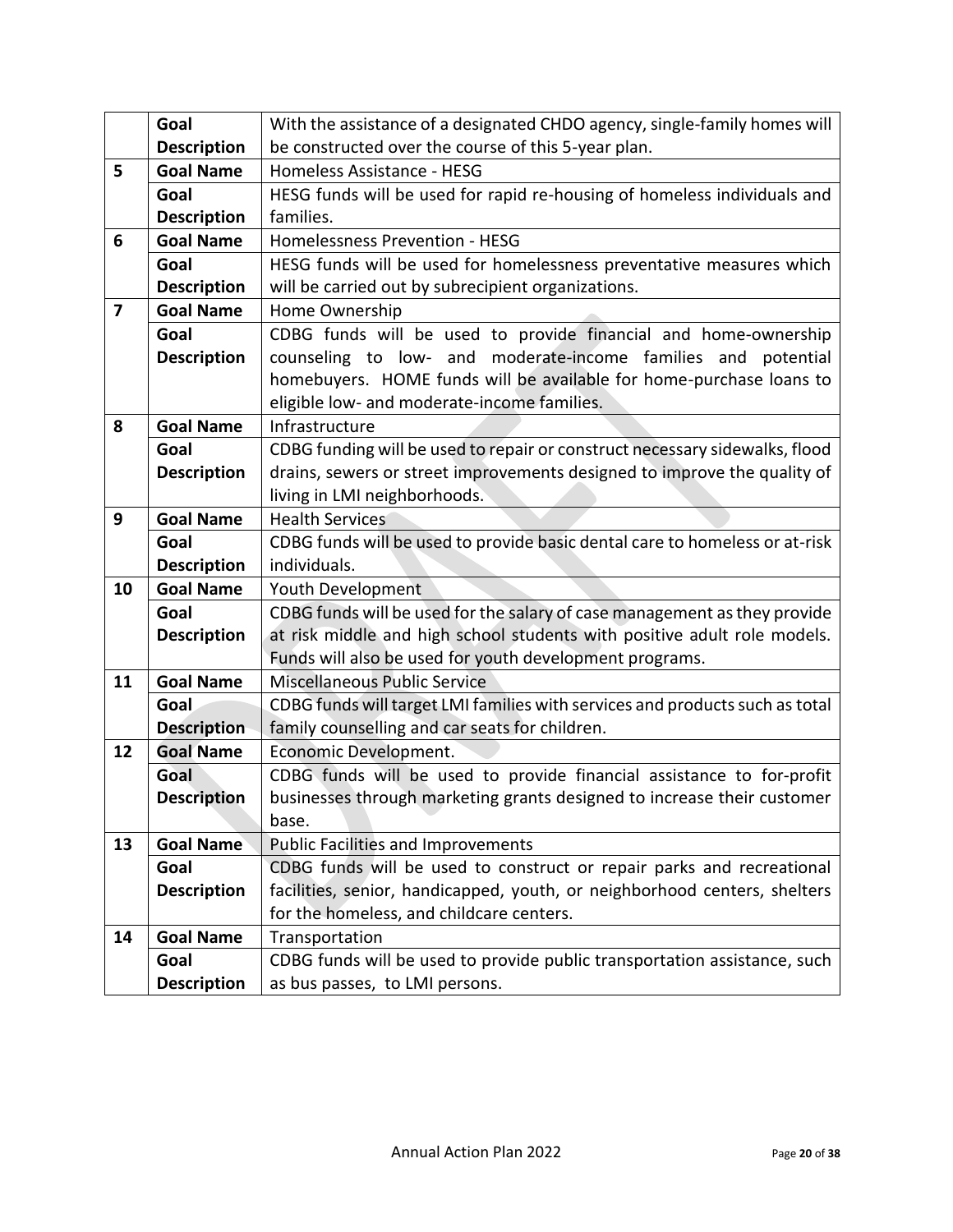# *PROJECTS*

### *AP-35 PROJECTS – 91.220(D)* **Introduction**

#### **Projects**

| #              | <b>Project Name</b>              |
|----------------|----------------------------------|
| 1              | <b>CDBG Administration</b>       |
| $\overline{2}$ | Housing Redevelopment Admin      |
| 3              | <b>Housing Services (Subs)</b>   |
| 4              | <b>Public Services (Subs)</b>    |
| 5              | Home Improvement Program (HIP)   |
| 6              | Public Facilities / Improvements |
| $\overline{7}$ | Infrastructure                   |
| 8              | <b>CDBG Payments</b>             |
| 9              | <b>Economic Development</b>      |
| 10             | <b>HOME Administration</b>       |
| 11             | Developer Projects               |
| 12             | PY21 CHDO                        |
| 13             | PY21 HESG                        |

### **Describe the reasons for allocation priorities and any obstacles to addressing underserved needs**

Allocations were based on the order of priority for established goals, past completion costs, and a final review/revision by the governing body of M-BC. No obstacles to addressing underserved needs were noted.

### *AP-38 PROJECT SUMMARY*

| $\mathbf{1}$ | <b>Project Name</b>             | <b>CDBG Administration</b>                              |
|--------------|---------------------------------|---------------------------------------------------------|
|              | <b>Target Area</b>              | N/A                                                     |
|              | <b>Goals Supported</b>          | N/A                                                     |
|              | <b>Needs Addressed</b>          | N/A                                                     |
|              | <b>Funding</b>                  | <b>CDBG</b>                                             |
|              | <b>Description</b>              | CDBG admin funds used for the operation of the program. |
|              | <b>Target Date</b>              | 6/30/2022                                               |
|              | Estimate the number and type of | N/A. This has a matrix code of 21a.                     |
|              | families that will benefit from |                                                         |
|              | the proposed activities         |                                                         |
|              | <b>Location Description</b>     | N/A                                                     |
|              | <b>Planned Activities</b>       | N/A                                                     |

#### **Project Summary Information**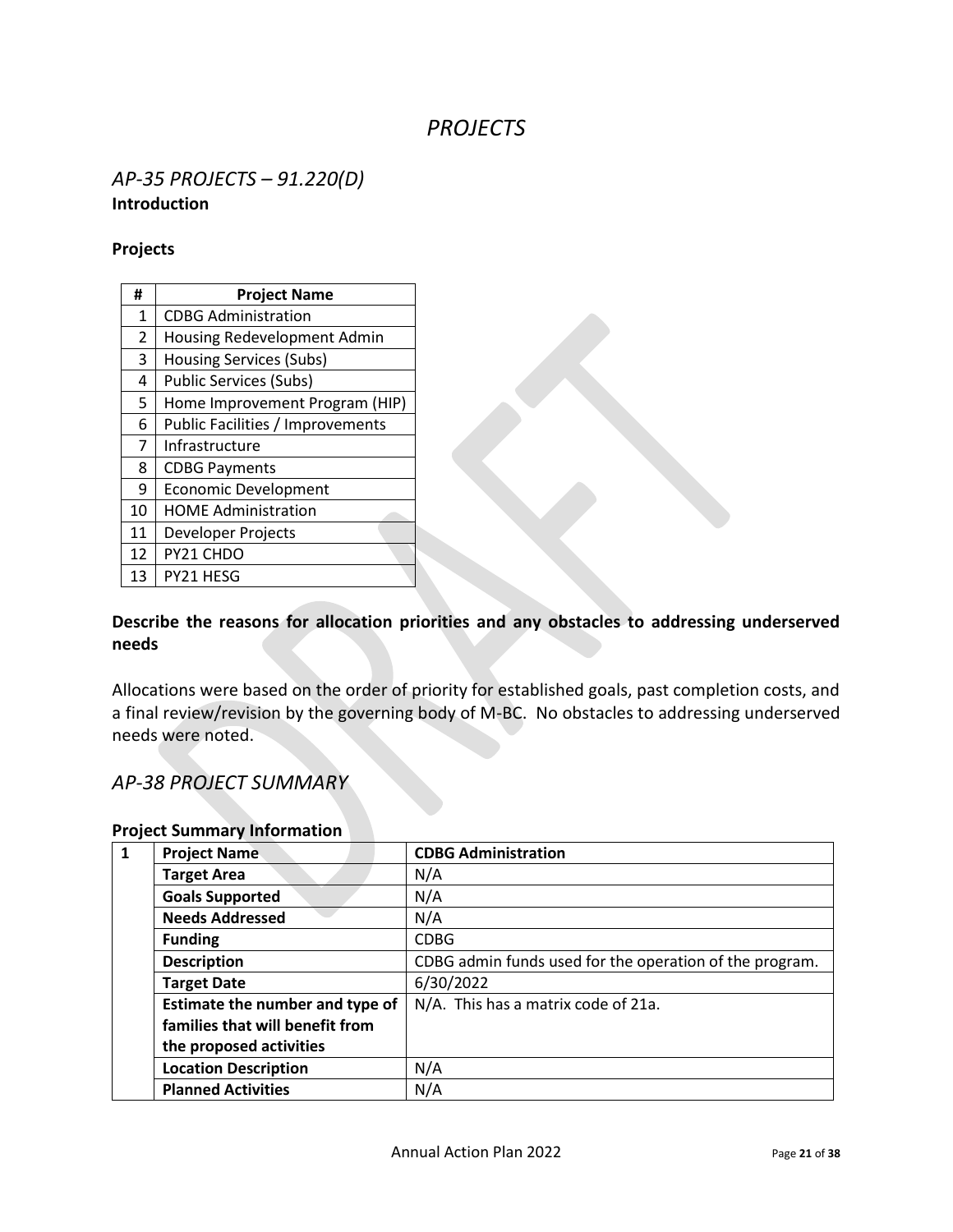| $\overline{2}$ | <b>Project Name</b>             | <b>Housing Redevelopment Admin</b>                          |
|----------------|---------------------------------|-------------------------------------------------------------|
|                | <b>Target Area</b>              | N/A                                                         |
|                | <b>Goals Supported</b>          | N/A                                                         |
|                | <b>Needs Addressed</b>          | N/A                                                         |
|                | <b>Funding</b>                  | <b>CDBG</b>                                                 |
|                | <b>Description</b>              | Funds used to run the housing-related activities within the |
|                |                                 | CDBG program.                                               |
|                | <b>Target Date</b>              | 6/30/2022                                                   |
|                | Estimate the number and type of | N/A. This has a matrix code 14h.                            |
|                | families that will benefit from |                                                             |
|                | the proposed activities         |                                                             |
|                | <b>Location Description</b>     | n/a                                                         |
|                | <b>Planned Activities</b>       | n/a                                                         |
| 3              | <b>Project Name</b>             | <b>Housing Services (Subs)</b>                              |
|                | <b>Target Area</b>              | Entire jurisdiction                                         |
|                | <b>Goals Supported</b>          | Home repair                                                 |
|                | <b>Needs Addressed</b>          | Rehabilitation of existing homeowner units                  |
|                | <b>Funding</b>                  | <b>CDBG</b>                                                 |
|                | <b>Description</b>              | Subrecipient organizations that provide housing services    |
|                |                                 | to low-moderate income clients.                             |
|                | <b>Target Date</b>              | 6/30/2022                                                   |
|                | Estimate the number and type of | 71 LMI households                                           |
|                | families that will benefit from |                                                             |
|                | the proposed activities         |                                                             |
|                | <b>Location Description</b>     | Within jurisdiction.                                        |
|                | <b>Planned Activities</b>       | Rehabilitation of existing homeowner units                  |
| 4              | <b>Project Name</b>             | <b>Public Services (Subs)</b>                               |
|                | <b>Target Area</b>              | Entire jurisdiction                                         |
|                | <b>Goals Supported</b>          | Domestic violence, housing counseling, homeless             |
|                |                                 | assistance, health services, youth development,             |
|                |                                 | miscellaneous public service                                |
|                | <b>Needs Addressed</b>          | Domestic violence, housing counseling, homeless             |
|                |                                 | assistance, health services, youth development,             |
|                |                                 | miscellaneous public service                                |
|                | <b>Funding</b>                  | <b>CDBG</b>                                                 |
|                | <b>Description</b>              | Subrecipients that provide public services to clients.      |
|                | <b>Target Date</b>              | 6/30/2022                                                   |
|                | Estimate the number and type of | 1218                                                        |
|                | families that will benefit from |                                                             |
|                | the proposed activities         |                                                             |
|                | <b>Location Description</b>     | Within jurisdiction.                                        |
|                | <b>Planned Activities</b>       | Subrecipients that provide public services to clients.      |
| 5              | <b>Project Name</b>             | Home Improvement Program (HIP)                              |
|                | <b>Target Area</b>              | Entire jurisdiction                                         |
|                | <b>Goals Supported</b>          | Home repair                                                 |
|                | <b>Needs Addressed</b>          | Rehabilitation of existing homeowner units                  |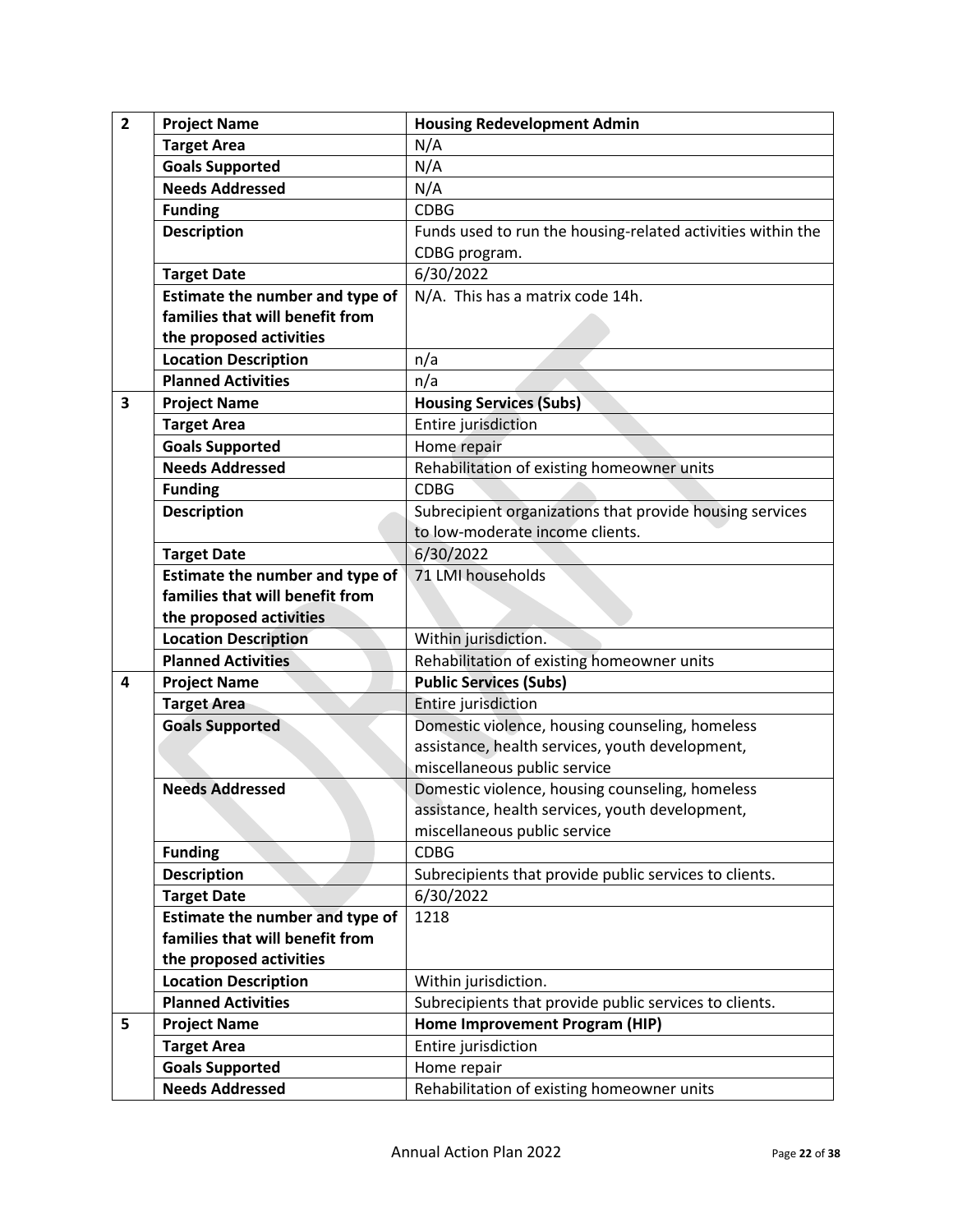|                | <b>Funding</b>                  | <b>CDBG</b>                                                   |
|----------------|---------------------------------|---------------------------------------------------------------|
|                | <b>Description</b>              | Minor home improvement loans and roof repair grants.          |
|                | <b>Target Date</b>              | 6/30/2022                                                     |
|                | Estimate the number and type of | 60                                                            |
|                | families that will benefit from |                                                               |
|                | the proposed activities         |                                                               |
|                | <b>Location Description</b>     | within jurisdiction                                           |
|                | <b>Planned Activities</b>       | Minor home improvement loans and roof repair grants.          |
| 6              | <b>Project Name</b>             | <b>Public Facilities / Improvements</b>                       |
|                | <b>Target Area</b>              | Entire jurisdiction                                           |
|                | <b>Goals Supported</b>          | <b>Public Facilities</b>                                      |
|                | <b>Needs Addressed</b>          | <b>Public Facilities and Improvements</b>                     |
|                | <b>Funding</b>                  | <b>CDBG</b>                                                   |
|                | <b>Description</b>              | New construction and repairs to public facilities             |
|                | <b>Target Date</b>              | 6/30/2022                                                     |
|                | Estimate the number and type of | These will be LMA activities so the beneficiaries will be the |
|                | families that will benefit from | total number of people living in the area that has been       |
|                | the proposed activities         | designated as a low-moderate income neighborhood.             |
|                | <b>Location Description</b>     | within jurisdiction                                           |
|                | <b>Planned Activities</b>       | New construction and repairs to public facilities and         |
|                |                                 | infrastructure.                                               |
| $\overline{7}$ | <b>Project Name</b>             | Infrastructure                                                |
|                | <b>Target Area</b>              | Entire jurisdiction                                           |
|                | <b>Goals Supported</b>          | Non-housing community needs                                   |
|                | <b>Needs Addressed</b>          | Flood drainage, water/sewer, street, sidewalks                |
|                | <b>Funding</b>                  | <b>CDBG</b>                                                   |
|                | <b>Description</b>              | New construction and repairs to public infrastructure.        |
|                | <b>Target Date</b>              | 6/30/2022                                                     |
|                | Estimate the number and type of | These will be LMA activities so the beneficiaries will be the |
|                | families that will benefit from | total number of people living in the area that has been       |
|                | the proposed activities         | designated as a low-moderate income neighborhood.             |
|                | <b>Location Description</b>     | within jurisdiction                                           |
|                | <b>Planned Activities</b>       |                                                               |
| 8              | <b>Project Name</b>             | <b>CDBG Payments</b>                                          |
|                | <b>Target Area</b>              | Entire jurisdiction                                           |
|                | <b>Goals Supported</b>          | Not applicable                                                |
|                | <b>Needs Addressed</b>          | Not applicable                                                |
|                | <b>Funding</b>                  | <b>CDBG</b>                                                   |
|                | <b>Description</b>              | Incoming PI and RLF payments will be applied toward this      |
|                |                                 | project/activity                                              |
|                | <b>Target Date</b>              | 6/30/2022                                                     |
|                | Estimate the number and type of | Not applicable                                                |
|                | families that will benefit from |                                                               |
|                | the proposed activities         |                                                               |
|                | <b>Location Description</b>     | within jurisdiction                                           |
|                | <b>Planned Activities</b>       | Not applicable                                                |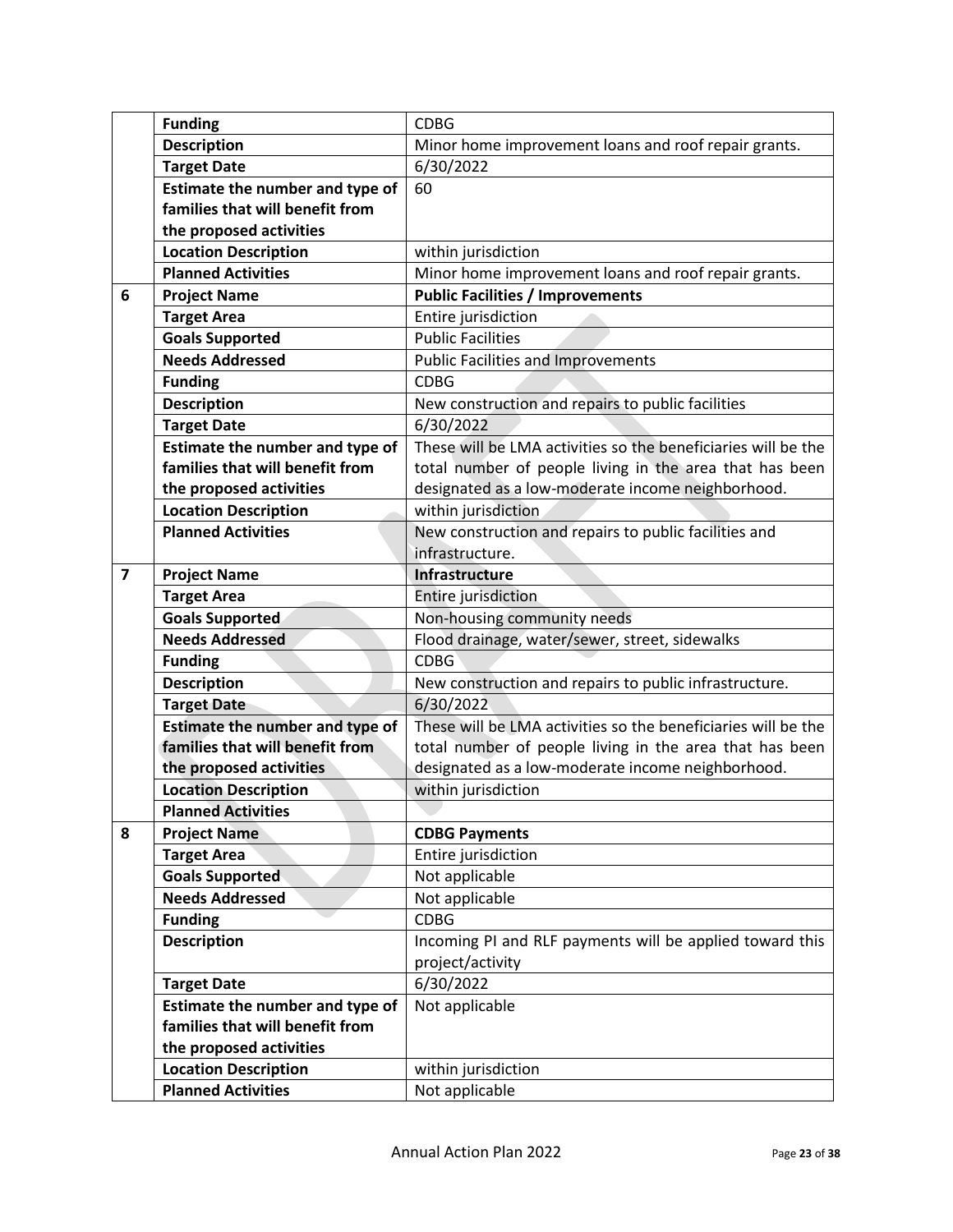| 9  | <b>Project Name</b>                    | <b>Economic Development</b>                             |
|----|----------------------------------------|---------------------------------------------------------|
|    | <b>Target Area</b>                     | Entire jurisdiction                                     |
|    | <b>Goals Supported</b>                 | <b>Economic Development</b>                             |
|    | <b>Needs Addressed</b>                 | <b>Economic Development</b>                             |
|    | <b>Funding</b>                         | <b>CDBG</b>                                             |
|    | <b>Description</b>                     | Small business loans, facade improvement loans, and     |
|    |                                        | marketing grants for advertisements<br>business<br>by   |
|    |                                        | microenterprises.                                       |
|    | <b>Target Date</b>                     | 6/30/2022                                               |
|    | Estimate the number and type of        | 1 small business; LMI/LMJ                               |
|    | families that will benefit from        |                                                         |
|    | the proposed activities                |                                                         |
|    | <b>Location Description</b>            | within jurisdiction                                     |
|    | <b>Planned Activities</b>              | Small business marketing grants for advertisements by   |
|    |                                        | microenterprises.                                       |
| 10 | <b>Project Name</b>                    | <b>HOME Administration</b>                              |
|    | <b>Target Area</b>                     | Not applicable                                          |
|    | <b>Goals Supported</b>                 | Not applicable                                          |
|    | <b>Needs Addressed</b>                 | Not applicable                                          |
|    | <b>Funding</b>                         | <b>HOME</b>                                             |
|    | <b>Description</b>                     | Funds that are used for the operation of the HOME grant |
|    | <b>Target Date</b>                     | 6/30/2022                                               |
|    | Estimate the number and type of        | N/A. This is an admin activity.                         |
|    | families that will benefit from        |                                                         |
|    | the proposed activities                |                                                         |
|    | <b>Location Description</b>            | Not applicable                                          |
|    | <b>Planned Activities</b>              | Not applicable                                          |
| 11 | <b>Project Name</b>                    | <b>Developer Projects</b>                               |
|    | <b>Target Area</b>                     | Entire jurisdiction                                     |
|    | <b>Goals Supported</b>                 | Production of new rental units                          |
|    | <b>Needs Addressed</b>                 | Production of new rental units                          |
|    |                                        | Production of new homeowner units                       |
|    | <b>Funding</b>                         | <b>HOME</b>                                             |
|    | <b>Description</b>                     | Construction-related projects and activities            |
|    | <b>Target Date</b>                     | 6/30/2022                                               |
|    | <b>Estimate the number and type of</b> | 2 LMI families                                          |
|    | families that will benefit from        |                                                         |
|    | the proposed activities                |                                                         |
|    | <b>Location Description</b>            | within jurisdiction                                     |
|    | <b>Planned Activities</b>              | Construction-related projects and activities            |
| 12 | <b>Project Name</b>                    | PY22 CHDO                                               |
|    | <b>Target Area</b>                     | Entire jurisdiction                                     |
|    | <b>Goals Supported</b>                 | Affordable housing                                      |
|    | <b>Needs Addressed</b>                 | Production of new homeowner units                       |
|    | <b>Funding</b>                         | HOME CHDO                                               |
|    | <b>Description</b>                     | CHDO funds used for construction-related activities     |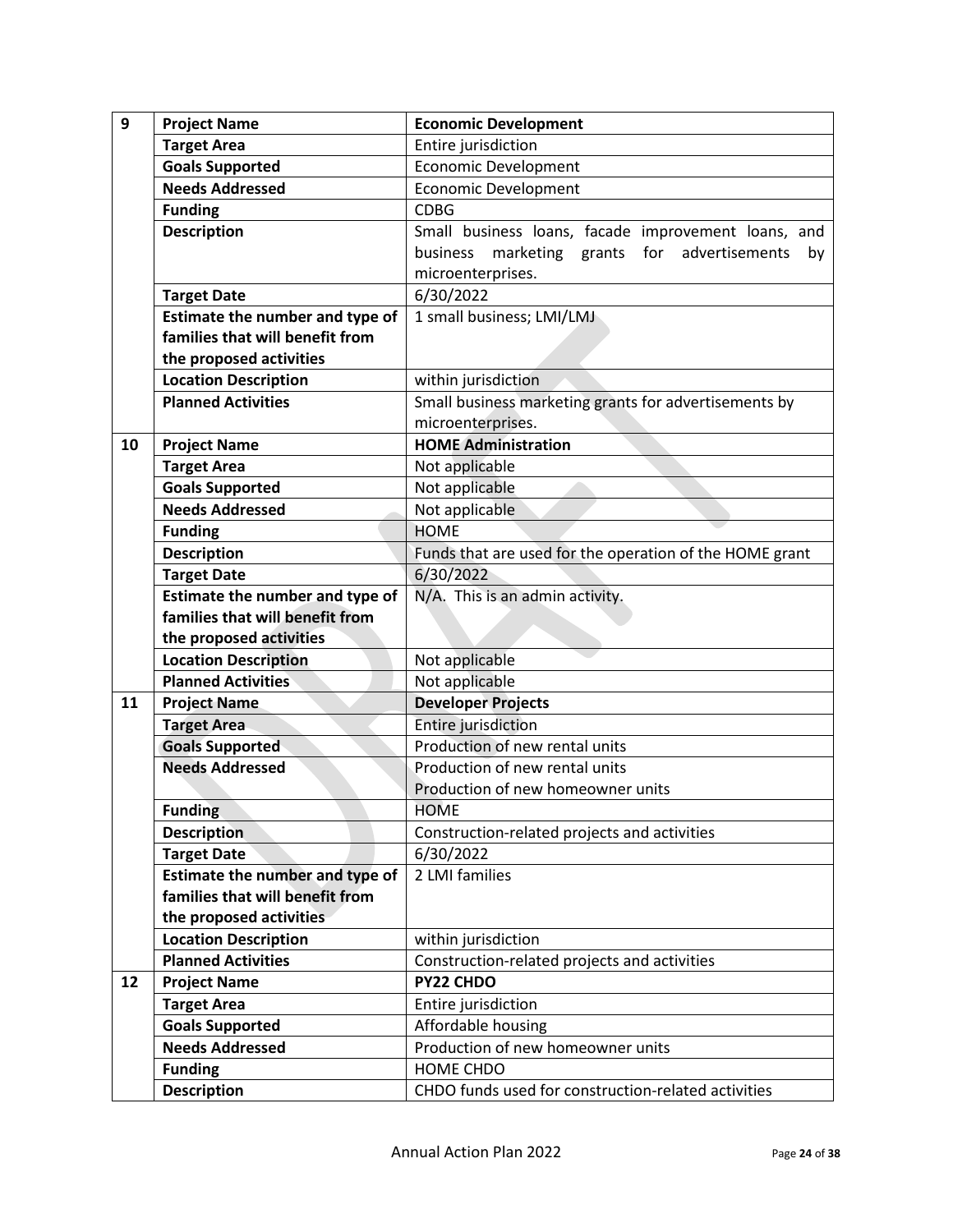|    | <b>Target Date</b>              | 6/30/2022                                           |
|----|---------------------------------|-----------------------------------------------------|
|    | Estimate the number and type of | $\mathbf{1}$                                        |
|    | families that will benefit from |                                                     |
|    | the proposed activities         |                                                     |
|    | <b>Location Description</b>     | within jurisdiction                                 |
|    | <b>Planned Activities</b>       | CHDO funds used for construction-related activities |
| 13 | <b>Project Name</b>             | <b>PY22 HESG</b>                                    |
|    | <b>Target Area</b>              | Entire jurisdiction                                 |
|    | <b>Goals Supported</b>          | Homeless assistance                                 |
|    | <b>Needs Addressed</b>          | Homelessness - (HESG)                               |
|    | <b>Funding</b>                  | <b>HESG</b>                                         |
|    | <b>Description</b>              | HESG funds used for the purpose of housing homeless |
|    |                                 | clients                                             |
|    | <b>Target Date</b>              | 6/30/2022                                           |
|    | Estimate the number and type of | 108                                                 |
|    | families that will benefit from |                                                     |
|    | the proposed activities         |                                                     |
|    | <b>Location Description</b>     | within jurisdiction                                 |
|    | <b>Planned Activities</b>       | HESG funds used for the purpose of housing homeless |
|    |                                 | clients                                             |

**TABLE 55 – PROJECT SUMMARY INFORMATION**

## *AP-50 GEOGRAPHIC DISTRIBUTION – 91.220(F)*

**Description of the geographic areas of the entitlement (including areas of low-income and minority concentration) where assistance will be directed.**

Assistance will be provided to the entire jurisdiction.

#### **Geographic Distribution**

|             | Target Area   Percentage of Funds |
|-------------|-----------------------------------|
| County-wide | 100%                              |
|             |                                   |

 **TABLE 7 - GEOGRAPHIC DISTRIBUTION** 

#### **Rationale for the priorities for allocating investments geographically**

M-BC does not allocate funding based on geographic location or race. Clientele that apply for public service or housing programs are qualified based on income and/or disabilities. Funding for public facilities, infrastructure improvements and demolitions are allocated based on survey results, reviews and jurisdictional needs.

#### **Discussion**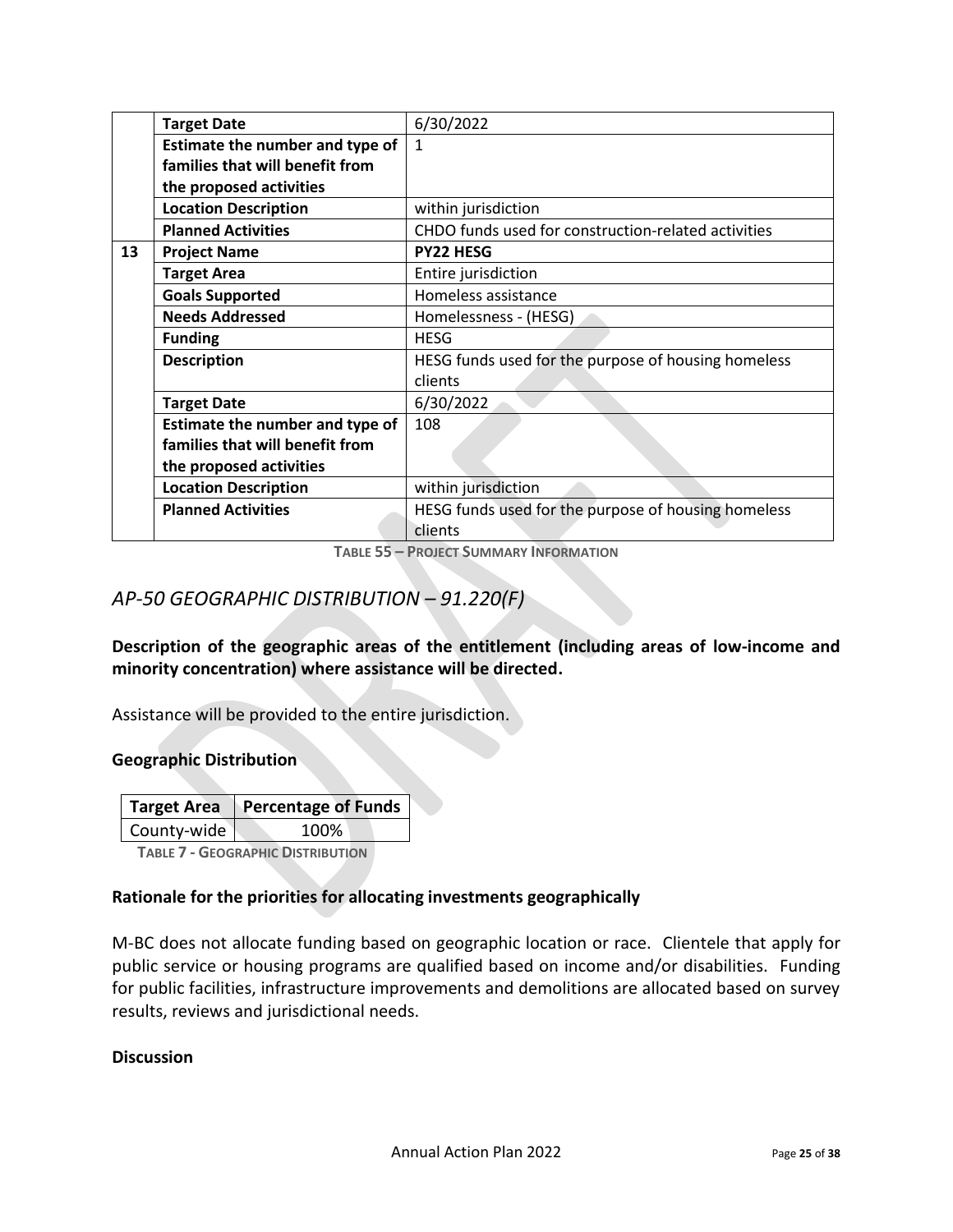# AFFORDABLE HOUSING

### *AP-55 AFFORDABLE HOUSING – 91.220(G)*

#### **Introduction**

- 3 Developer project(s)
- 1 CHDO activity

| One Year Goals for the Number of Households to be<br>Supported |   |
|----------------------------------------------------------------|---|
| <b>Homeless</b>                                                |   |
| Non-Homeless                                                   | 3 |
| Special-Needs                                                  |   |
| Total                                                          |   |

**TABLE 8 - ONE YEAR GOALS FOR AFFORDABLE HOUSING BY SUPPORT REQUIREMENT**

| One Year Goals for the Number of Households Supported |  |
|-------------------------------------------------------|--|
| <b>Through</b>                                        |  |
| <b>Rental Assistance</b>                              |  |
| The Production of New Units                           |  |
| <b>Rehab of Existing Units</b>                        |  |
| <b>Acquisition of Existing Units</b>                  |  |
| Total                                                 |  |

 **TABLE 9 - ONE YEAR GOALS FOR AFFORDABLE HOUSING BY SUPPORT TYPE**

#### **Discussion**

M-BC has achieved a measure of success toward meeting the high priority of neighborhood stabilization/revitalization through the provision of safe, decent, and affordable housing. Selling homes in this current market is a challenge that has been difficult, but we are continuing to refer prospective buyers to our housing partners through the Macon Neighborhood Challenge Program. Through this partnership, M-BC helps low- to moderate-income individuals who may not be able to obtain a loan for various reasons without assistance, move into homeownership. To further assist low-income individuals during these tough economic times, the program has been revamped to attract and/or assist more low- and moderate-income homeowners. The program is now a partial grant and partial loan. M-BC initiated a 2% interest rate for the Home Purchase Program (HPP) and the Home Improvement Program (HIP) to assist more low- and moderate-income individuals become homeowners and enable current homeowners to make necessary repairs to avoid a further decline in the local housing stock. M-BC currently has revitalization efforts in the Plant Street neighborhood, formerly known as Tindall Heights.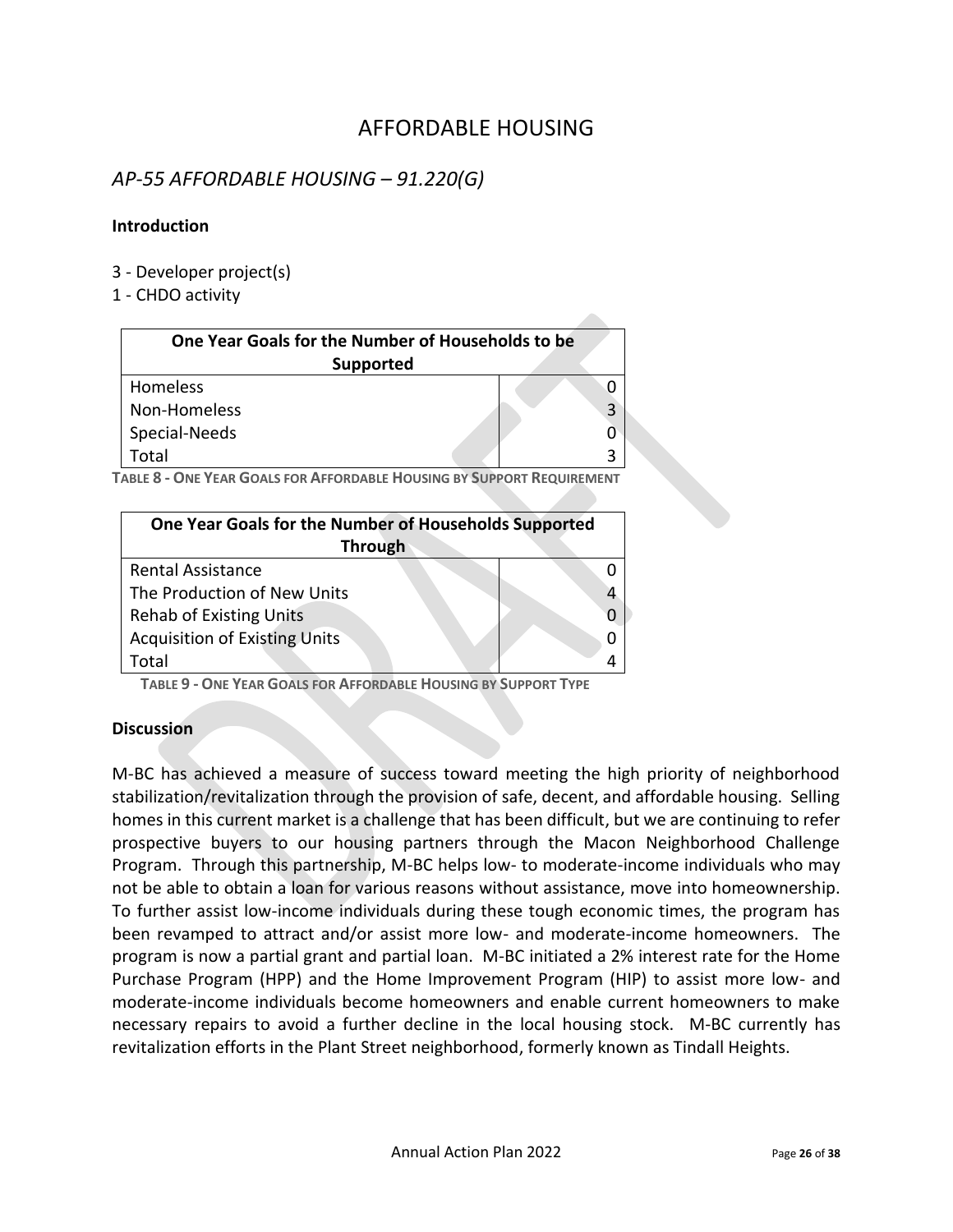In today's financial environment, homeowners tend to reduce the scope of needed repairs on their homes so that their reduced budgets cover the costs instead of going in debt. There are also more homes that need repairs beyond what this program can provide. We made half of the contractor's fee a forgivable grant to entice more participation in the program and help owners qualify. A new marketing plan may be required to better inform the public of the benefits of this program. Hopefully, this will increase the number of eligible applications for assistance.

HOME Income Limits data are available from FY 1998 to the present.

The HOME Income Limits are calculated using the same methodology that HUD uses for calculating the income limits for the Section 8 program, in accordance with Section 3(b)(2) of the U.S. Housing Act of 1937, as amended. These limits are based on HUD estimates of median family income, with adjustments based on family size. Please note that the 30 percent income limits for the HOME program have been calculated based on the definition of Extremely Low–Income Family (ELI) as described in Consolidated Submission for CPD Programs section of **[24 CFR part 91.5](http://www.ecfr.gov/cgi-bin/text-idx?SID=db4979874e99fc35dd4bcfb226513d44&mc=true&node=se24.1.91_15&rgn=div8)**. Therefore, the ELI Limit is calculated as 30 percent of median family income for the area and may not be the same as the Section 8 ELI Limit for your jurisdiction. The Section 8 Limit is calculated based on the definition of ELI as described in **[The 2014 Consolidated Appropriations Act](http://www.gpo.gov/fdsys/pkg/PLAW-113publ76/pdf/PLAW-113publ76.pdf)**, (Section 238 on page 128 Stat 635) which defines ELI as very low–income families whose incomes do not exceed the higher of the Federal poverty level or 30% of area median income.

Family sizes in excess of 8 persons are calculated by adding 8% of the four-person income limit for each additional family member. That is, a 9-person limit should be 140% of the 4-person limit, the 10-person limit should be 148%.

The HOME income limit values for large households (9-12 persons) must be rounded to the nearest \$50. Therefore, all values from 1 to 24 are rounded down to 0, and all values from 25 to 49 are rounded up to 50.

**Note:** The FY 2022 HOME Income Limits effective date is June 15, 2022.

According to the HUD Exchange website, the 2022 HOME income limits are not in effect as of the date of this report and the CPD calculator has not been updated with the 2022 limits. HOME grantees may not use income limits until the effective date of the income limits each year. The 2022 income limits become effective on June 15, 2022. Please refer to the unique appendix titled "PY22 HOME Income Limits - AP-55."

*AP-60 PUBLIC HOUSING* – *91.220(H)*

### **Introduction**

Currently MHA maintains 286 units of public housing with 1,512 units converted to Project Based Rental Assistance under the Rental Assistance Demonstration (RAD) program. MHA has authority to provide up to 3,620 Section 8 Housing Choice Vouchers (HCV). The Section 8 allocation for PY21 was over \$22M. As of May 25, 2022, MHA had 576 families on its Section 8 waiting list and 1,205 families on the waiting list for public housing. Demand remains extremely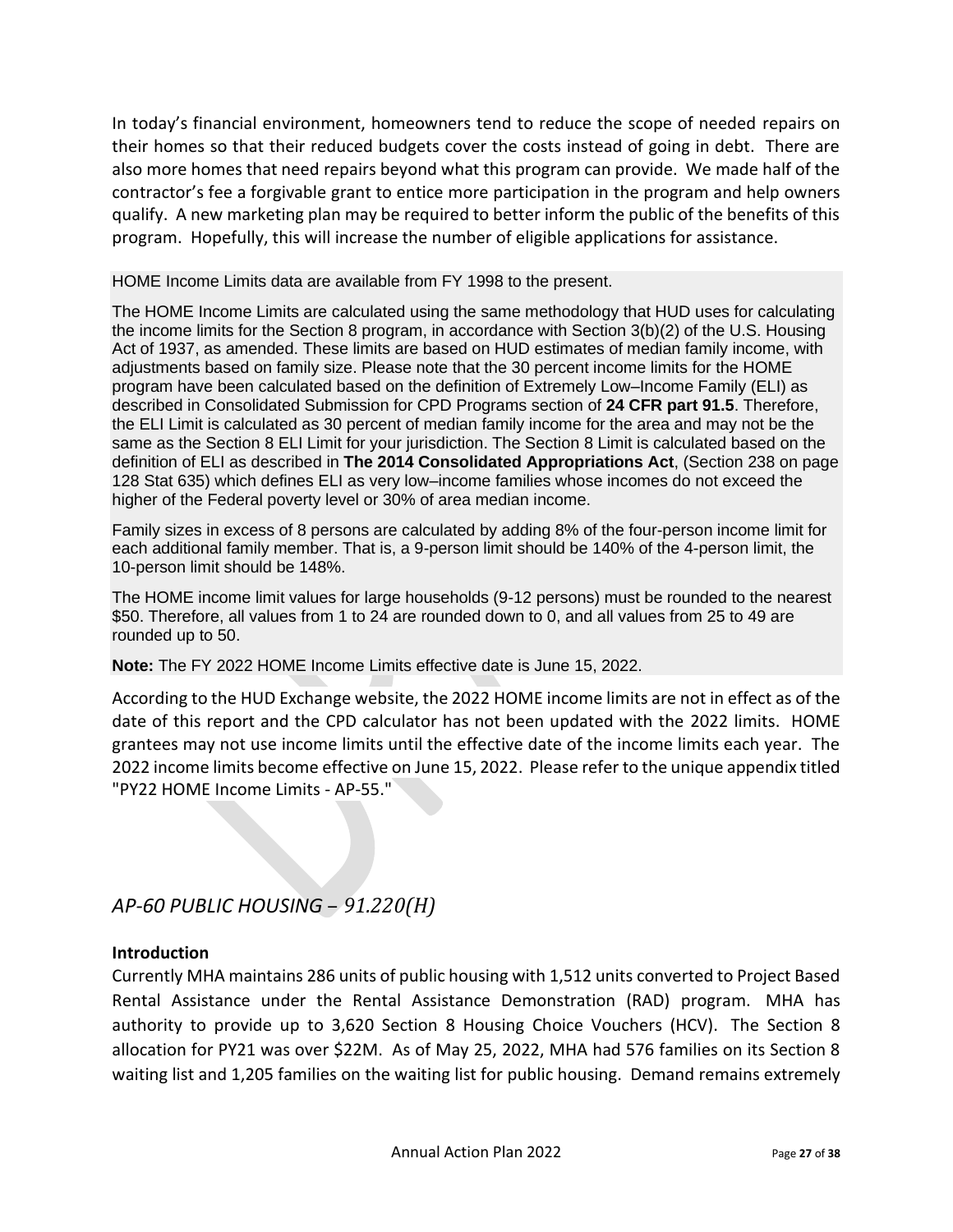strong due in large part to the state of the economy, the lack of affordable housing, and turnover rates that are at historic lows.

MHA works with more than 50 agency partners to provide social services and upward mobility opportunities for the residents of public housing and other affordable housing sites. The range of services provided include health, mental health, adult basic education, vocational education, youth development, gerontology services, daycare, Head Start, and many others. In addition, MHA operates or coordinates direct services to senior citizens, first-time homebuyer programs and special services to the homeless.

Through MHA's development arm, In-Fill Housing, Inc., MHA has been an active developer of affordable housing outside the traditional public housing and Section 8 models, with more than \$170 million in Total Development Cost and over 1,200 units of multifamily development created or in the pipeline. MHA/In-Fill have also partnered with Macon-Bibb County (M-BC) with single family housing development resulting in more than \$10,000,000 and 100 single family units built or rehabbed. MHA has been a frequent partner with M-BC in these endeavors, particularly when neighborhood revitalization is involved. M-BC has supported these efforts with grants, loans, and in-kind contributions (mainly land) from CDBG, HOME, stimulus funds and other sources.

#### **Actions planned during the next year to address the needs to public housing**

MHA has three active construction sites under the RAD Program that have been converted to PBRA contracts. Additional funding for other sites will be obtained through LIHTC program. This involves collaboration with the community, the state and affordable housing investors. In addition, Hunt School Village, Tindall Seniors Towers and Tindall Fields I have been completed along with Tindall Fields II and III which total 331 units, with 185 having PBV rental assistance.

### **Actions to encourage public housing residents to become more involved in management and participate in homeownership**

MHA routinely meets with its residents and often refers families to local home-buyer counseling services (Home First Resources, Inc., etc.) for those interested in homeownership. MHA has also been successful in working with Habitat for Humanity to refer public housing and Section 8 residents to purchase a new, first-time home.

### **If the PHA is designated as troubled, describe the manner in which financial assistance will be provided or other assistance**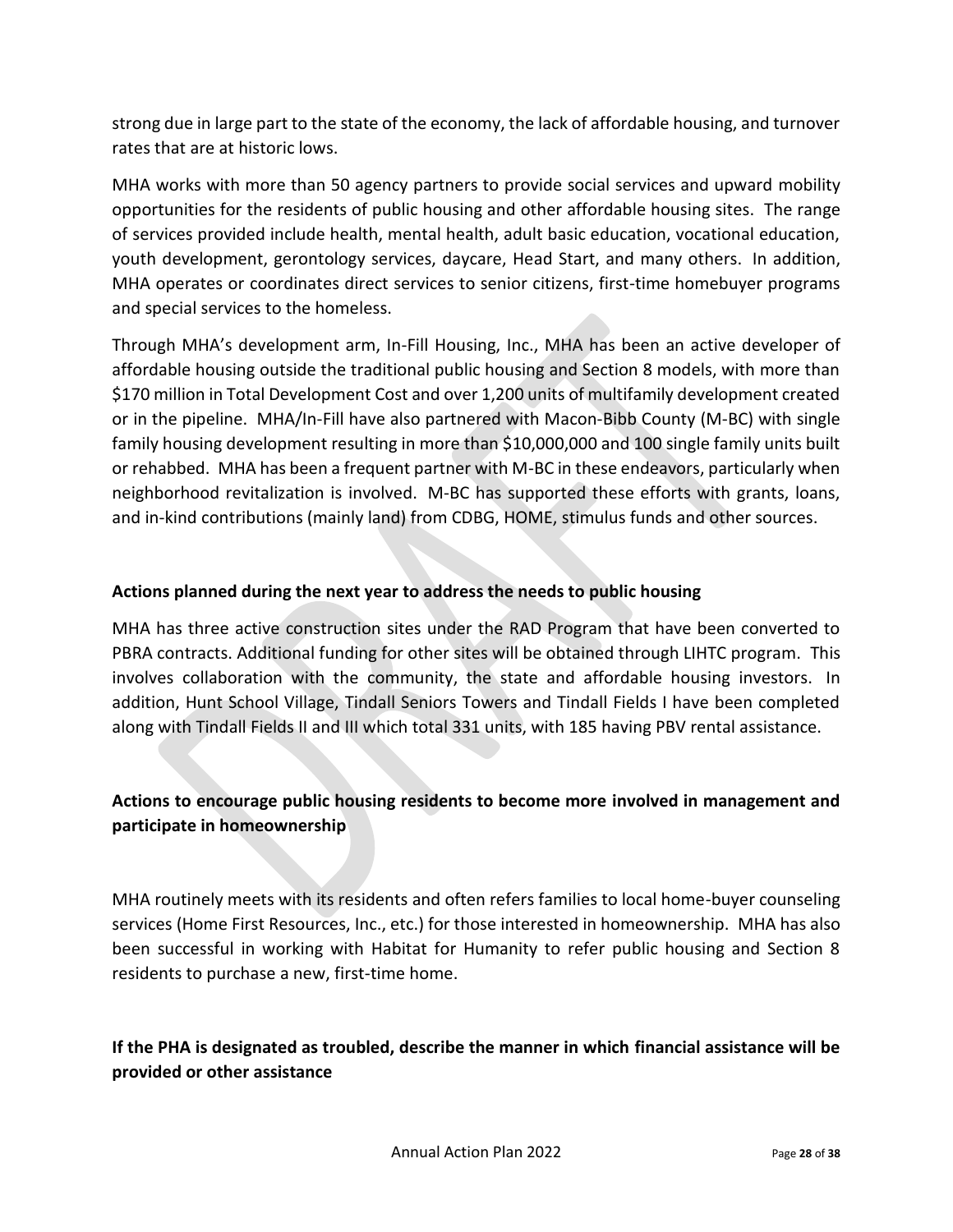The Macon Housing Authority is not designated as a troubled agency.

### **Discussion (If needed)**

### *AP-65 HOMELESS AND OTHER SPECIAL NEEDS ACTIVITIES – 91.220(I)*

#### **Introduction**

**Describe the jurisdictions one-year goals and actions for reducing and ending homelessness including:**

#### **Reaching out to homeless persons (especially unsheltered persons) and assessing their individual needs.**

M-BC is a member of the Macon Coalition to End Homelessness and collaborates with the various homeless agencies to provide homeless services. The Coalition joined the Georgia Department of Community Affairs (DCA) Balance of State Continuum. Through DCA's competitive CoC program, local and state jurisdictions, housing authorities, and nonprofits (secular and faith based) can apply for funding in support of transitional and permanent housing for homeless persons as defined by HUD. Currently, DCA hosts several continuum meetings throughout the state to develop an outlook for homeless services throughout the state. DCA also has a Homeless Advisory Committee that discusses possible ways to enhance services for homeless individuals.

The unique appendix titled "Inventory of Homeless Facilities in Macon-Bibb County" shows a breakdown of emergency shelters, transitional housing, and permanent supportive housing that were available during PY22. The PY22 Sheltered Count by GA DCA was deferred until the end of April 2021 due to the Covid-19 virus. The PY19 sheltered and unsheltered count is attached as a unique appendix. People residing in Permanent Supportive Housing were not counted because HUD considers this group to be in permanent housing.

#### **Addressing the emergency shelter and transitional housing needs of homeless persons**

Please refer to the attachment "Inventory of Homeless Facilities and Services in Macon."

**Helping homeless persons (especially chronically homeless individuals and families, families with children, veterans and their families, and unaccompanied youth) make the transition to permanent housing and independent living, including shortening the period of time that individuals and families experience homelessness, facilitating access for homeless individuals and families to affordable housing units, and preventing individuals and families who were recently homeless from becoming homeless again**

M-BC plans to use Hearth Emergency Solutions Grant (HESG) and Community Development Block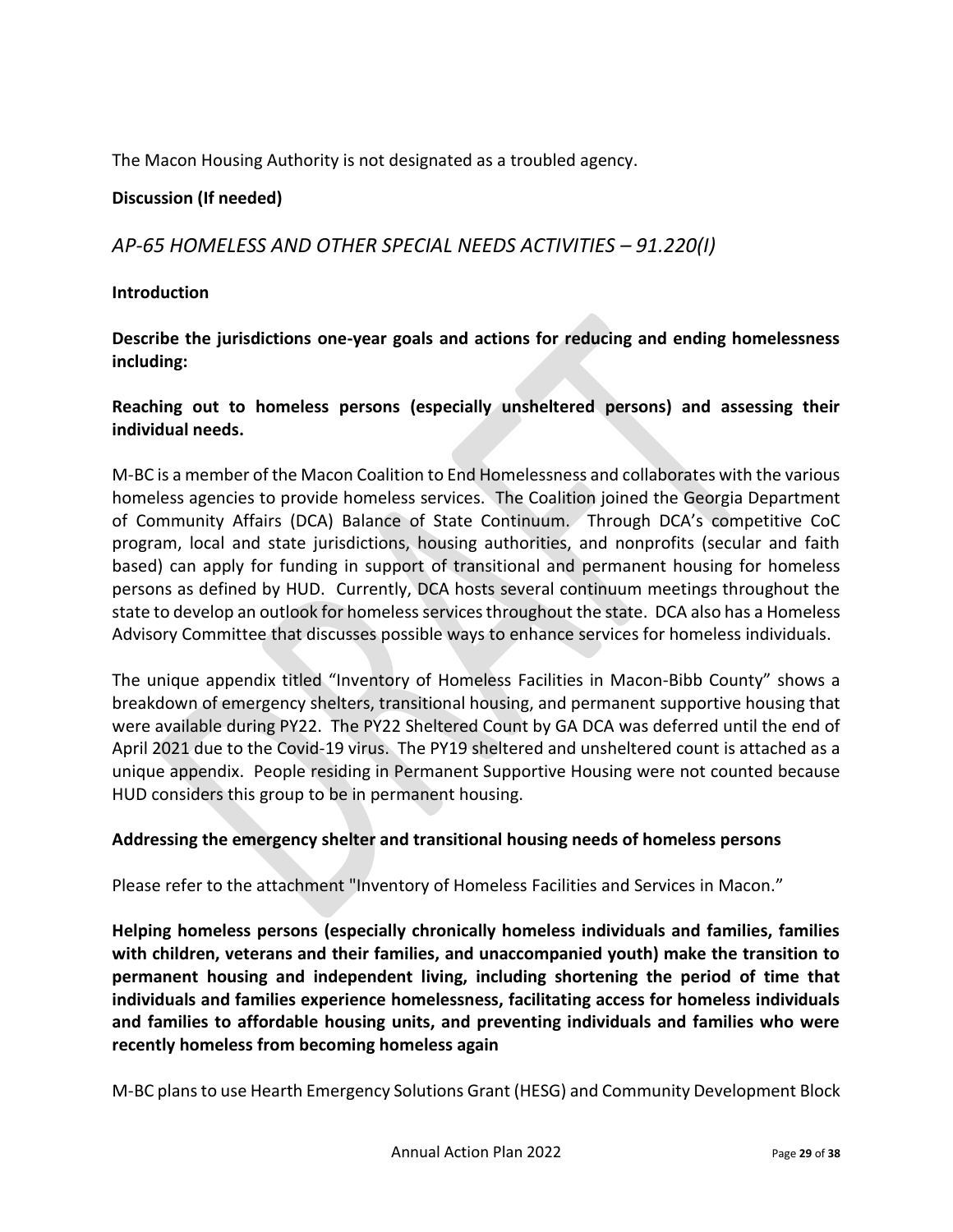Grant (CDBG) funds to financially assist those agencies who provide services to homeless individuals as it relates to rapid re-housing and homelessness prevention. Some of the agencies that we currently work with or have worked with in the past to assist the homeless include Macon Bibb EOC, Loaves and Fishes, River Edge, The Salvation Army, Family Advancement Ministries and DePaul USA. These agencies offer day services, and in some cases, transitional housing is provided with the intent to enable the individual to become a more independent and productive citizen by moving into housing within a community. Representatives will serve with the Homeless Coalition to ensure that information is being shared with those agencies who service the homeless community, as well as to identify other needs of the homeless community that this office can provide by funding the agencies. Agencies who receive HESG funding utilize the Coordinated Entry process.

**Helping low-income individuals and families avoid becoming homeless, especially extremely low-income individuals and families and those who are: being discharged from publicly funded institutions and systems of care (such as health care facilities, mental health facilities, foster care and other youth facilities, and corrections programs and institutions); or, receiving assistance from public or private agencies that address housing, health, social services, employment, education, or youth needs.**

In addition to the basic needs that are supplied by our subrecipient, *Loaves and Fishes Ministries, Inc*, health services are provided on a limited scale to the homeless population by *River Edge Behavioral Health Services* in the form of prescription medication assistance. Preventative services are also offered by M-BC Economic Opportunity Council and Family Advancement Ministries to assist with dental services or paying rent and utilities to address a potential eviction or utility disconnect. If the homeless or those at risk of homelessness need additional services outside of housing, the Coordinated Entry Process will provide guidance after the initial assessment.

Homelessness prevention is also a goal of the following two home-repair programs that are funded by M-BC and carried out by subrecipients. The target population is the elderly and/or disabled. Repairing these homes enables the occupants to continue residing in their home instead of becoming homeless or transferring to an elderly care center.

#### Rebuilding Macon – Minor Home Repair

This program will provide much needed housing repairs for low-income elderly or disabled homeowners. This will be accomplished using volunteer labor and donated services, materials, and in-kind support. Rebuilding Macon estimates that approximately 53 homes will be repaired with CDBG funds.

#### Rebuilding Macon – Volunteer Youth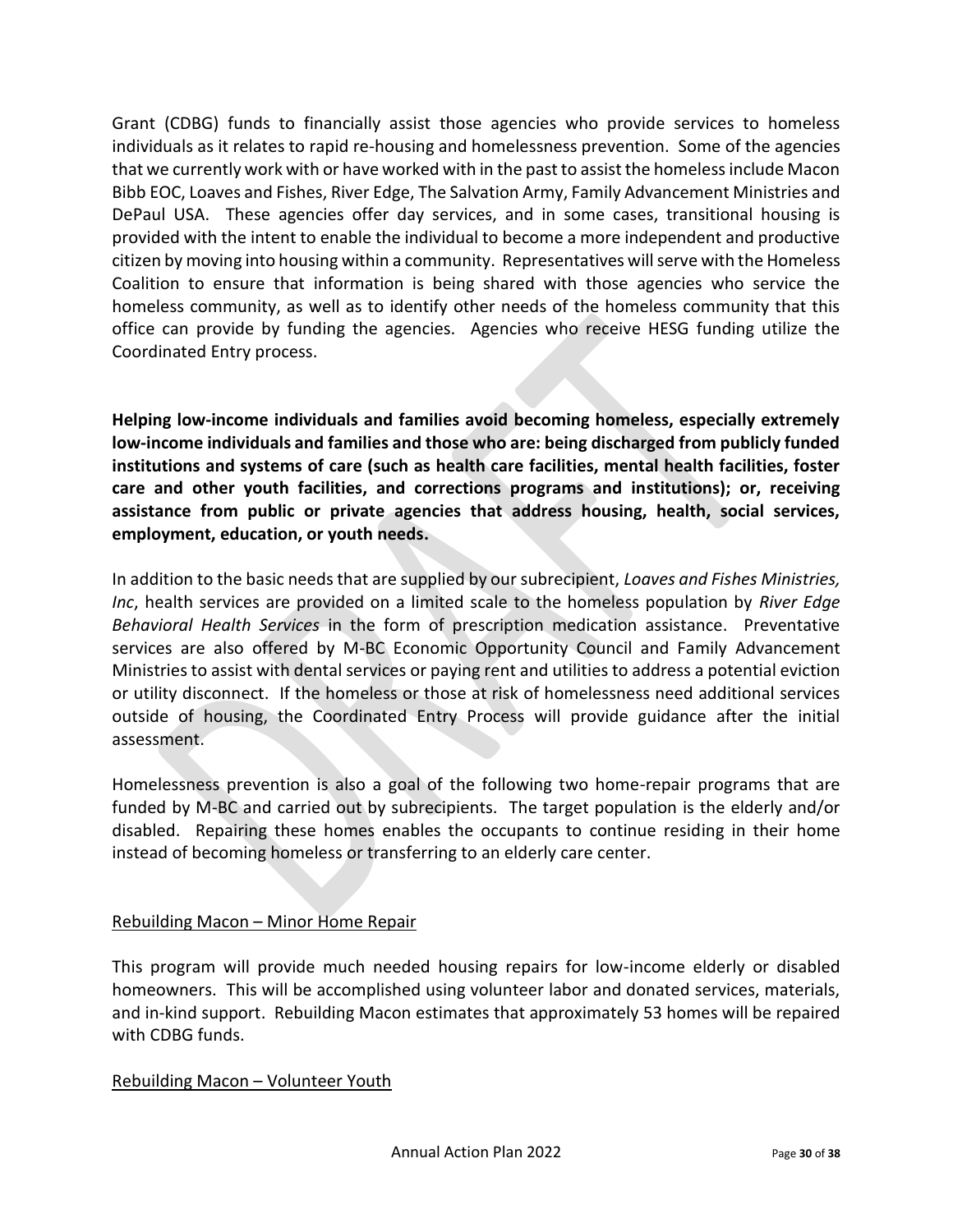This program will provide much needed housing repairs for low-income elderly or disabled homeowners. This will be accomplished using the volunteer labor of high school and college students who have donated their time and services to assist this program. Rebuilding Macon estimates that approximately 18 homes will be repaired with CDBG funds.

#### **Discussion**

### *AP-75 BARRIERS TO AFFORDABLE HOUSING – 91.220(J)*

#### **Introduction:**

At this time, no local policies or procedures have been identified as having a negative impact on the availability of affordable housing for low-moderate income families. Since 2008, home ownership has been a difficult achievement for most low-income families. To offset this difficulty, M-BC has instituted housing programs that offer 2% loan rates, flexible repayment terms and possible deferment. Forgivable loans are also available under certain conditions.

The three Affirmatively Furthering Fair Housing (AFFH) notices that HUD informally announced on May 18, 2018, were formally published in the *Federal Register* on May 23, 2018. Through these notices, HUD has, in effect, indefinitely suspended implementation of the 2015 AFFH rule.

M-BC executed a procedural guide for filing fair housing complaints within its jurisdiction. The guide designated *HomeFirst*, a local non-profit organization that provides housing counseling services to homeowners and prospective homeowners, as the sole agency responsible for handling fair housing discrimination complaints. A copy of this guide has been attached for reference.

**Actions planned to remove or ameliorate the negative effects of public policies that serve as barriers to affordable housing such as land use controls, tax policies affecting land, zoning ordinances, building codes, fees and charges, growth limitations, and policies affecting the return on residential investment.**

Not applicable at this time. However, once the new Analysis of Impediments is required and completed, a strategy will be devised for any noted impediments.

**Discussion:** 

*AP-85 OTHER ACTIONS – 91.220(K)*

#### **Introduction:**

The following obstacles are currently being reviewed and addressed to ensure that their impact is minimalized: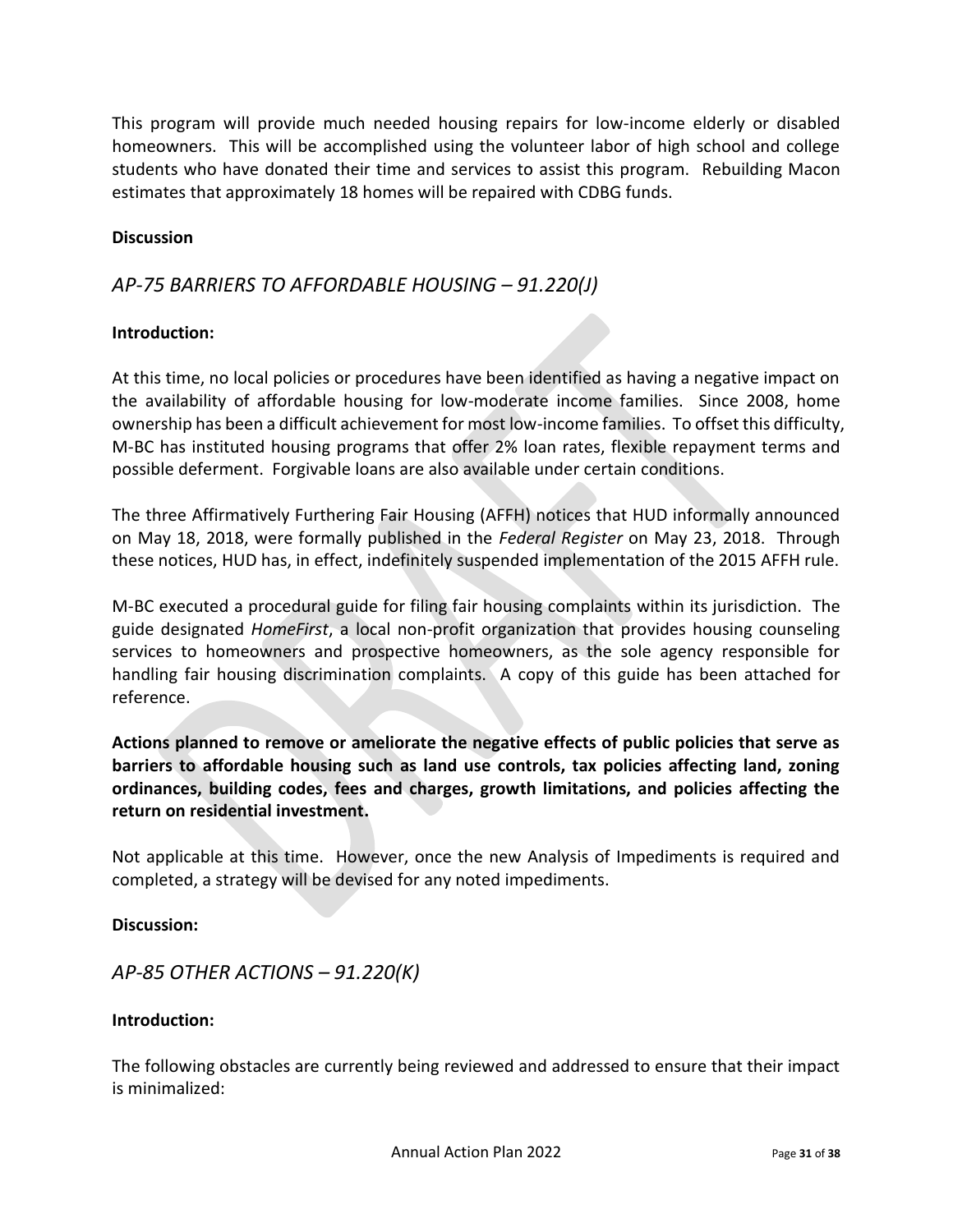1) Lack of qualified homebuyers

2) Lack of qualified agencies to serve as a CHDO.

#### **Actions planned to address obstacles to meeting underserved needs**

There are sufficient HOME funds available to assist many low-moderate income persons become homeowners. However, there is a lack of qualified homebuyers in the local area due to their inability to qualify for a loan from a local lender because of poor credit history, lack of income and large debt. M-BC is attempting to overcome this obstacle by providing housing counseling classes to prospective buyers. In these classes, they are instructed on methods to avoid the pitfalls mentioned above. M-BC is also offering a second mortgage with lenient terms and reduced rates to cover that portion of the mortgage that the first lender cannot provide.

M-BC is currently in need of a qualified CHDO that has the capacity and experience to run a housing program. Past agencies have not performed at the level anticipated. As a result, home production numbers have been fewer than projected in recent Action Plans. As a part of the HOME application process, M-BC seeks to identify agencies who may qualify and operate as a CHDO. Thus far, application submissions have been limited.

There is an abundance of dilapidated and abandoned structures throughout the M-BC jurisdiction. M-BC has taken a very pro-active approach to improve these blighted areas but corrective action is delayed in many cases due to absentee property owners and the delays that this creates in court when trying to get a demolition order. At this time, there are no plans to allocate any federal funds for demolition. M-BC has allocated SPLOST funds for blight removal. Therefore, it is anticipated that all demolition projects will be done with local funds unless the demolition is tied to a development project.

MHA continues to work hard with the funds provided to maintain its public housing portfolio. Past visits from local, state and federal officials have left Macon with the greatest compliments regarding the generally attractive curb appeal exhibited by MHA's public housing stock. Since the largest obstacle to obtaining housing is the availability (the demand far exceeds the supply), MHA continues, through its development affiliates, to build and renovate additional affordable housing in Macon-Bibb County.

### **Actions planned to foster and maintain affordable housing**

All housing activities undertaken with CDBG and HOME funds will benefit households with incomes at or below 80 percent of median income, adjusted for household size. Home purchase programs generally help persons with incomes between 50 percent and 80 percent of median income. Homeowner repair programs generally help households with incomes below 60 percent of median income. The majority of services are currently being provided to minority households. CDBG Program Income will be available during the program year for infrastructure projects, acquisition of suitable building sites and demolition of dilapidated housing structures.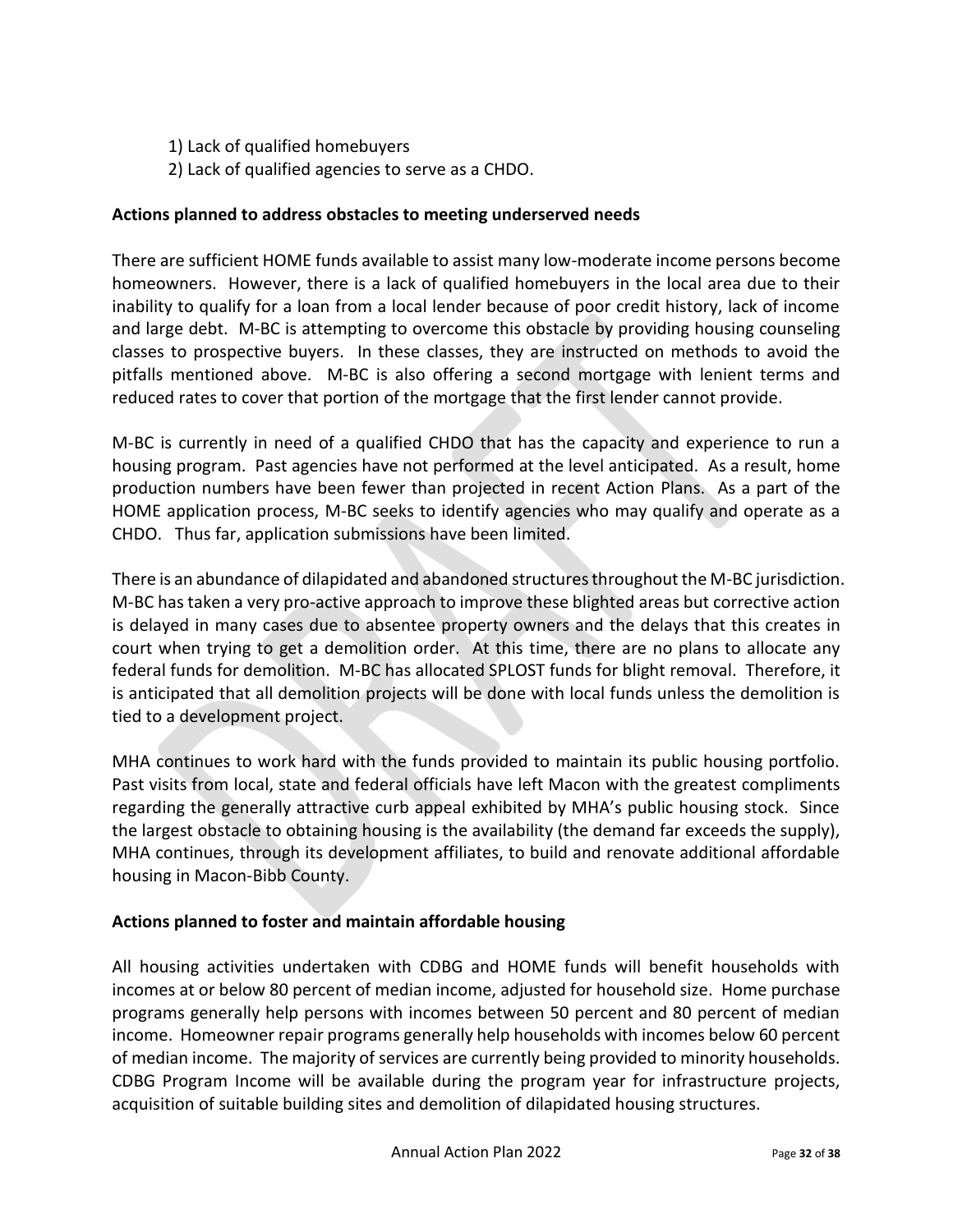Minor Home Repair Program Utilizing Subrecipients

M-BC expects to use its CDBG funds to repair the homes of at least 71 homeowners during the program year. Assistance will be in the form of a grant to homeowners via the following agency which will use the funds to purchase materials and make improvements utilizing volunteer labor and/or contractual services: **Rebuilding Macon**

#### Home Improvement Program (includes Roof Grant and Painting Program)

The Home Improvement Program includes a loan version which covers extensive home repairs and a grant version that is limited to roofs that require emergency repairs/replacement or exterior walls that need painting. Grant amounts will be limited to a maximum of \$10,000.00. M-BC expects to repair the roofs or paint the exterior walls of 60 low- and moderate-income families during the program year under this grant program.

#### **Actions planned to reduce lead-based paint hazards**

To comply with 24 CFR Part 35 as it pertains to our programs, lead-based paint specifications have been incorporated into the Rehabilitation Work Write-up software to allow for efficient and consistent specifications and pricing for projects. ECDD will continue to educate clients and contractors on the dangers of lead-based paint hazards. ECDD gets information about children in the household. Homeowners and tenants residing in property built before 1978 will receive the flyer entitled "Watch Out for Lead-based Paint Poisoning." ECDD also inspects properties as a part of the HESG program for LBP hazards before approving funding.

### **Actions planned to reduce the number of poverty-level families**

Poverty is a state or condition of having little or no money, goods, or means of support. It is the lack of income that restricts a person from purchasing adequate food, shelter, clothing and other necessities. Although M-BC does not have significant control over factors contributing to poverty, its long-term goal is to reduce the number of persons living in poverty by using CDBG funds to address the fundamental causes of poverty and to leverage private funds for programs that alleviate poverty. M-BC does not provide money directly to low-moderate income families. M-BC will also collaborate with the Macon Housing Authority, other government departments, local nonprofit agencies, and private and public organizations in the implementation of services. In addition, the following programs will assist families with incomes below the poverty level:

- Home Improvement Program for Homeowners
- Home Purchase Program
- Small Business Development Assistance Program
- Public Service Programs
- Accessibility to work on government contracts under Section 3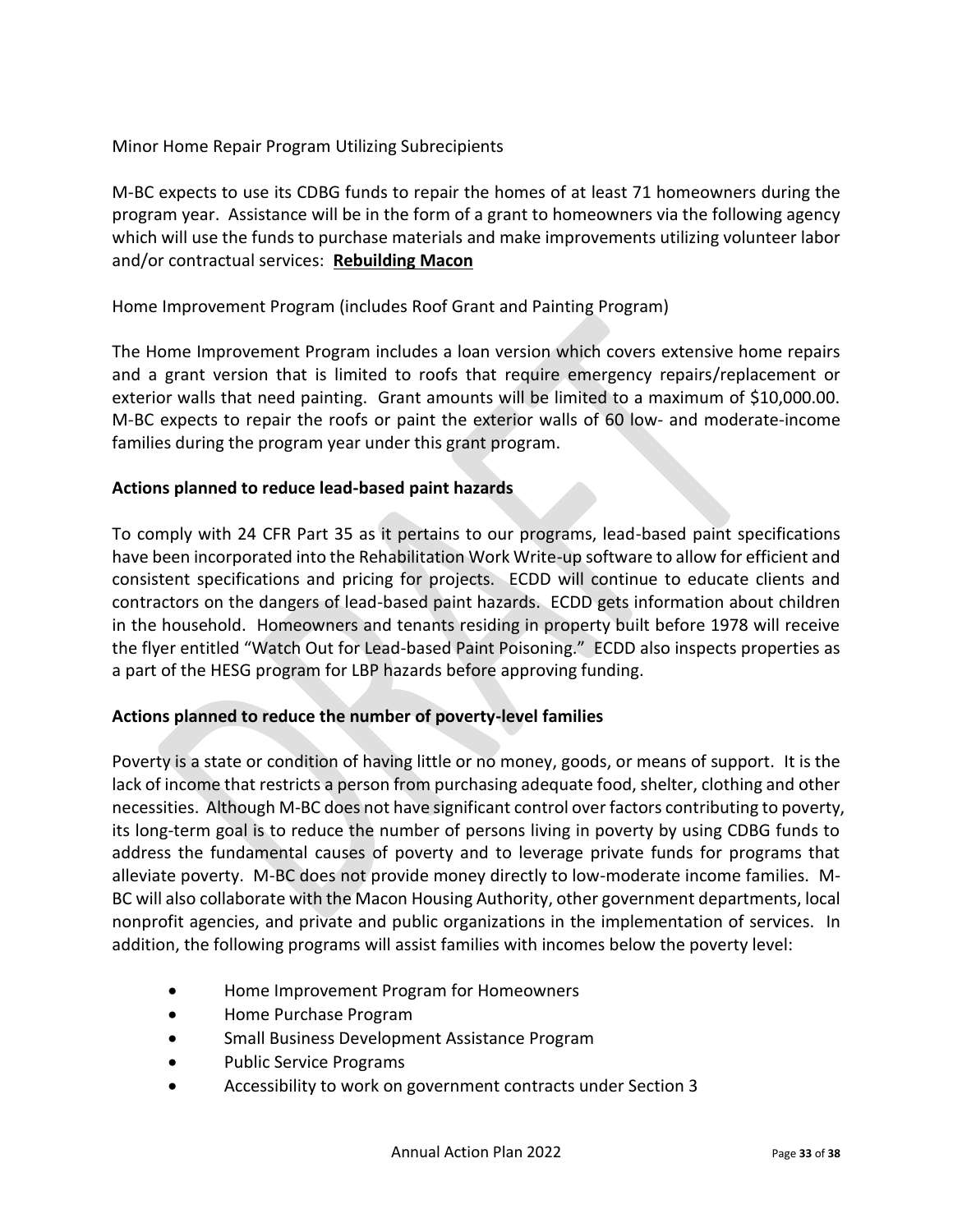M-BC housing programs are directed toward low-moderate income persons. These programs are made more affordable due to low interest rates, flexible repayment terms, and possible deferment. Forgivable loans are also available under certain conditions.

#### **Actions planned to develop institutional structure**

M-BC will continue to collaborate with other public and private agencies to leverage funds, create a suitable living environment and improve the supply of decent, standard, and affordable housing for the residents within this jurisdiction. Please refer to section SP-40 "Institutional Delivery Structure."

### **Actions planned to enhance coordination between public and private housing and social service agencies**

M-BC coordinates all service deliveries with the specific providers that have been contracted with to perform the job. This coordination includes consultations and meetings prior to the time of selection, includes monitoring and meetings throughout the delivery phase and a final review of services when the contract is completed. If a provider is selected for another year, the past performance is reviewed for possible ways to improve the service or reach a wider target audience. This review and evaluation process is expected to continue for the foreseeable future.

#### **Discussion:**

# PROGRAM SPECIFIC REQUIREMENTS

### **AP-90 Program Specific Requirements – 91.220(l)(1,2,4)**

**Introduction:** 

### **Community Development Block Grant Program (CDBG) Reference 24 CFR 91.220(l)(1)**

Projects planned with all CDBG funds expected to be available during the year are identified in the Projects Table. The following identifies program income that is available for use that is included in projects to be carried out.

| 1. The total amount of program income that will have been received before the start |          |
|-------------------------------------------------------------------------------------|----------|
| of the next program year and that has not yet been reprogrammed:                    | $\Omega$ |
| 2. The amount of proceeds from section 108 loan guarantees that will be used during |          |
| the year to address the priority needs and specific objectives identified in the    |          |
| grantee's strategic plan:                                                           | $\Omega$ |
| 3. The amount of surplus funds from urban renewal settlements:                      | $\Omega$ |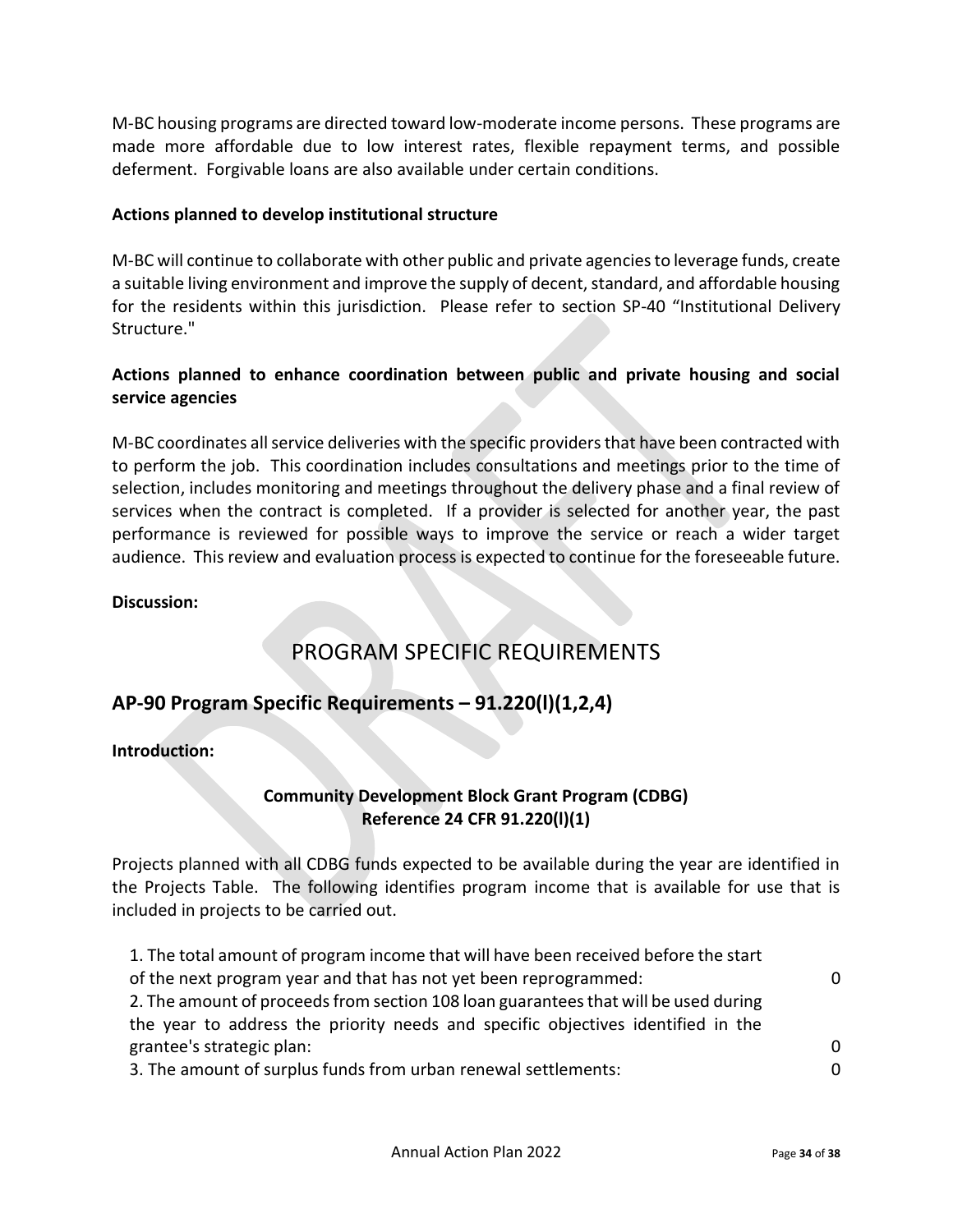| 4. The amount of any grant funds returned to the line of credit for which the planned |   |
|---------------------------------------------------------------------------------------|---|
| use has not been included in a prior statement or plan:                               |   |
| 5. The amount of income from float-funded activities:                                 |   |
| <b>Total Program Income:</b>                                                          | 0 |
|                                                                                       |   |

#### **Other CDBG Requirements**

1. The amount of urgent need activities: 0

2. The estimated percentage of CDBG funds that will be used for activities that benefit persons of low and moderate income. Overall Benefit - A consecutive period of one, two or three years may be used to determine that a minimum overall benefit of 70% of CDBG funds is used to benefit persons of low and moderate income. Specify the years covered that include this Annual Action Plan: 90.00%

> **HOME Investment Partnership Program (HOME) Reference 24 CFR 91.220(l)(2)**

1. A description of other forms of investment being used beyond those identified in Section 92.205 is as follows:

No other form of investment is currently being used beyond those identified in Section 92.205. Please refer to the attached document pertaining to the Macon-Bibb County Recapture provisions.

2. A description of the guidelines that will be used for resale or recapture of HOME funds when used for homebuyer activities as required in 92.254, is as follows:

Please refer to the attached document pertaining to the Macon-Bibb County Recapture provisions. 24 CFR 92.254 requires M-BC, its subrecipients, and CHDOs to follow the **recapture option**. M-BC has adopted all three recapture options set forth in the HOME program regulations at 92.254(a)(5)(ii)(A). In most cases, M-BC will designate the shared net proceeds method in the written agreement with the borrower. The rationale for using the shared net proceeds option is as follows: In the event of foreclosure, M-BC will not have to reimburse its HOME account for the HOME investment in the house if there are no net proceeds.

M-BC will frequently make second mortgage HOME-funded loans to qualified purchasers for down-payment assistance, closing costs, and gap financing and/or rehabilitation activities. If, or when, the buyer decides to sell the house, M-BC will expect full payment of its second mortgage HOME loan. M-BC will utilize the recapture provision as outlined in 24 CFR 92.254(a)(4)(ii). M-BC will ensure that recaptured funds from net sales proceeds and/or monthly repayments will be used to assist other homebuyer activities. M-BC will accept less than full payment of its second mortgage HOME loan only: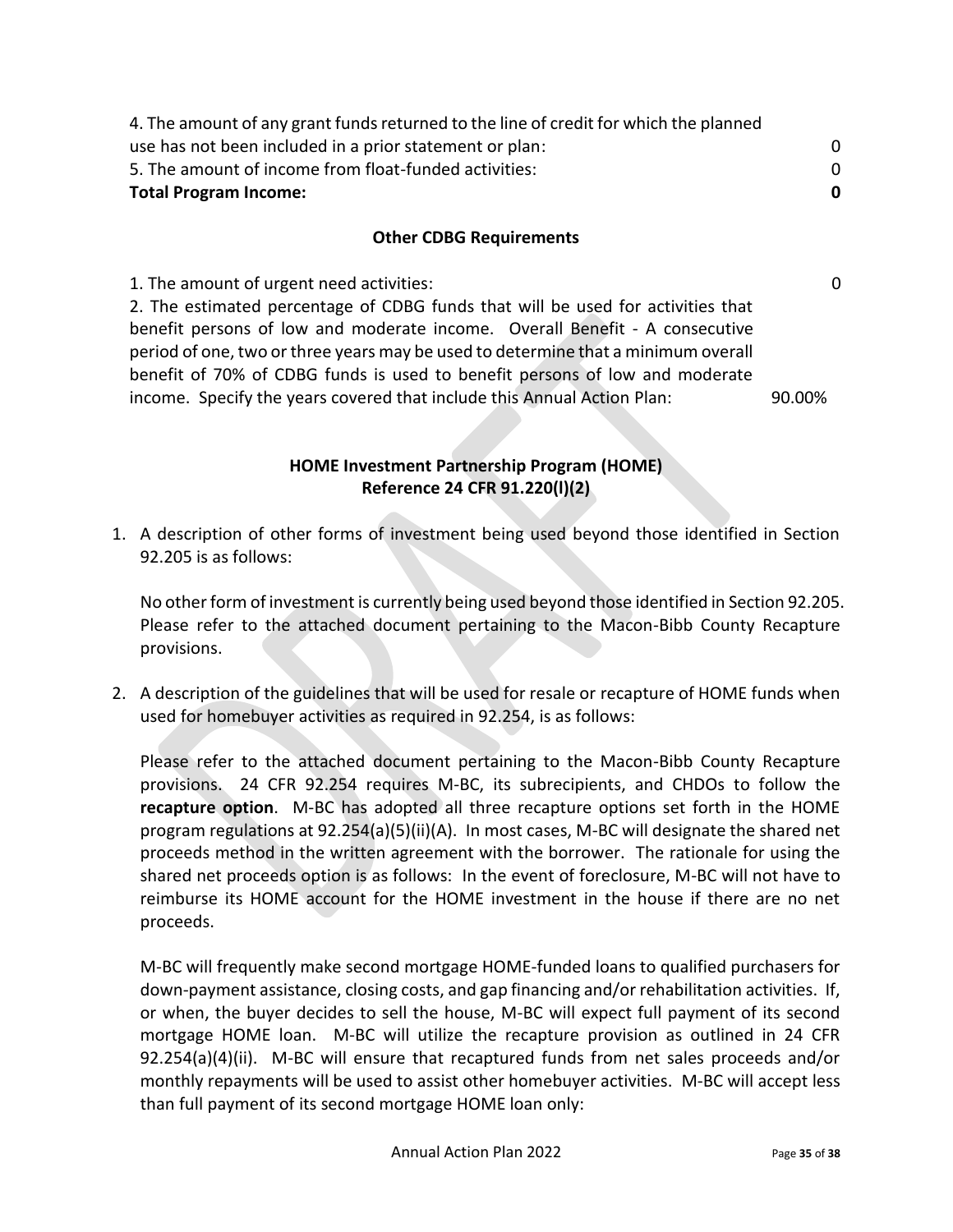1. If the current appraised value of the house is less than it was at the time it was initially purchased; and

2. If, after paying off the private first mortgage from the sale proceeds, the funds are less than the balance owed on the second mortgage HOME loan.

3. When it is in the best interest of the HOME Program and M-BC to discount the principal balance due to M-BC. The amount of the discount shall not result in a windfall benefit to the debtor.

If there are sale proceeds remaining after paying off the first and second mortgage loans, the seller will be entitled to keep the remaining balance.

M-BC does not anticipate using HOME funds to write-down the sale price of the house to an amount lower than the appraised value. Should a need for this type of write-down occur, M-BC will collect this subsidy following recapture option provisions--unless, after paying off the first and second mortgage, there are no remaining sale proceeds.

3. A description of the guidelines for resale or recapture that ensures the affordability of units acquired with HOME funds are as follows: See 24 CFR 92.254(a)(4)

Please refer to the attached document pertaining to the Macon-Bibb County Recapture provisions. M-BC requires a property security deed and a written loan agreement to be completed in all cases involving HOME-funded loan transactions. In case of a title transfer during the period of affordability, either voluntary or involuntary, these instruments will be used to enforce repayment of all direct HOME subsidies.

Plans for using HOME funds to refinance existing debt secured by multifamily housing that is rehabilitated with HOME funds along with a description of the refinancing guidelines required that will be used under 24 CFR 92.206(b), are as follows:

Macon-Bibb County currently has no plans to refinance existing debt secured by multifamily housing that is rehabilitated with HOME funds.

### **Hearth Emergency Solutions Grant (HESG) Reference 91.220(l)(4)**

1. Include written standards for providing ESG assistance (may include as attachment)

As M-BC moves forward with HESG, ECDD will look at Best Work practices from other communities who receive an HESG allocation. In providing HESG assistance, ECDD will put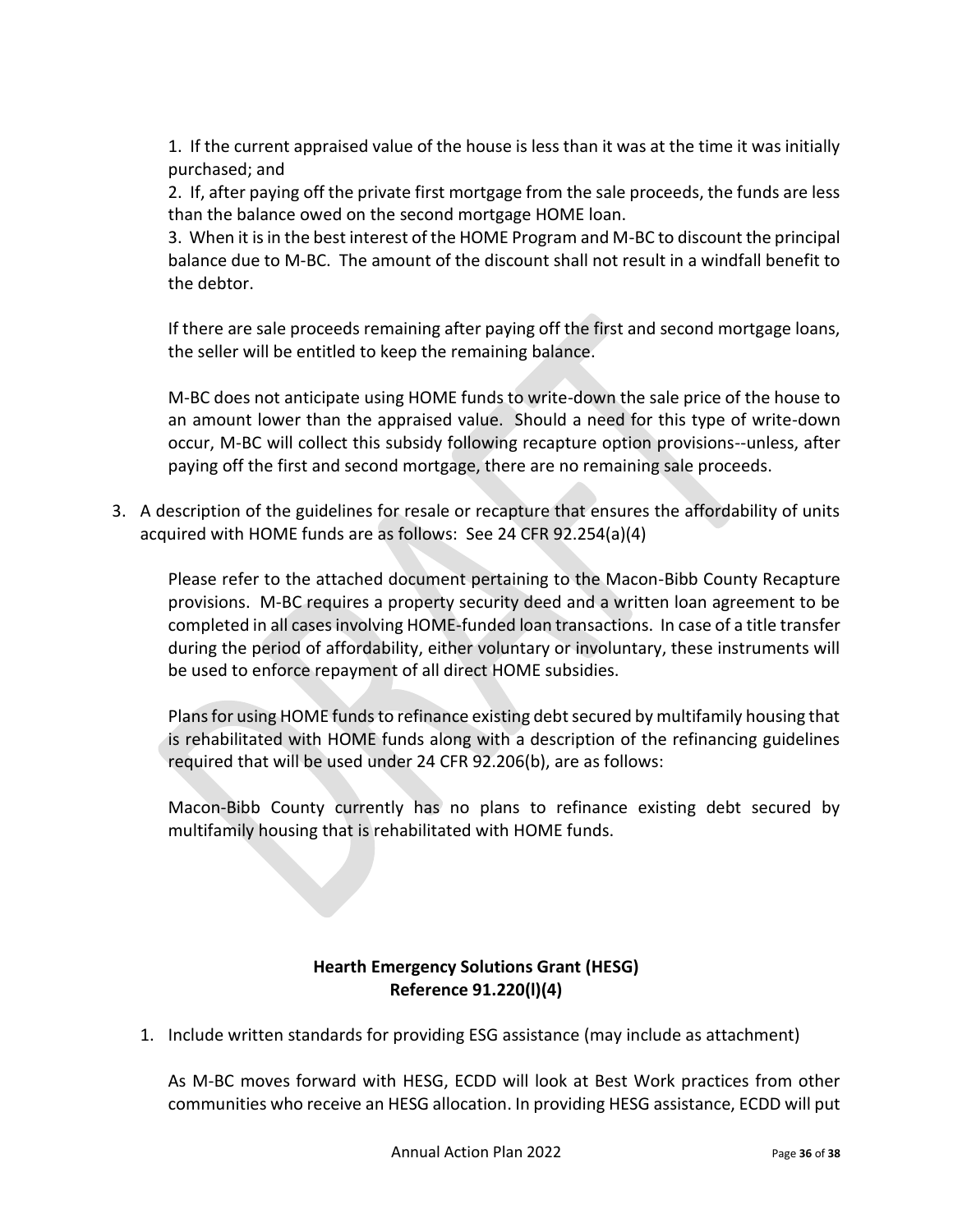in place the following:

- Include written standards for providing HESG assistance (may include as attachment).
- Each agency must provide a scope of service detailing the service that will be offered to the homeless as well as any outreach efforts for the homeless.
- Each agency must provide their policies and procedures of the agency for evaluating the homeless for services.
- Each agency must provide information on all agencies that they partner with in servicing the homeless.
- Each agency will need to provide all cost related information (rent, utilities, etc.) for those individuals receiving assistance.
- Each agency will need to provide a payment schedule for rental assistance and any specific terms or conditions.
- 2. If the Continuum of Care has established centralized or coordinated assessment system that meets HUD requirements, describe that centralized or coordinated assessment system.

M-BC has established a coordinated entry assessment system that will be of benefit to all agencies who work with homeless programs. The lead agencies are M-BC EOC and the Salvation Army.

3. Identify the process for making sub-awards and describe how the HESG allocation available to private nonprofit organizations (including community and faith-based organizations).

ECDD will request proposals from non-profit organizations, to include community and faith-based organizations, to submit applications for HESG funding. The applications will be reviewed to ensure that rapid rehousing and homeless prevention programs are the needs that are being met in the community. Applicants that can provide the best service to its customers and who are a part of the Homeless Coalition will be recommended for funding.

4. If the jurisdiction is unable to meet the homeless participation requirement in 24 CFR 576.405(a), the jurisdiction must specify its plan for reaching out to and consulting with homeless or formerly homeless individuals in considering policies and funding decisions regarding facilities and services funded under HESG.

The jurisdiction should be able to meet the homeless participation requirement noted in 24 CFR 576.405(a) as ECDD will work along with those agencies who provide services to the homeless on a daily basis.

5. Describe performance standards for evaluating HESG.